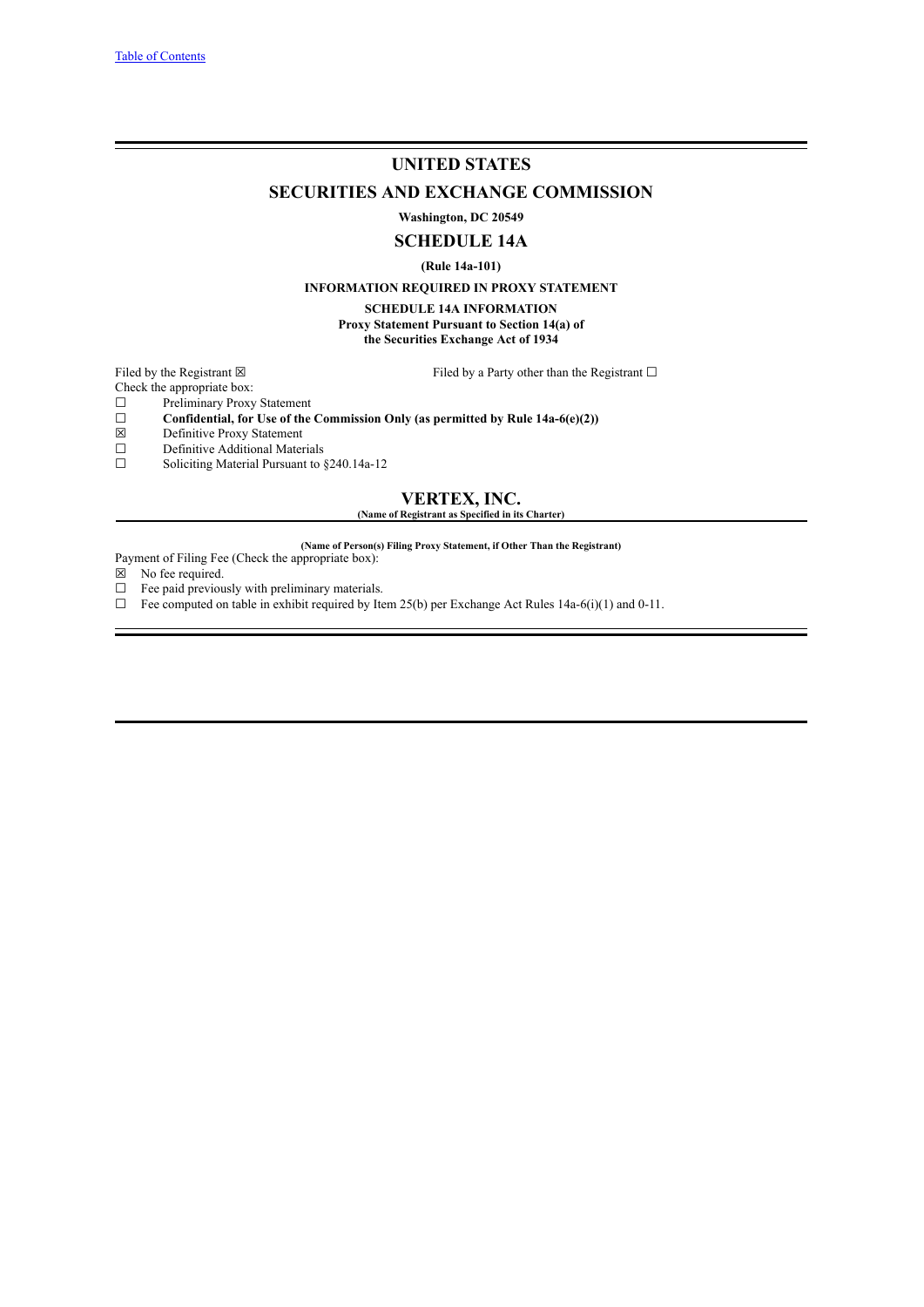**Vertex, Inc.**

## **NOTICE & PROXY STATEMENT**

# **Annual Meeting of Stockholders**

June 14, 2022 9:00 a.m. (Eastern Time)

## **VERTEX, INC. 2301 Renaissance Blvd., King of Prussia, PA 19406**

April 27, 2022

To Our Stockholders:

You are cordially invited to attend the 2022 Annual Meeting of Stockholders of Vertex, Inc. (the "Company") to be held on June 14, 2022. Our Annual Meeting will be a completely virtual meeting of stockholders, which will be conducted via live webcast. You will be able to attend the virtual Annual Meeting, vote your shares electronically and submit your questions during the meeting. Utilizing the latest technology and a virtual meeting format will allow stockholders to participate from any location and we expect will lead to increased attendance, improved communications and cost savings for our stockholders and the Company.

The Notice of Annual Meeting and Proxy Statement on the following pages describe the matters to be presented at the Annual Meeting. Details regarding how to attend the meeting and the business to be conducted at the Annual Meeting are more fully described in the Notice of Annual Meeting and Proxy Statement.

Whether or not you attend the Annual Meeting, it is important that your shares be represented and voted at the Annual Meeting. Therefore, I urge you to promptly vote and submit your proxy by phone, via the Internet, or, if you requested to receive paper copies of these materials, by signing, dating, and returning the enclosed proxy card in the enclosed envelope, which requires no postage if mailed in the United States. If you have previously received our Notice of Internet Availability of Proxy Materials, then instructions regarding how you can vote are contained in that notice. If you have requested to receive a proxy card, then instructions regarding how you can vote are contained on the proxy card. If you decide to attend the Annual Meeting, you will be able to vote your shares electronically, even if you have previously submitted your proxy.

Thank you for your support.

Sincerely,

/s/ David DeStefano

David DeStefano

Chief Executive Officer, President, and Chairperson of the Board of Directors

i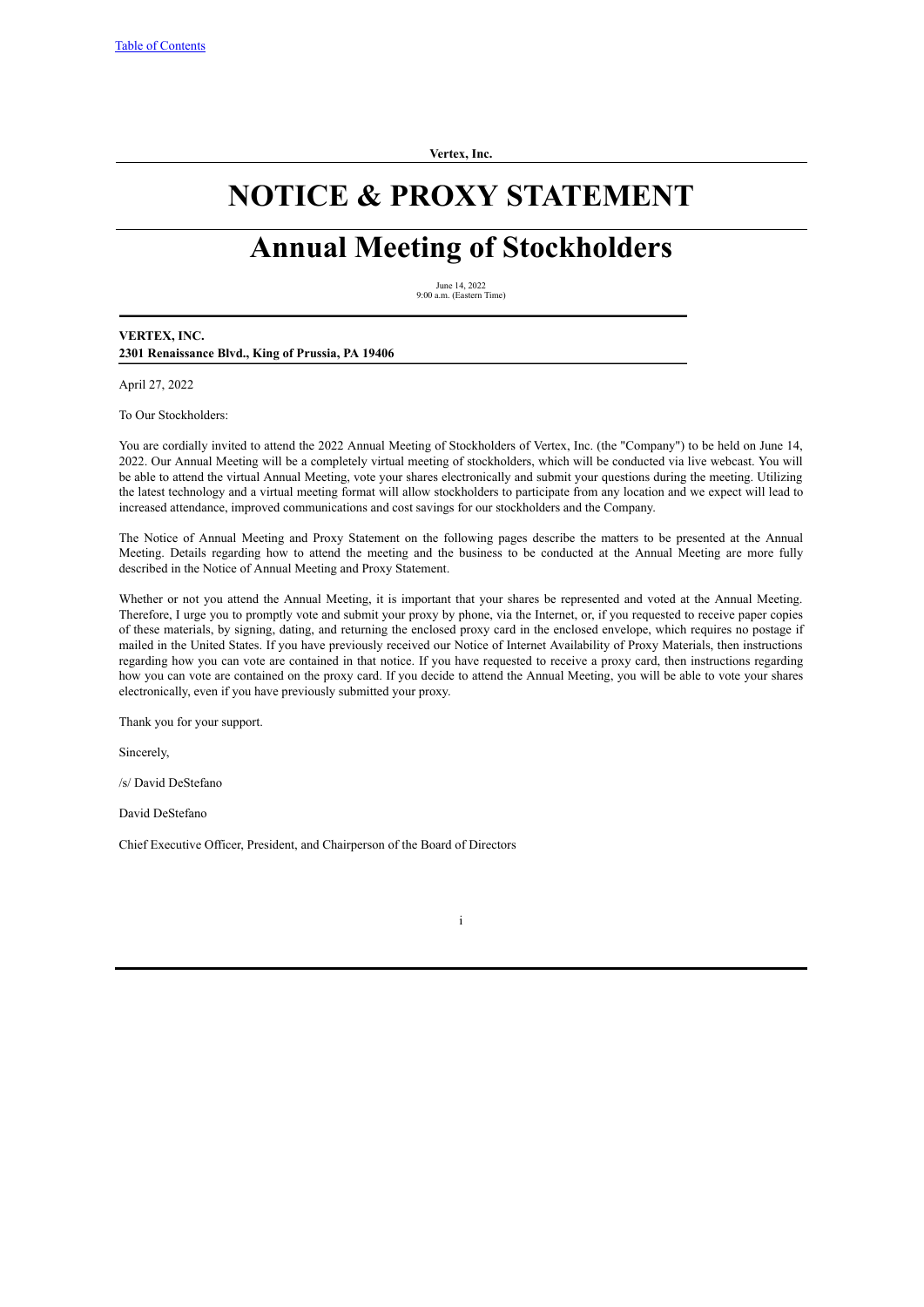**Notice of Annual Meeting of Stockholders To be Held on June 14, 2022**

## **VERTEX, INC. 2301 Renaissance Blvd., King of Prussia, PA 19406**

The Annual Meeting of Stockholders (the "Annual Meeting") of Vertex, Inc., a Delaware corporation, will be held at 9:00 a.m. Eastern Time, on June 14, 2022. The Annual Meeting will be a completely virtual meeting, which will be conducted via live webcast. You will be able to attend the Annual Meeting electronically and submit your questions during the meeting. The Annual Meeting is called for the following purposes:

- 1 To elect two Directors, J. Richard Stamm and Philip Saunders, to serve until the 2025 Annual Meeting of Stockholders and until their respective successors shall have been duly elected and qualified;
- 2 To ratify the appointment of Crowe LLP as our independent registered public accounting firm for the fiscal year ending December 31, 2022;
- 3 To transact such other business as may properly come before the Annual Meeting or any continuation, postponement, or adjournment of the Annual Meeting.

Holders of record of our outstanding shares of capital stock, composed of Class A common stock and Class B common stock, at the close of business on April 18, 2022, are entitled to notice of and to vote at the Annual Meeting, or any continuation, postponement or adjournment of the Annual Meeting. A complete list of these stockholders will be available for examination by any stockholder during the ten days prior to the Annual Meeting for a purpose germane to the meeting by sending an email to legal@vertexinc.com, stating the purpose of the request and providing proof of ownership of Company stock. This list of stockholders will also be available on the bottom panel of your screen during the meeting after entering the appropriate password included on the Notice of Internet Availability of Proxy Materials or any proxy card that you received, or on the materials provided by your bank or broker. The Annual Meeting may be continued or adjourned from time to time without notice other than by announcement at the Annual Meeting.

It is important that your shares be represented regardless of the number of shares you may hold. Whether or not you plan to attend the Annual Meeting we urge you to vote your shares via the toll-free telephone number or over the Internet, as described in the enclosed materials. If you requested to receive a copy of the proxy card by mail, you may sign, date and mail the proxy card in the enclosed return envelope. Promptly voting your shares will ensure the presence of a quorum at the Annual Meeting and will save us the expense of further solicitation. Submitting your proxy now will not prevent you from voting your shares at the Annual Meeting if you desire to do so, as your proxy is revocable at your option.

By Order of the Board of Directors

/s/ John Schwab

John Schwab Chief Financial Officer King of Prussia, PA

April 27, 2022

ii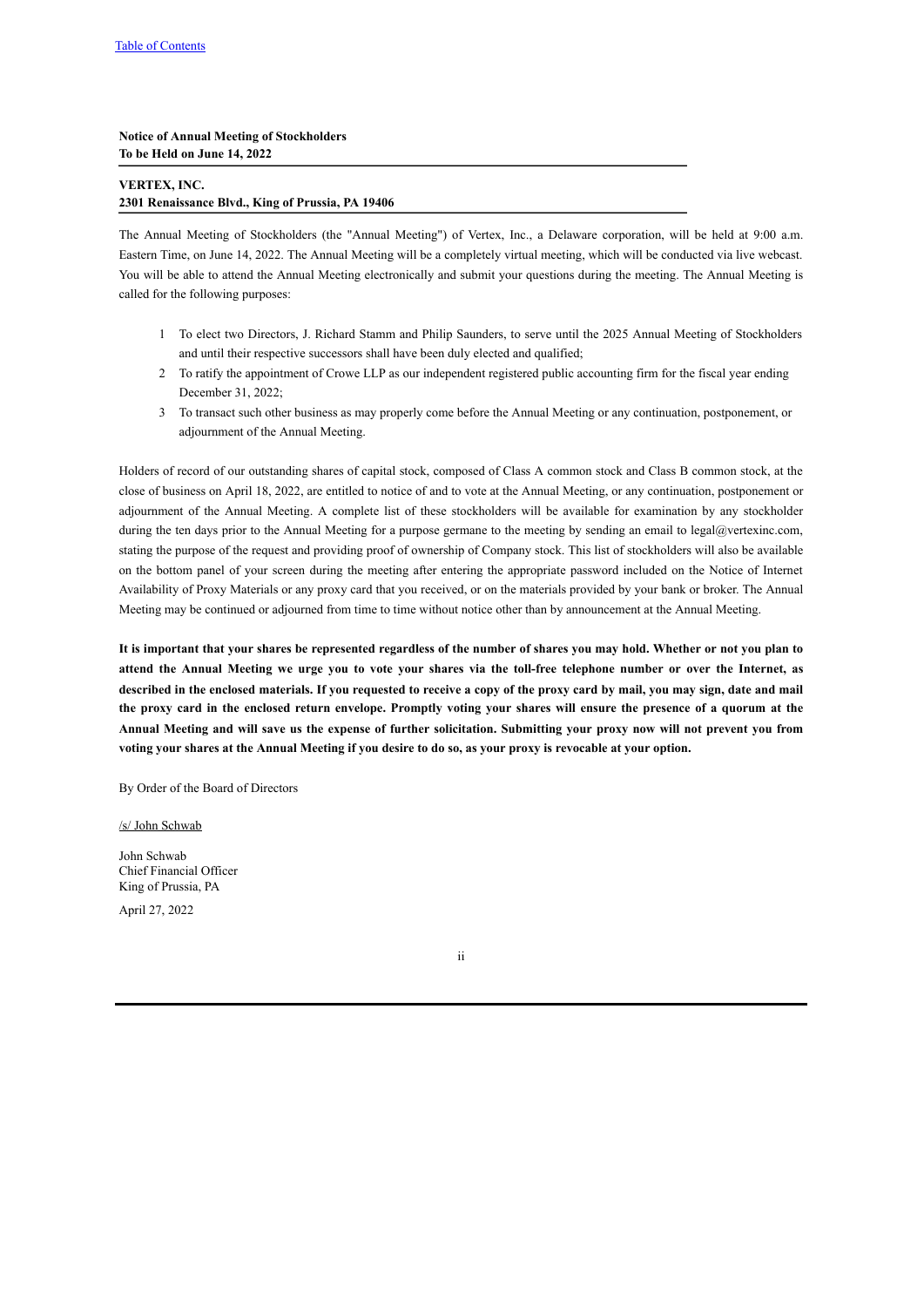## <span id="page-3-0"></span>**CONTENTS**

|                                                                                                                                      | Page                     |
|--------------------------------------------------------------------------------------------------------------------------------------|--------------------------|
|                                                                                                                                      |                          |
| <b>PROXY STATEMENT</b>                                                                                                               | 1                        |
| <b>PROPOSALS</b>                                                                                                                     | 1                        |
| RECOMMENDATIONS OF THE BOARD                                                                                                         | $\sqrt{2}$<br>$\sqrt{2}$ |
| <b>INFORMATION ABOUT THIS PROXY STATEMENT</b>                                                                                        |                          |
| <b>OUESTIONS AND ANSWERS ABOUT THE 2022 ANNUAL MEETING OF STOCKHOLDERS</b>                                                           | $\mathbf 2$<br>6         |
| <b>PROPOSALS TO BE VOTED ON</b>                                                                                                      | 6                        |
| <b>PROPOSAL 1: Election of Directors</b><br>PROPOSAL 2: Ratification of Appointment of Independent Registered Public Accounting Firm | 10                       |
| Report of the Audit Committee of the Board of Directors                                                                              | 10                       |
| <b>Independent Auditor Fees and Other Matters</b>                                                                                    | 11                       |
| <b>EXECUTIVE OFFICERS</b>                                                                                                            | 11                       |
| <b>CORPORATE GOVERNANCE</b>                                                                                                          | 12                       |
| <b>GENERAL</b>                                                                                                                       | 12                       |
| <b>FAMILY RELATIONSHIPS</b>                                                                                                          | 12                       |
| <b>STOCKHOLDERS' AGREEMENT</b>                                                                                                       | 13                       |
| <b>DIRECTOR INDEPENDENCE</b>                                                                                                         | 13                       |
| <b>CONTROLLED COMPANY EXEMPTION</b>                                                                                                  | 13                       |
|                                                                                                                                      |                          |
| <b>DIRECTOR CANDIDATES</b><br><b>COMMUNICATIONS FROM INTERESTED PARTIES</b>                                                          | 13<br>14                 |
| BOARD LEADERSHIP STRUCTURE AND ROLE IN RISK OVERSIGHT                                                                                | 15                       |
| <b>ANTI-HEDGING POLICY</b>                                                                                                           | 15                       |
| <b>CODE OF ETHICS AND CONDUCT</b>                                                                                                    | 15                       |
| ATTENDANCE BY MEMBERS OF THE BOARD OF DIRECTORS AT MEETINGS                                                                          | 16                       |
| <b>EXECUTIVE SESSIONS</b>                                                                                                            | 16                       |
| <b>COMMITTEES OF THE BOARD</b>                                                                                                       | 16                       |
|                                                                                                                                      |                          |
| <b>AUDIT COMMITTEE</b>                                                                                                               | 16<br>17                 |
| <b>HUMAN CAPITAL COMMITTEE</b><br>NOMINATING AND CORPORATE GOVERNANCE COMMITTEE                                                      | 17                       |
| <b>EXECUTIVE COMPENSATION</b>                                                                                                        | 17                       |
| <b>SUMMARY COMPENSATION TABLE</b>                                                                                                    | 18                       |
| <b>OUTSTANDING EQUITY AWARDS AT FISCAL YEAR END</b>                                                                                  | 21                       |
| <b>DIRECTOR COMPENSATION</b>                                                                                                         | 23                       |
| NON-EMPLOYEE DIRECTOR COMPENSATION                                                                                                   | 23                       |
| <b>SECURITY OWNERSHIP OF CERTAIN BENEFICIAL OWNERS AND MANAGEMENT</b>                                                                | 24                       |
| <b>CERTAIN RELATIONSHIPS AND RELATED PERSON TRANSACTIONS</b>                                                                         | 26                       |
| POLICIES AND PROCEDURES FOR RELATED PERSON TRANSACTIONS                                                                              | 26                       |
| <b>OTHER MATTERS</b>                                                                                                                 | 29                       |
| <b>DELINQUENT SECTION 16(A) REPORTS</b>                                                                                              | 29                       |
| HUMAN CAPITAL COMMITTEE INTERLOCKS AND INSIDER PARTICIPATION                                                                         | 29                       |
| <b>STOCKHOLDERS' PROPOSALS</b>                                                                                                       | 29                       |
| OTHER MATTERS AT THE ANNUAL MEETING                                                                                                  | 29                       |
| <b>SOLICITATION OF PROXIES</b>                                                                                                       | 30                       |
| <b>VERTEX'S ANNUAL REPORT ON FORM 10-K</b>                                                                                           | 31                       |
|                                                                                                                                      |                          |

iii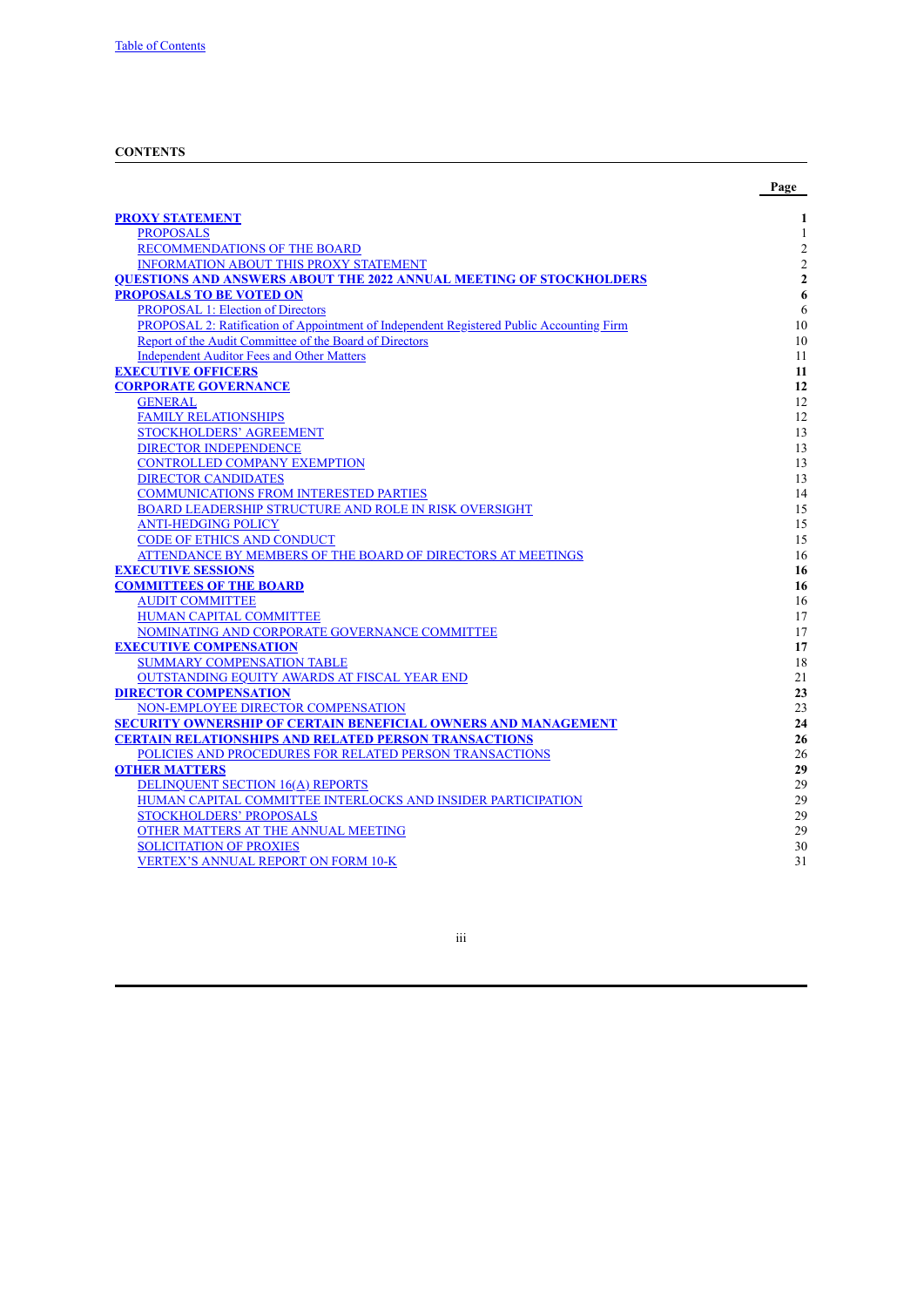## <span id="page-4-0"></span>**PROXY STATEMENT**

## **VERTEX, INC. 2301 Renaissance Blvd., King of Prussia, PA 19406**

This proxy statement is furnished in connection with the solicitation by the Board of Directors of Vertex, Inc. (the "Board") of proxies to be voted at our Annual Meeting of Stockholders to be held on June 14, 2022 (the "Annual Meeting"), at 9:00 a.m. Eastern Time, and at any continuation, postponement, or adjournment of the Annual Meeting. The Annual Meeting will be a completely virtual meeting, which will be conducted via live webcast. In order to attend the Annual Meeting, you must register at www.proxydocs.com/verx. Upon completing your registration, you will receive further instructions via email, including a unique link that will allow you access to the Annual Meeting and to vote and submit questions during the Annual Meeting. As part of the registration process, you must enter the control number located on your proxy card, voting instruction form, or Notice of Internet Availability. If you are a beneficial owner of shares registered in the name of a broker, bank or other nominee, you will also need to provide the registered name on your account and the name of your broker, bank or other nominee as part of the registration process.

Holders of record of outstanding shares of capital stock, composed of Class A common stock and Class B common stock (collectively, "Common Stock"), at the close of business on April 18, 2022 (the "Record Date"), will be entitled to notice of and to vote at the Annual Meeting and any continuation, postponement, or adjournment of the Annual Meeting, and will vote together as a single class on all matters presented at the Annual Meeting. Each share of our Class A common stock entitles its holders to one vote per share on all matters presented to our stockholders generally. Our Class B common stockholders are entitled to ten (10) votes per share on all matters presented to a vote of our stockholders at the Annual Meeting. At the close of business on the Record Date, there were 42,908,610 shares of Class A common stock, and 106,807,000 shares of Class B common stock issued and outstanding and entitled to vote at the Annual Meeting, representing 3.86% and 96.13% of the combined voting power of our Common Stock, respectively.

This proxy statement will be released on or about April 27, 2022 to our stockholders on the Record Date.

In this proxy statement, "we," "us," "our," the "Company" and "Vertex" refer to Vertex. Inc., and, unless otherwise stated, all of its subsidiaries.

#### **IMPORTANT NOTICE REGARDING THE AVAILABILITY OF PROXY MATERIALS FOR THE STOCKHOLDER MEETING TO BE HELD ON TUESDAY, JUNE 14, 2022.**

#### **This Proxy Statement is available at www.proxydocs.com/verx.**

## **PROPOSALS**

At the Annual Meeting, our stockholders will be asked:

- <span id="page-4-1"></span>**1** To elect two Directors, J Richard Stamm and Philip Saunders to serve until the 2025 Annual Meeting of Stockholders and until their respective successors shall have been duly elected and qualified;
- **2** To ratify the appointment of Crowe LLP as our independent registered public accounting firm for the fiscal year ending December 31, 2022; and
- **3** To transact such other business as may properly come before the Annual Meeting or any continuation, postponement, or adjournment of the Annual Meeting.

We know of no other business that will be presented at the Annual Meeting. If any other matter properly comes before the stockholders for a vote at the Annual Meeting, however, the proxy holders named on the Company's proxy card will vote your shares in accordance with their best judgment.

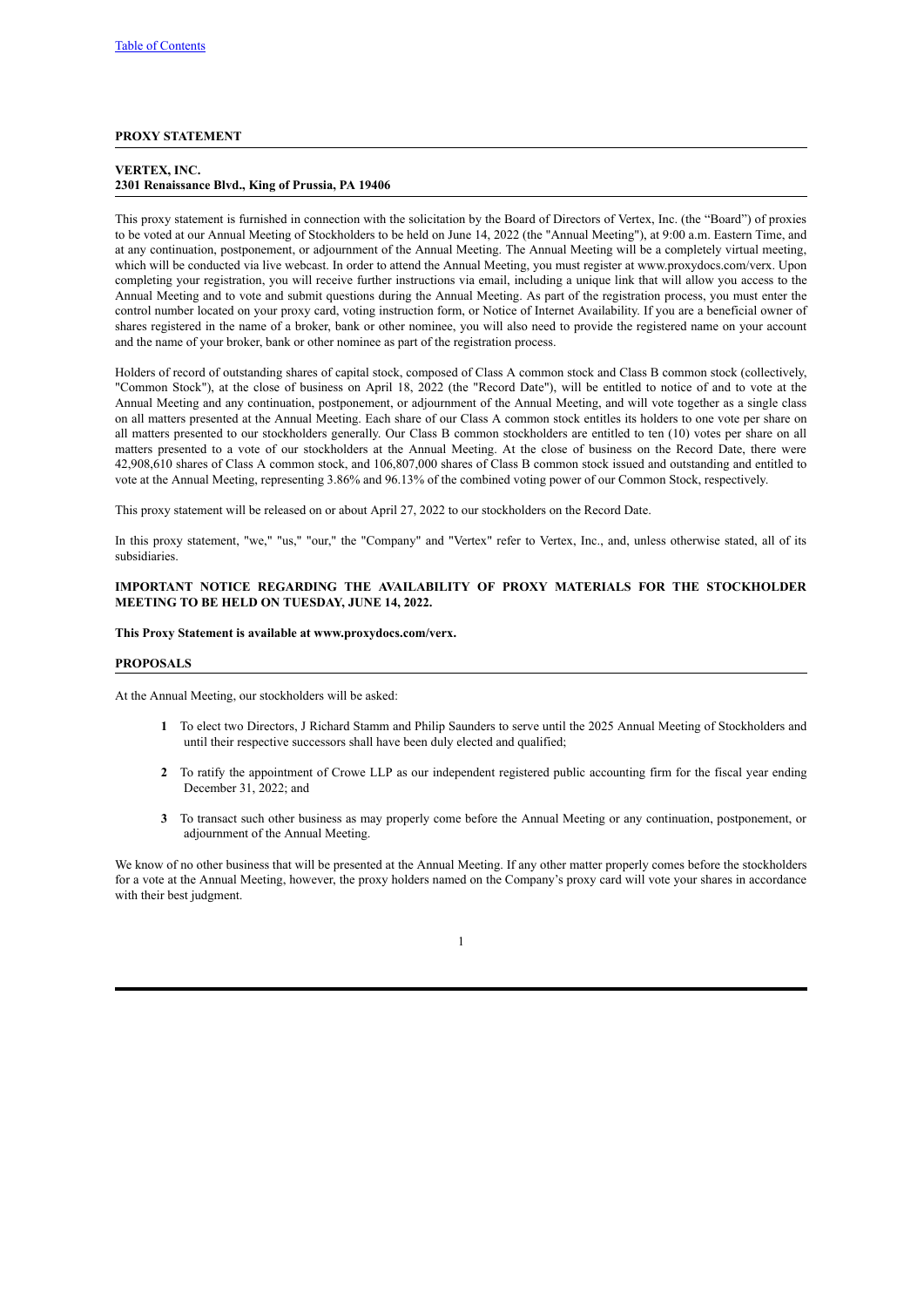## <span id="page-5-0"></span>**RECOMMENDATIONS OF THE BOARD**

The Board recommends that you vote your shares as indicated below. If you return a properly completed proxy card, or vote your shares by telephone or Internet, your shares of Common Stock will be voted on your behalf as you direct. If not otherwise specified, the shares of Common Stock represented by the proxies will be voted, and the Board recommends that you vote:

| Ð                     | FOR the election of two Directors; J. Richard Stamm and Philip Saunders,                                                                                   |
|-----------------------|------------------------------------------------------------------------------------------------------------------------------------------------------------|
| $\boldsymbol{\Theta}$ | FOR the ratification of the appointment of Crowe LLP as our independent registered public accounting firm for the<br>fiscal year ending December 31, 2022. |

## <span id="page-5-1"></span>**INFORMATION ABOUT THIS PROXY STATEMENT**

**Why you received this proxy statement**. You are viewing or have received these proxy materials because Vertex's Board is soliciting your proxy to vote your shares at the Annual Meeting. This proxy statement includes information that we are required to provide to you under the rules of the Securities and Exchange Commission (the "SEC") and that is designed to assist you in voting your shares.

**Printed Copies of Our Proxy Materials**. If you received printed copies of our proxy materials, then instructions regarding how you can vote are contained on the proxy card included in the materials.

## <span id="page-5-2"></span>**QUESTIONS AND ANSWERS ABOUT THE 2022 ANNUAL MEETING OF STOCKHOLDERS**

## **WHO IS ENTITLED TO VOTE AT THE ANNUAL MEETING?**

The Record Date for the Annual Meeting is April 18, 2022. You are entitled to vote at the Annual Meeting only if you were a stockholder of record at the close of business on that date, or if you hold a valid proxy for the Annual Meeting. You will need to obtain your own Internet access if you choose to attend the Annual Meeting and/or vote over the Internet. Each share of our Class A common stock entitles its holders to one vote per share on all matters presented to our stockholders at the Annual Meeting. Each share of our Class B common stock entitles its holders to 10 votes on all matters presented to a vote of our stockholders at the Annual Meeting.

## **WHAT IS THE DIFFERENCE BETWEEN BEING A "RECORD HOLDER" AND HOLDING SHARES IN "STREET NAME"?**

A record holder holds shares in his or her name. Shares held in "street name" means shares that are held in the name of a bank or broker on a person's behalf.

## **AM I ENTITLED TO VOTE IF MY SHARES ARE HELD IN "STREET NAME"?**

Yes. If your shares are held by a bank or a broker, you are considered the "beneficial owner" of those shares held in "street name." If your shares are held in street name, our proxy materials are being provided to you by your bank or broker, along with a voting instruction card if you received printed copies of our proxy materials. As the beneficial owner, you have the right to direct your bank or broker how to vote your shares, and the bank or broker is required to vote your shares in accordance with your instructions. If you haven't received information on how to attend the Annual Meeting, you should contact your bank or broker to obtain your control number or otherwise vote through the bank or broker.

## **HOW MANY SHARES MUST BE PRESENT TO HOLD THE ANNUAL MEETING?**

A quorum must be present at the Annual Meeting for any business to be conducted. The presence at the Annual Meeting, present electronically or represented by proxy, of the holders of a majority in voting power of Common Stock issued and outstanding and entitled to vote on the Record Date will constitute a quorum.

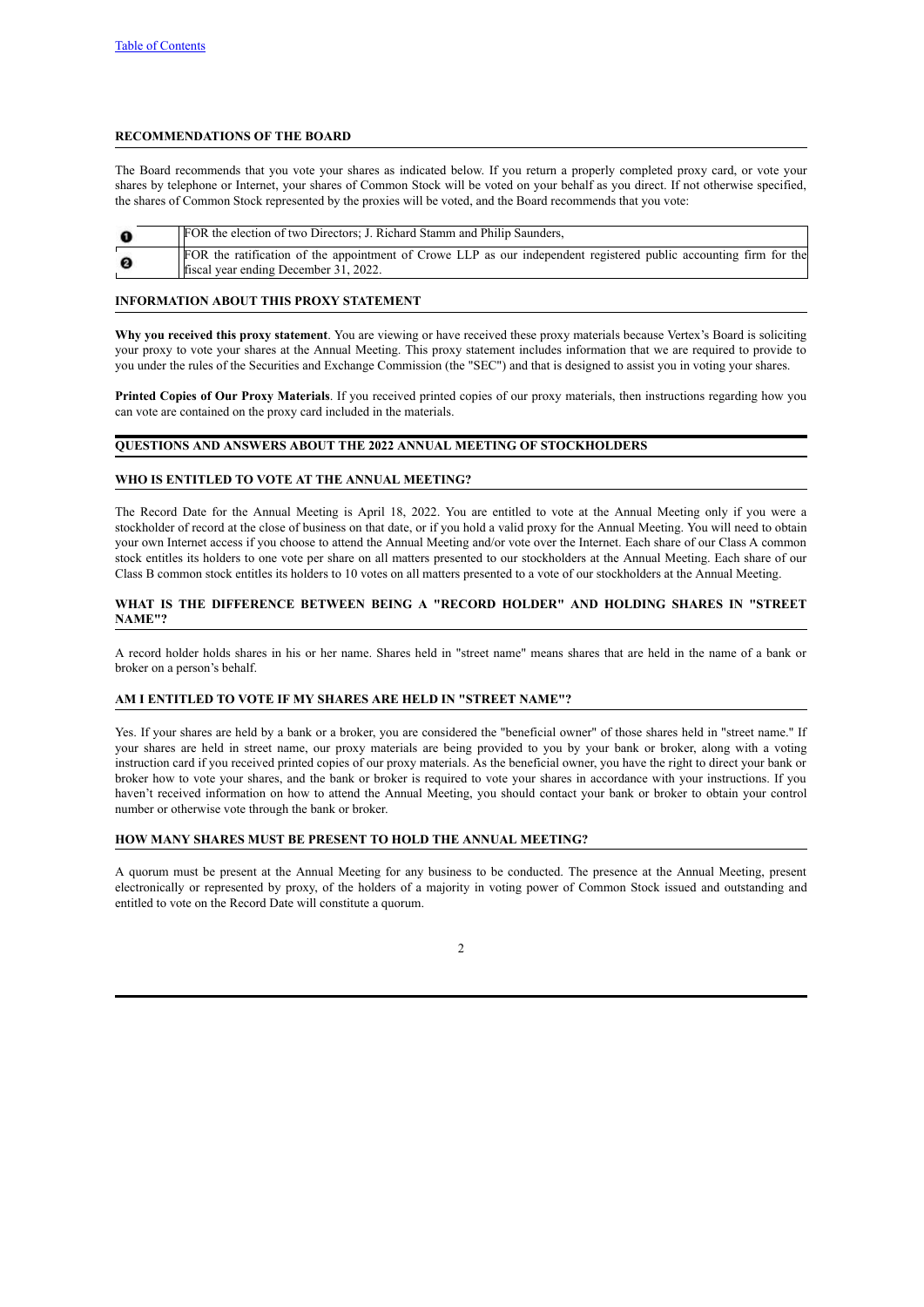## **WHO CAN ATTEND THE 2022 ANNUAL MEETING OF STOCKHOLDERS?**

You may attend the Annual Meeting only if you are a Vertex stockholder who is entitled to vote at the Annual Meeting, or if you hold a valid proxy for the Annual Meeting. The Annual Meeting will be held entirely online to allow greater participation. In order to attend the Annual Meeting, you must register at www.proxydocs.com/VERX. Upon completing your registration, you will receive further instructions via email, including a unique link that will allow you access to the Annual Meeting and to vote and submit questions during the Annual Meeting. As part of the registration process, you must enter the control number located on your proxy card, voting instruction form, or Notice of Internet Availability. If you are a beneficial owner of shares registered in the name of a broker, bank or other nominee, you will also need to provide the registered name on your account and the name of your broker, bank or other nominee as part of the registration process.

#### **WHY A VIRTUAL MEETING?**

We are excited to embrace the latest technology to provide expanded access, improved communication and cost savings for us and our stockholders. We believe the virtual meeting will enable increased stockholder attendance and participation since stockholders can participate from any location around the world. Furthermore, as part of our effort to maintain a safe and healthy environment for our directors, members of management and stockholders who wish to attend the Annual Meeting, in light of the ongoing concerns regarding the COVID-19 pandemic, we believe that hosting a virtual meeting is in the best interests of the Company and such attendees of the Annual Meeting.

## **WHAT IF DURING THE CHECK-IN TIME OR DURING THE ANNUAL MEETING I HAVE TECHNICAL DIFFICULTIES OR TROUBLE ACCESSING THE VIRTUAL MEETING WEBSITE?**

We will have technicians ready to assist you with any technical difficulties you may have accessing the virtual meeting website. If you are having trouble registering online please use the link "Having trouble registering" at the bottom of the registration page to access the FAQ or email DSMSupport@mediantonline.com.

## **WHAT IF A QUORUM IS NOT PRESENT AT THE ANNUAL MEETING?**

If a quorum is not present at the scheduled time of the Annual Meeting, then either (i) the chairperson of the Annual Meeting or (ii) a majority in voting power of the stockholders entitled to vote at the Annual Meeting, present electronically or represented by proxy, may adjourn the Annual Meeting until a quorum is present or represented.

## **WHAT DOES IT MEAN IF I RECEIVE MORE THAN ONE INTERNET NOTICE OR MORE THAN ONE SET OF PROXY MATERIALS?**

It means that your shares are held in more than one account at the transfer agent and/or with banks or brokers. Please vote all of your shares. To ensure that all of your shares are voted, for each Internet Notice or set of proxy materials, please submit your proxy by phone, via the Internet, or, if you received printed copies of the proxy materials, by signing, dating and returning the enclosed proxy card in the enclosed envelope.

## **HOW DO I VOTE?**

We recommend that stockholders vote by proxy even if they plan to participate in the Annual Meeting and vote electronically during the meeting. If you are a stockholder of record, there are three ways to vote by proxy:

- by Internet—You can vote over the Internet at www.proxydocs.com/VERX by following the instructions on the Internet Notice or proxy card;
- by Telephone—You can vote by telephone by calling 866-883-3382 and following the instructions on the proxy card; or
- by Mail—You can vote by mail by signing, dating and mailing the proxy card, which you may have requested to receive by mail.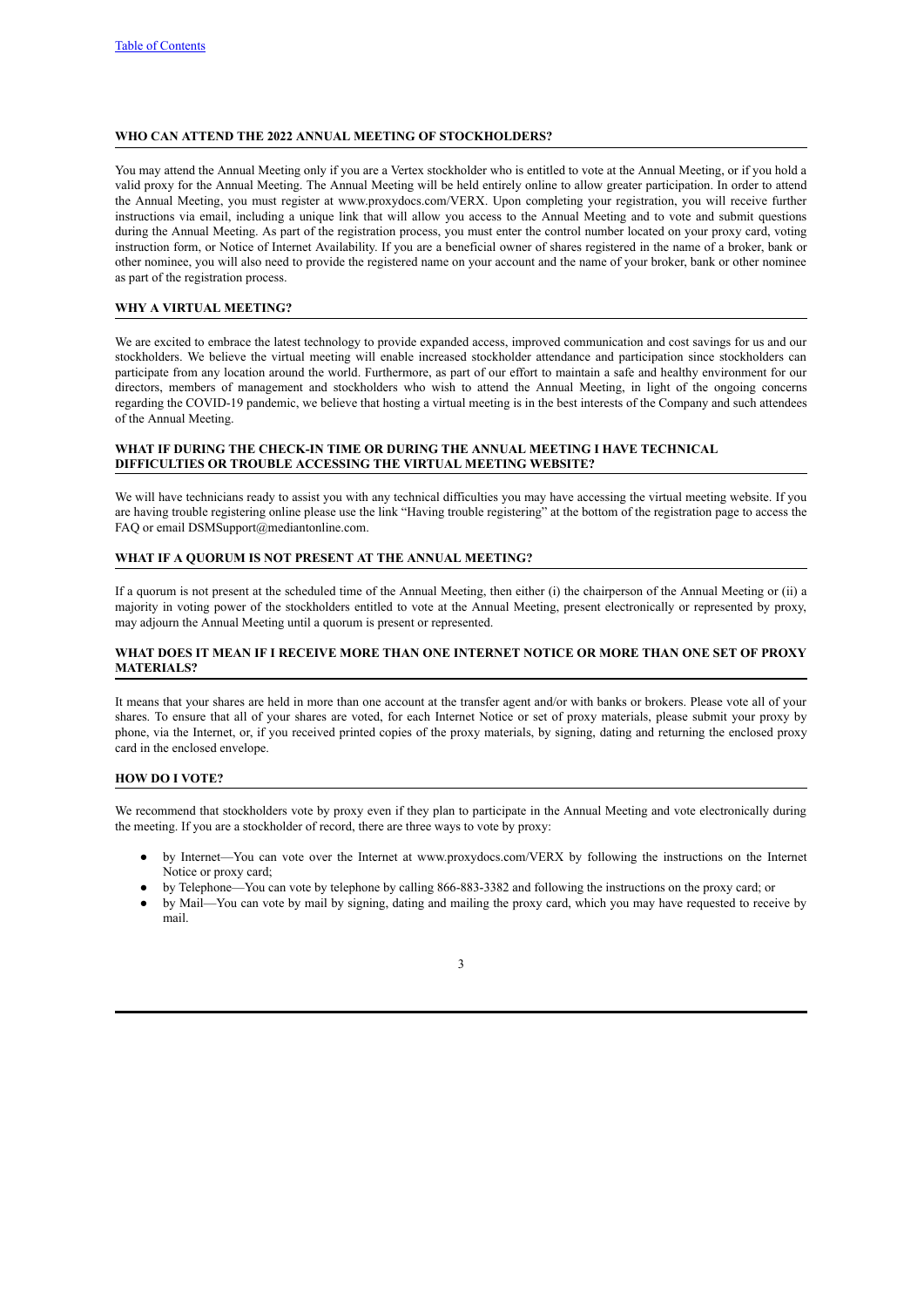Internet and telephone voting facilities for stockholders of record will be available 24 hours a day and will close at 11:59 p.m., Eastern Time, on June 13, 2022. In order to attend the Annual Meeting, you must register at www.proxydocs.com/verx. Upon completing your registration, you will receive further instructions via email, including a unique link that will allow you access to the Annual Meeting and to vote and submit questions during the Annual Meeting. As part of the registration process, you must enter the control number located on your proxy card, voting instruction form, or Notice of Internet Availability. If you are a beneficial owner of shares registered in the name of a broker, bank or other nominee, you will also need to provide the registered name on your account and the name of your broker, bank or other nominee as part of the registration process.

The Annual Meeting webcast will begin promptly at 9:00 a.m. Eastern Time, on June 14, 2022.

If your shares are held in street name through a bank or broker, you will receive instructions on how to vote from the bank or broker. You must follow their instructions in order for your shares to be voted. Internet and telephone voting also may be offered to stockholders owning shares through certain banks and brokers. If your shares are not registered in your own name and you would like to vote your shares at the Annual Meeting, you may register to participate and enter the appropriate password included in the voting instruction card provided to you by your bank or broker. If you hold your shares in street name and you do not receive an appropriate password, you may need to log in to your bank or broker's website and select the shareholder communications mailbox to access the Annual Meeting and vote. Instructions should also be provided on the voting instruction card provided by your bank or broker.

## **CAN I CHANGE MY VOTE AFTER I SUBMIT MY PROXY?**

#### Yes.

If you are a registered stockholder, you may revoke your proxy and change your vote:

- by submitting a duly executed proxy bearing a later date;
- by granting a subsequent proxy through the Internet or telephone;
- by giving written notice of revocation to the Secretary of Vertex prior to the Annual Meeting; or
- by voting electronically at the Annual Meeting.

Your most recent proxy card or Internet or telephone proxy is the one that is counted. Your virtual attendance at the Annual Meeting by itself will not revoke your proxy unless you give written notice of revocation to the Secretary before your proxy is voted or you vote electronically during the Annual Meeting.

If your shares are held in street name, you may change or revoke your voting instructions by following the specific directions provided to you by your bank or broker, or you may vote electronically during the Annual Meeting.

## **WHO WILL COUNT THE VOTES?**

A representative of Equiniti, our inspector of election, will tabulate and certify the votes.

## **WHAT IF I DO NOT SPECIFY HOW MY SHARES ARE TO BE VOTED?**

If you submit a proxy but do not indicate any voting instructions, the persons named as proxies will vote in accordance with the recommendations of the Board. The Board's recommendations are indicated on page 2 of this proxy statement, as well as with the description of each proposal in this proxy statement.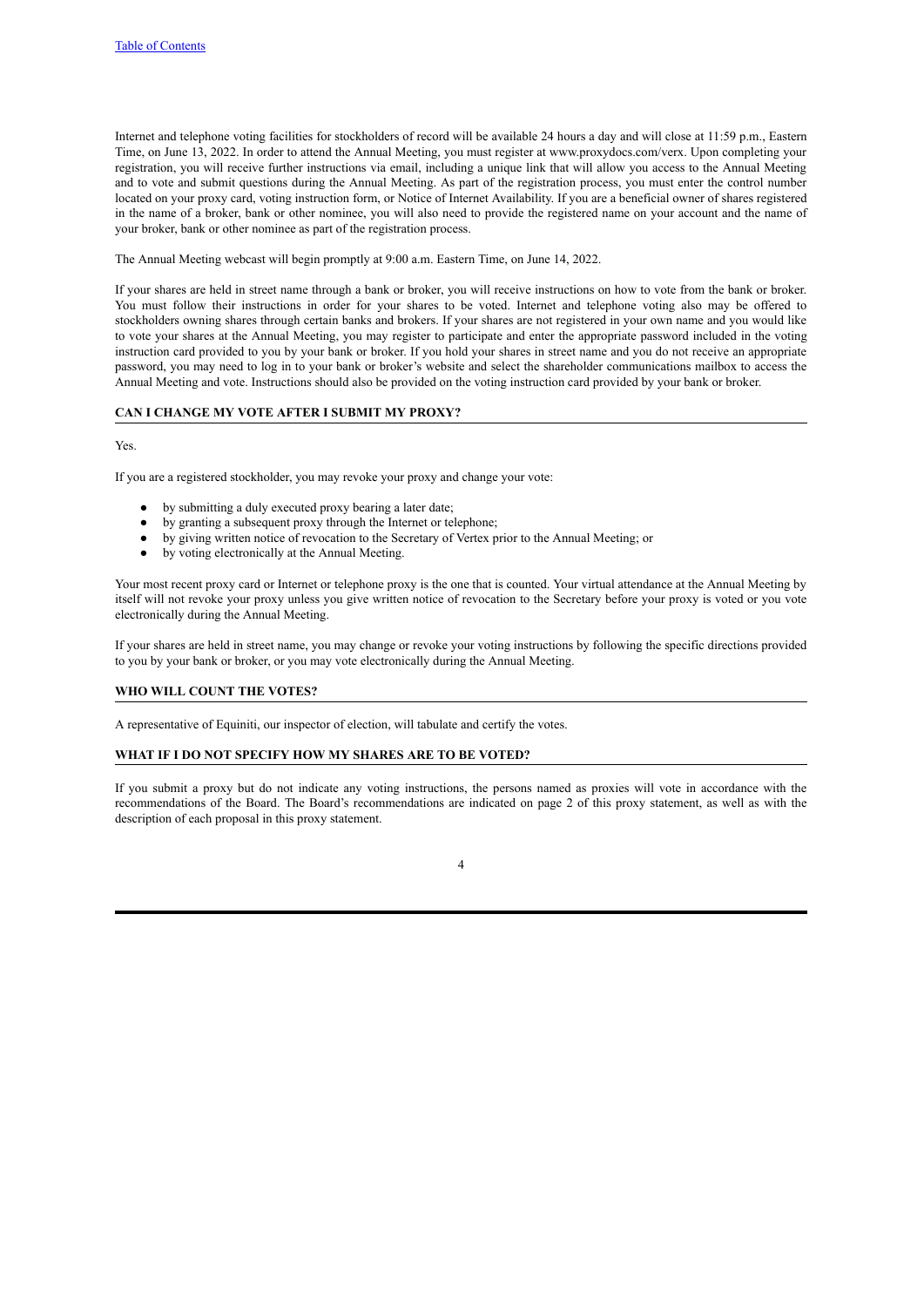## **WILL ANY OTHER BUSINESS BE CONDUCTED AT THE ANNUAL MEETING?**

We know of no other business that will be presented at the Annual Meeting. If any other matter properly comes before the stockholders for a vote at the Annual Meeting, however, the proxy holders named on the Company's proxy card will vote your shares in accordance with their best judgment.

## **HOW MANY VOTES ARE REQUIRED FOR THE APPROVAL OF THE PROPOSALS TO BE VOTED UPON AND HOW WILL ABSTENTIONS AND BROKER NON-VOTES BE TREATED?**

**Effect of Votes Withheld /**

| Proposal                                                                                       | <b>Votes Required</b>                                                                                                                                            | <b>E</b> Expect of votes withheid /<br><b>Abstentions</b><br>and Broker Non-Votes                                      |
|------------------------------------------------------------------------------------------------|------------------------------------------------------------------------------------------------------------------------------------------------------------------|------------------------------------------------------------------------------------------------------------------------|
| Proposal 1: Election of J. Richard Stamm and<br><b>Philip Saunders</b>                         | The plurality of the votes cast. This means<br>that the two nominees receiving the highest<br>number of affirmative "FOR" votes will be<br>elected as Directors. | Votes withheld and broker non-votes<br>will have no effect.                                                            |
| Proposal 2: Ratification of Appointment of<br>Independent Registered Public Accounting<br>Firm | The affirmative vote of the holders of a<br>majority in voting power of the votes cast.                                                                          | Abstentions and broker non-votes<br>will have no effect. We do not<br>expect any broker non-votes on this<br>proposal. |

## **WHAT IS AN ABSTENTION AND HOW WILL VOTES WITHHELD AND ABSTENTIONS BE TREATED?**

A "vote withheld," in the case of the proposal regarding the election of directors, or an "abstention," in the case of the proposal regarding the ratification of our independent registered accounting firm, represents a stockholder's affirmative choice to decline to vote on a proposal. Votes withheld and abstentions are counted as present and entitled to vote for purposes of determining a quorum. Votes withheld have no effect on the election of directors. Abstentions have no effect on the ratification of the appointment of Crowe LLP.

## **WHAT ARE BROKER NON-VOTES AND DO THEY COUNT FOR DETERMINING A QUORUM?**

Generally, broker non-votes occur when shares held by a broker in "street name" for a beneficial owner are not voted with respect to a particular proposal because the broker (i) has not received voting instructions from the beneficial owner and (ii) lacks discretionary voting power to vote those shares. A broker is entitled to vote shares held for a beneficial owner on routine matters, such as the ratification of the appointment of Crowe LLP as our independent registered public accounting firm, without instructions from the beneficial owner of those shares. On the other hand, absent instructions from the beneficial owner of such shares, a broker is not entitled to vote shares held for a beneficial owner on non-routine matters, such as the election of directors. Broker non-votes count for purposes of determining whether a quorum is present.

## **WHERE CAN I FIND THE VOTING RESULTS OF THE 2022 ANNUAL MEETING OF STOCKHOLDERS?**

We plan to announce preliminary voting results at the Annual Meeting and we will report the final results in a Current Report on Form 8-K, which we intend to file with the SEC shortly after the Annual Meeting.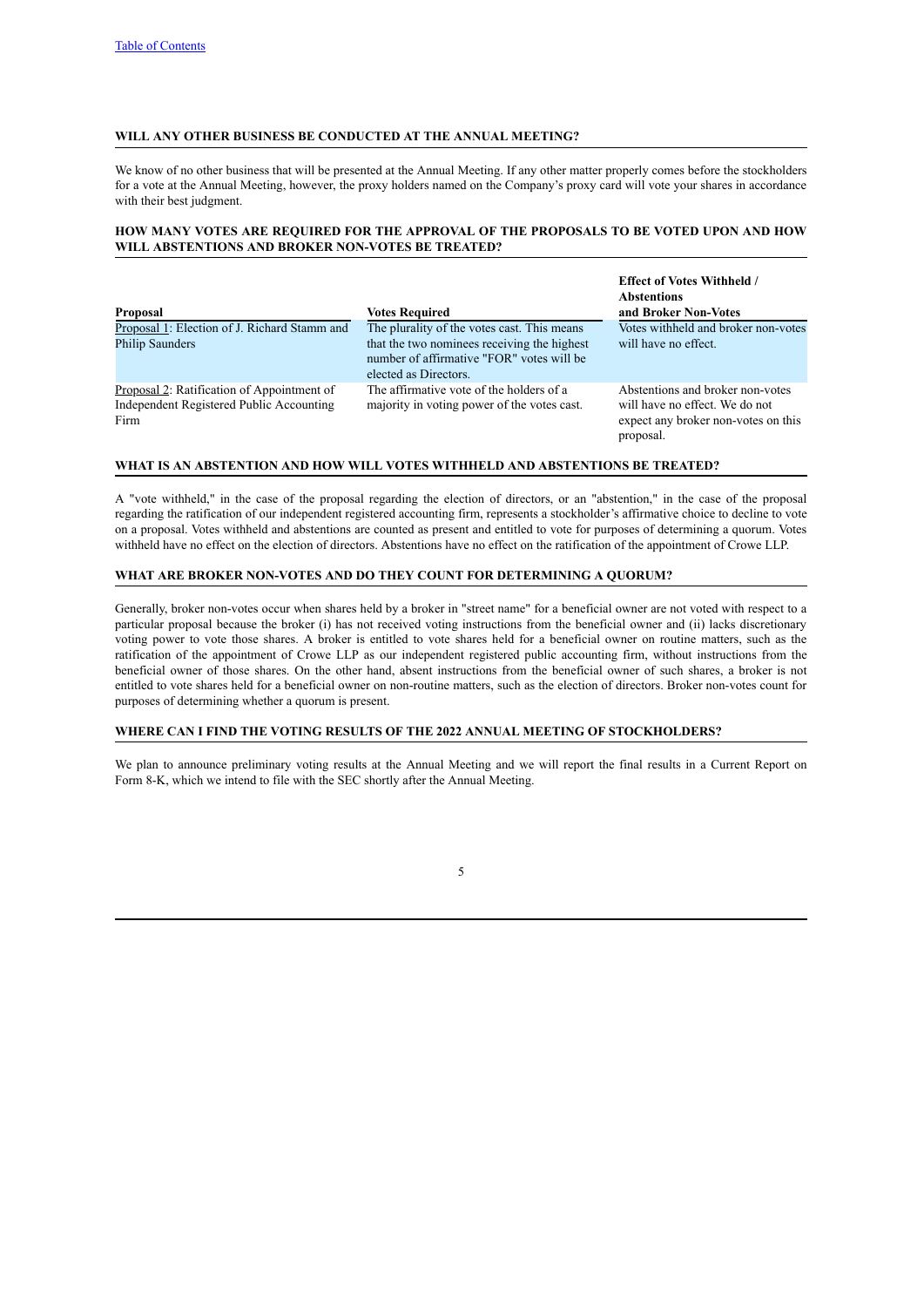## <span id="page-9-0"></span>**PROPOSALS TO BE VOTED ON**

#### <span id="page-9-1"></span>**PROPOSAL 1: Election of Directors**

Our Board, after consultation with the Nominating and Corporate Governance Committees, has nominated J. Richard Stamm and Philip Saunders as Class II Director nominees to be elected to hold office until the Annual Meeting of Stockholders to be held in 2025 and until such director's successor is elected and qualified or until such director's earlier death, resignation or removal.

We currently have eight directors on our Board. The proposal regarding the election of directors requires the approval of a plurality of the votes cast. This means that the two nominees receiving the highest number of affirmative "FOR" votes will be elected as Class II Directors. Votes withheld and broker non-votes will have no effect on the outcome of the vote on this proposal.

Our Board currently consists of eight members, which includes one employee director, our President and Chief Executive Officer, David DeStefano. Our Amended and Restated Certificate of Incorporation ("Charter") and Amended and Restated Bylaws ("Bylaws") provide that the authorized number of directors shall be fixed from time to time by a resolution of the majority of our Board. Our current non-employee directors are:

| <b>Name</b>                | Age |
|----------------------------|-----|
| Eric Andersen              | 60  |
| Terrence Kyle              | 72  |
| Amanda Westphal Radcliffe  | 54  |
| Kevin Robert               | 65  |
| J. Richard Stamm           | 66  |
| Stefanie Westphal Thompson | 59  |
| <b>Bradley Gayton</b>      | 59  |

Terrence Kyle will be retiring from the Board in June 2022 and Philip Saunders is standing for election at the Annual Meeting described below in this Proposal 1.

Our Board are divided into three staggered classes of directors of the same or nearly the same number. At each annual meeting of stockholders, a class of directors will be elected for a three-year term to succeed the directors of the same class whose terms are then expiring. The terms of the directors will expire upon election and qualification of successor directors at the annual meeting of stockholders to be held during the years 2022 for the Class II Directors, 2023 for the Class III Directors and 2024 for the Class I Directors.

Any additional directorships resulting from an increase in the number of directors will be distributed among the three classes so that, as nearly as possible, each class shall consist of one-third of the directors. The division of our Board into three classes with staggered three-year terms may delay or prevent a change of our management or a change in control.

If you submit a proxy but do not indicate any voting instructions, the persons named as proxies will vote the shares of Common Stock represented by the proxy for the election as Class II Directors the persons whose names and biographies appear below. All of the persons whose names and biographies appear below are currently serving as our directors. In the event any of the nominees should become unable to serve or for good cause will not serve as a director, it is intended that votes will be cast for a substitute nominee designated by the Board or the Board may elect to reduce its size. The Board has no reason to believe that the nominees named below will be unable to serve if elected. Each of the nominees has consented to being named in this proxy statement and to serve if elected.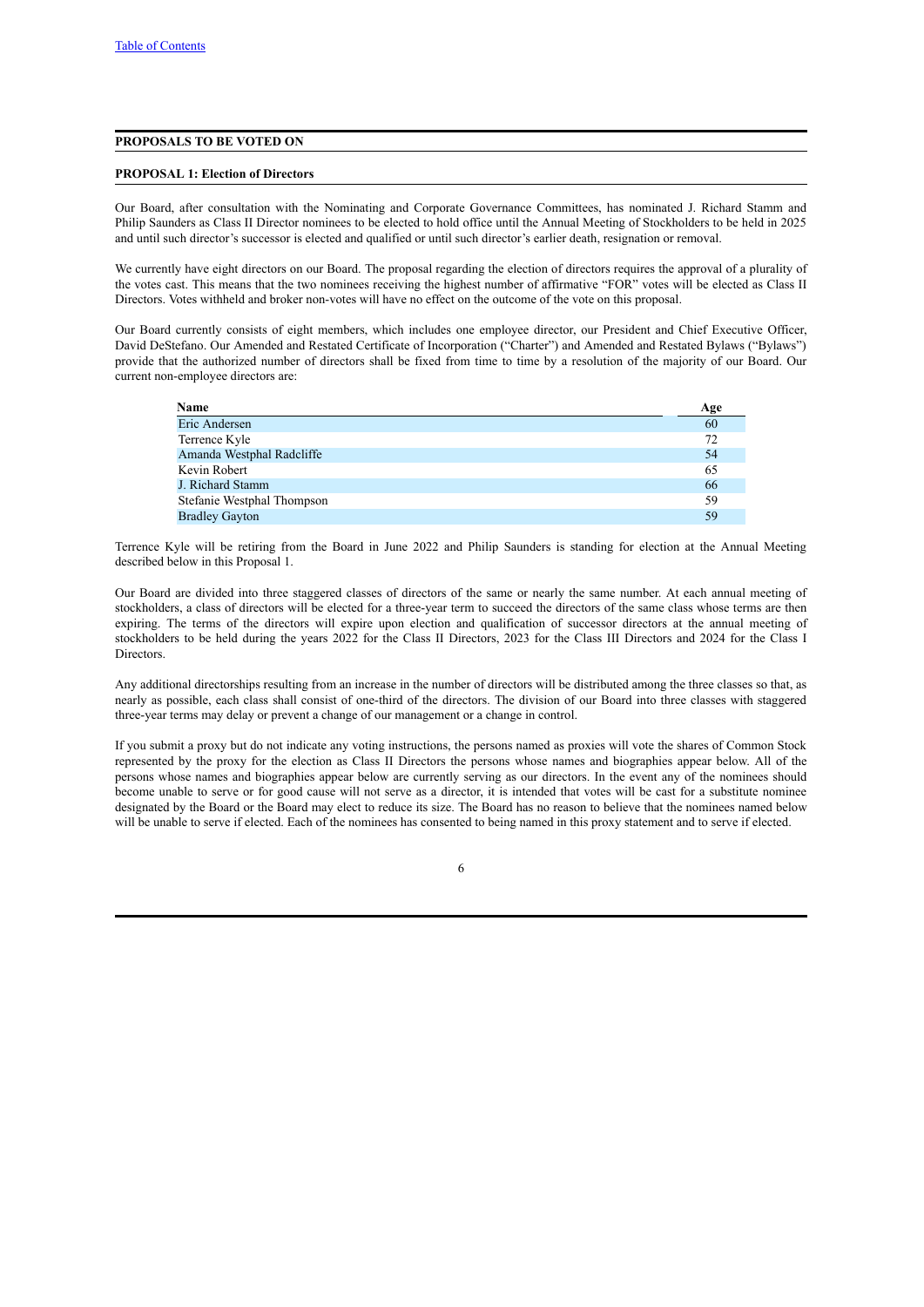## **VOTE REQUIRED**

Ω

The proposal regarding the election of directors requires the approval of a plurality of the votes cast. This means that the two nominees receiving the highest number of affirmative "FOR" votes will be elected as Directors. Votes withheld and broker non-votes will have no effect on the outcome of the vote on this proposal.

## **RECOMMENDATION OF THE BOARD**

**The Board unanimously recommends a vote FOR the election of the below Director nominees.**

#### **NOMINEES FOR CLASS II DIRECTORS (CURRENT TERMS TO EXPIRE AT THE 2022 ANNUAL MEETING)**

The nominees for election to the Board as Class II Directors are as follows:

|                        |     | Served as a |                                             |
|------------------------|-----|-------------|---------------------------------------------|
| <b>Name</b>            | Age |             | <b>Director Since Positions with Vertex</b> |
| <b>Philip Saunders</b> | 56  |             | -                                           |
| J. Richard Stamm       | 66  | 2019        | Director                                    |

The principal occupations and business experience, for at least the past five years, of each Class II Director nominee are as follows:

*Philip Saunders* was recently the Chief Executive Officer and member of the Board of Directors of Cornerstone On Demand, a market leading talent management Software as a Service (SaaS) company. Mr. Saunders successfully implemented a company transformation initiative resulting in a return to growth, expansion of profitability, and increased customer retention. Mr. Saunders ultimately executed a successful sales process of the company via a public-to-private transaction in October 2021 with the acquisition by Clearlake Capital. This followed Cornerstone's acquisition in April 2020 of Saba Software, Inc., where Mr. Saunders was a member of Saba's board of directors and where he served as Chief Executive Officer was responsible for leading the transformation of the business, executed on multiple acquisitions, and accelerated growth and EBITDA expansion. Prior to joining Saba in 2015, Mr. Saunders was President and a member of the board of directors of SafeNet, Inc. (acquired by Gemalto N.V). Mr. Saunders holds an MBA with an International Finance concentration from Seton Hall University's W. Paul Stillman School of Business. Mr. Saunders has been recognized by Comparably as one of the top 100 Best CEO's in 2021. We believe that Mr. Saunders is qualified to serve on our Board because of his intimate knowledge of the global Software and SaaS markets by virtue of his multiple roles as Chief Executive Officer of various software companies, operational expertise, and industry knowledge and experience.

*J. Richard Stamm* joined our Board in January 2019. Prior to joining our Board, Mr. Stamm was a partner with PricewaterhouseCoopers LLP ("PwC") for 30 years, during which time he served a long list of domestic and international clients and held numerous leadership positions. Over the final 12 years of his career with PwC, Mr. Stamm was the firm's Vice Chairman and U.S. Tax Leader, and then progressed to PwC's Vice Chairman of Global Tax. Mr. Stamm is Vice President and Chief Financial Officer of Stamm Development Group LLC, a Philadelphia area real-estate developer. Mr. Stamm is a member emeritus of the Board of Advisors for the Leventhal School of Accounting at the University of Southern California and was formerly a member of the Boards of Germantown Academy and Lycoming College. Mr. Stamm received a BA in Accounting from Lycoming College. We believe that Mr. Stamm is qualified to serve on our Board because of his significant industry and corporate finance experience.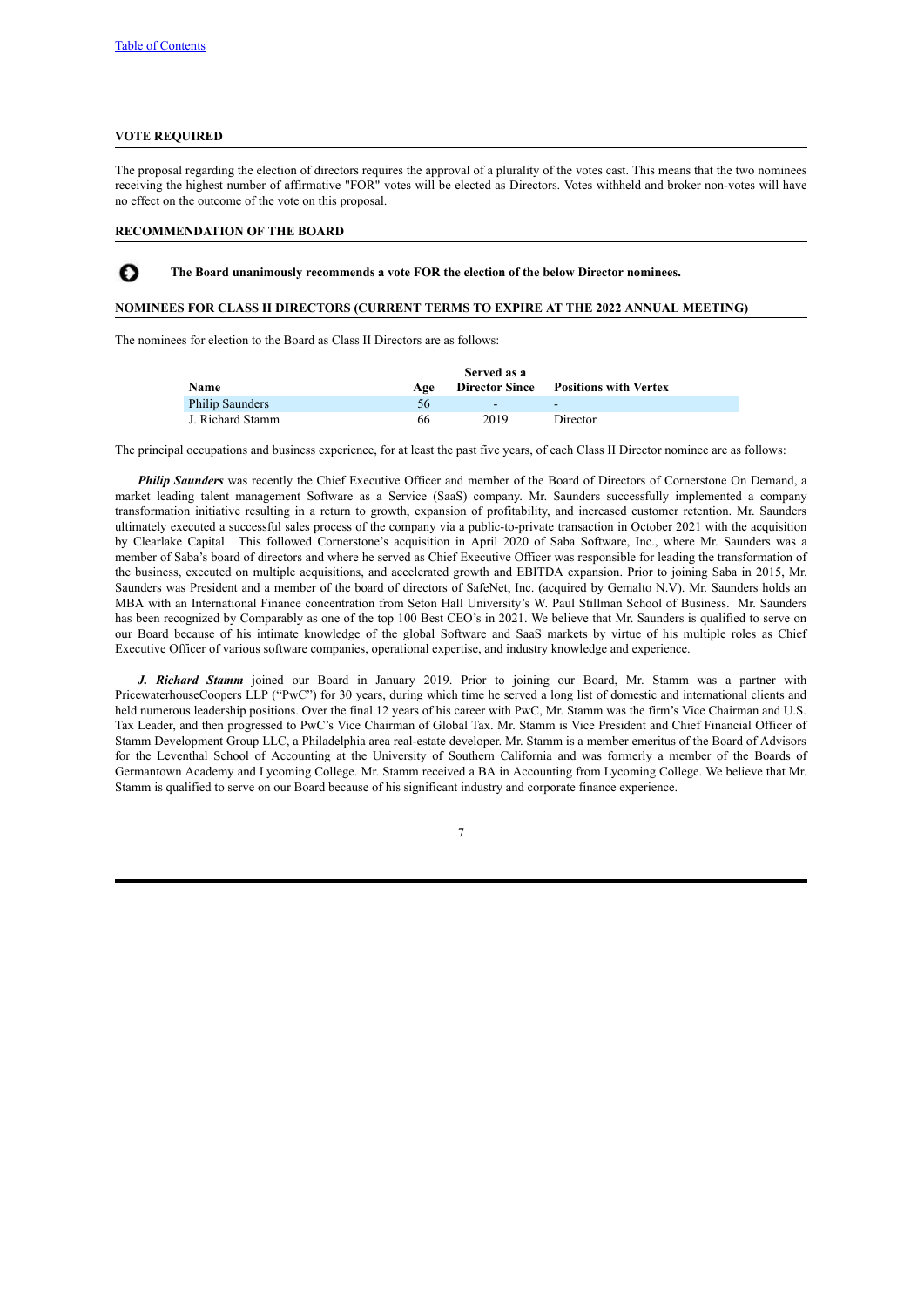## **CONTINUING MEMBERS OF THE BOARD: CLASS III DIRECTORS (TERMS TO EXPIRE AT THE 2023 ANNUAL MEETING)**

The current members of the Board who are Class III Directors are as follows:

|                 |     | Served as a           |                                              |
|-----------------|-----|-----------------------|----------------------------------------------|
| Name            | Age | <b>Director Since</b> | <b>Positions with Vertex</b>                 |
| Eric Andersen   | 60  | 2008                  | Director                                     |
| David DeStefano | 59  | 2016                  | Chief Executive Officer, President, Chairman |

The principal occupations and business experience, for at least the past five years, of each Class III Director are as follows:

*Eric Andersen* joined our Board in January 2008 and currently serves as lead director. He has over 25 years of consulting and management experience at IBM, PricewaterhouseCoopers LLP ("PwC"), and PwC Consulting. His last 15 years have been spent in private equity. He is currently a part-time operating partner at Peak Equity ("Peak"), a Philadelphia-based private equity firm focused on lower middle market enterprise software. Prior to joining Peak, Mr. Andersen was a partner at Milestone Partners, a Philadelphiabased private equity firm and he was a managing director at Silver Lake Partners, a technology-focused private equity firm based in New York. During his tenures with PwC, PwC Consulting, and IBM, Mr. Andersen was a senior partner and senior executive leading several businesses in the United States and Asia as well as globally. Mr. Andersen is currently Chairman of the Board of American Public Education Inc., a publicly traded online higher education company where he is also a member of the management development and compensation committee. Mr. Andersen holds an MBA from the Wharton School at the University of Pennsylvania and a BS from Bucknell University. We believe that Mr. Andersen is qualified to serve on our Board because of his extensive experience in building and leading companies, as well as his public company experience and significant operational and strategic expertise.

*David DeStefano* became our President and Chief Executive Officer in November 2016, joined our Board in 2016 and was appointed Chairperson of our Board in 2020. Between 2015 and 2016 he was an Executive Vice President and a member of the Company's Executive Council, which monitored our long-term strategic and financial viability, corporate brand, and culture. Mr. DeStefano previously served as our Vice President, Chief Financial Officer and Executive Vice President. Prior to joining the Company, Mr. DeStefano was Principal, and Vice President at The Mid Atlantic Companies Ltd. Mr. DeStefano is also on the Advisory Board for Corporate Social Responsibility at the Satell Institute and is on the Board of Trustees of the Joseph Fund in Camden, New Jersey. Mr. DeStefano received a BS in Finance from Lehigh University. We believe that Mr. DeStefano is qualified to serve on our Board because of the perspective and experience he brings as our Chief Executive Officer and his knowledge of our Company and our business.

## **CONTINUING MEMBERS OF THE BOARD: CLASS I DIRECTORS (TERMS TO EXPIRE AT THE 2024 ANNUAL MEETING)**

The current members of the Board who are Class I Directors are as follows:

|                            |     | Served as a<br><b>Director</b> |                              |
|----------------------------|-----|--------------------------------|------------------------------|
| <b>Name</b>                | Age | Since                          | <b>Positions with Vertex</b> |
| Amanda Westphal Radcliffe  | 54  | 1993                           | Director                     |
| Stefanie Westphal Thompson | 59  | 1991                           | Director                     |
| Kevin Robert               | 65  | 2015                           | Director                     |
| <b>Bradley Gayton</b>      | 59  | 2021                           | Director                     |

The principal occupations and business experience, for at least the past five years, of each Class I Director are as follows:

*Amanda Westphal Radcliffe* has served on our Board since 1993. Prior to joining our Board, Ms. Radcliffe served in a variety of roles at the Company, from technical software instructor and production, to middle market product teams.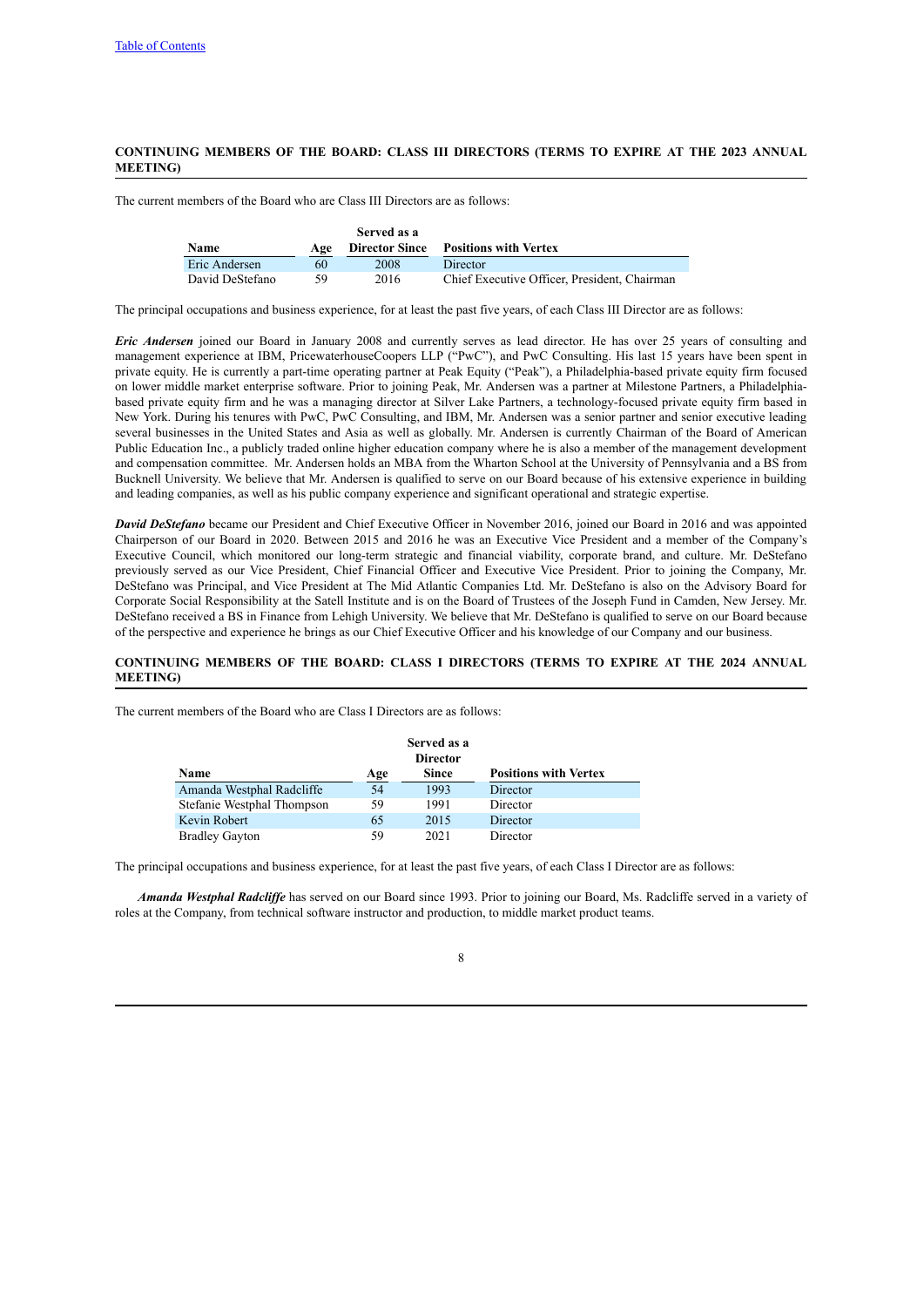Prior to joining the Company, she was a middle-market Managing Director at a global corporate travel management company. Ms. Radcliffe is a Trustee of the Children's Hospital of Philadelphia and serves on the Finance Committee. She is also Chair of the Children's Hospital of Philadelphia Foundation Board of Overseers, President of the Neurodiversity Employment Network of Philadelphia, and serves on the St. Joe's University Kinney Center for Autism Education and Support Advisory Board. Ms. Radcliffe is Chair of the Drexel University, A.J. Drexel Autism Institute Board, and Chair Emeritus of Breastcancer.org. Ms. Radcliffe is also a member of the Philadelphia Chapter of Women Corporate Directors. Ms. Radcliffe holds a BA from Moravian University. We believe that Ms. Radcliffe is qualified to serve on our Board because of her extensive knowledge of our Company and our business derived from her longtime service with the Company.

*Stefanie Westphal Thompson* joined the Company in 1991 and has served in a variety of roles, including Treasurer. Prior to joining the Company, Ms. Thompson was a Vice President at Chemical Bank (now part of Chase), where she specialized in managing the banking relationship for middle market companies. Ms. Thompson sat on Bryn Mawr Hospital's Foundation Board for eight years, serving as Head of their Trustee Committee and as Vice-Chair. Ms. Thompson also served on the Board of the Agnes Irwin School in Rosemont, Pennsylvania, for ten years, heading its Trustees Committee. Ms. Thompson earned an MBA in Finance from Fordham University and has a dual BA in Engineering and Economics from Lafayette College. We believe that Ms. Thompson is qualified to serve on our Board because of her corporate finance experience as well as her knowledge of our Company and our business derived from her longtime service with the Company.

*Kevin Robert* joined our Board in February 2015. Mr. Robert spent more than 30 years at Wolters Kluwer Tax & Accounting as a tax executive. Beginning as an Account Sales Manager in 1981 with CCH Computax, and CCH Publishing before being named President and Chief Executive Officer of CCH Tax Compliance in 2001. Following CCH's 1995 acquisition by Wolters Kluwer, Mr. Robert led the Tax & Accounting division's operations in North America and Asia Pacific before being named Global Chief Executive Officer in 2010. Mr. Robert brings deep experience in developing and marketing leading edge accounting, tax and audit software and information solutions for accounting and tax professionals around the world. His multi-national experience includes developing business in North America, South America, Europe and the Pacific Rim, identifying global opportunities and negotiating the acquisition of companies. He also served on the Board of Epiq Software, which was sold in September of 2016. Mr. Robert holds a BS in Marketing from the University of New Orleans and an MBA in Business Management from Pepperdine University. He is a member of the National Association of Corporate Directors ("NACD") and has been a NACD Leadership Fellow since 2015. Mr. Robert currently owns his own consulting firm providing board and management consulting services. We believe that Mr. Robert is qualified to serve on our Board because of his significant industry knowledge and his corporate finance and public company experience.

*Bradley Gayton* joined our Board in 2021. Mr. Gayton previously served as the Senior Vice President, General Counsel of the Coca-Cola Company. Prior to joining The Coca-Cola Company, Mr. Gayton spent 29 years in various leadership positions at Ford Motor Company and most recently as Group Vice President, Chief Administrative Officer and General Counsel. Mr. Gayton has deep experience in law, governance, tax and technology. He brings a global perspective in terms of the tax obligations for multinational enterprises and has experience in developing solutions through organizational innovation. While at Ford, he led explorations to see how artificial intelligence could be used for different business applications and collaborated with Vertex on the company's tax compliance solutions worldwide. Mr. Gayton has a BS in Business Administration from the State University of New York at Buffalo, School of Management in 1986 and a JD from the State University of New York at Buffalo, Law School in 1991. We believe Mr. Gayton is qualified to serve on our Board because of his expertise in the legal field and his significant public company experience.

In connection with the initial public offering ("IPO") of our Class A common stock in July 2020, we entered into a Stockholders' Agreement with Amanda Westphal Radcliffe, Stefanie Westphal Thompson and Jeffrey Westphal, with Ms. Radcliffe and Ms. Thompson serving as members of our Board, and their affiliated trust entities and family members (the "Stockholders' Agreement"). Under the Stockholders' Agreement, Mr. Westphal nominated Bradley Gayton and Ms. Radcliffe and Ms. Thompson nominated themselves, and were elected to our Board as Class I Directors at the Vertex 2021 Annual Meeting.

 $\overline{Q}$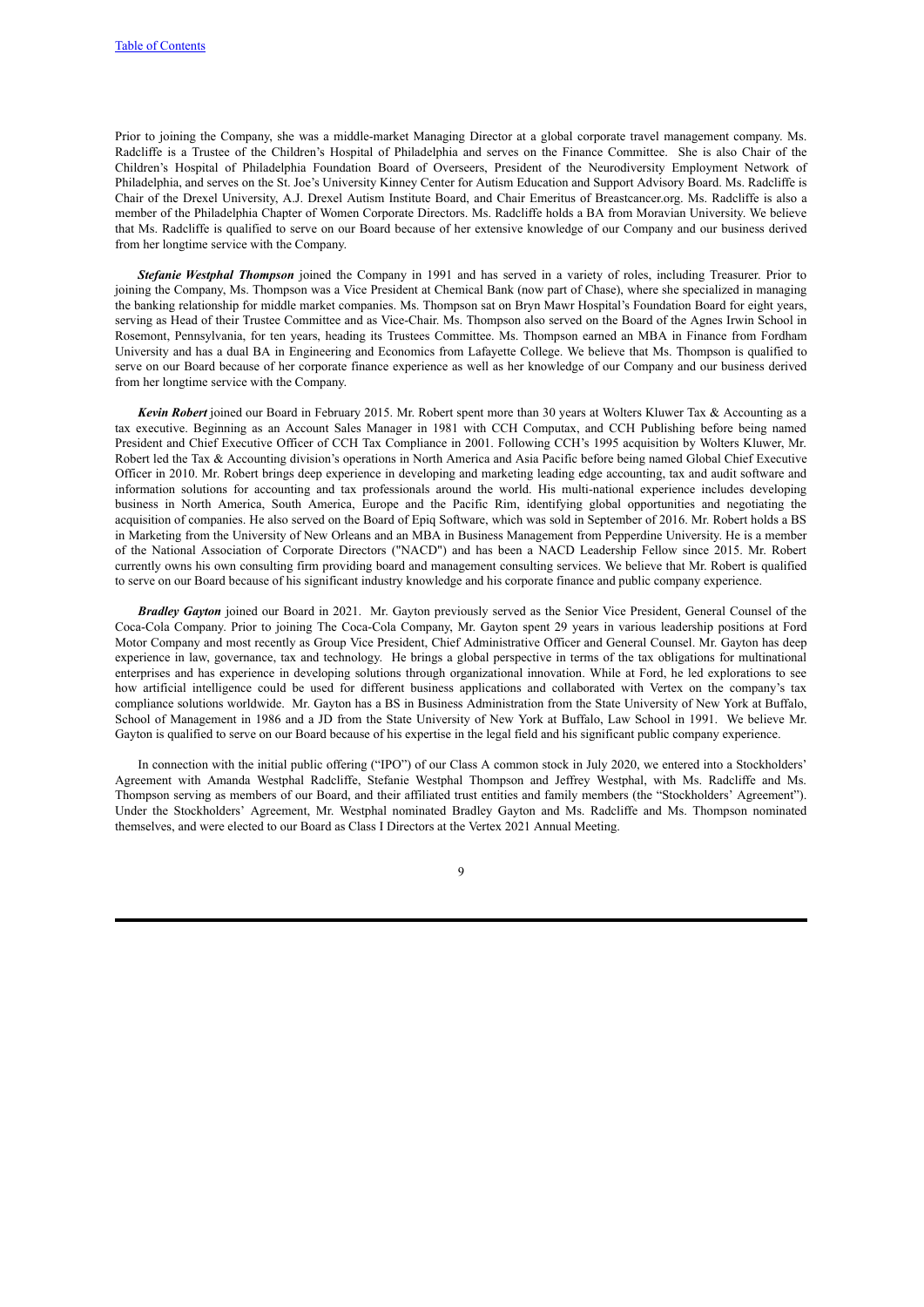#### <span id="page-13-0"></span>**PROPOSAL 2: Ratification of Appointment of Independent Registered Public Accounting Firm**

Our Audit Committee has appointed Crowe LLP as our independent registered public accounting firm ("Independent Auditor") for the fiscal year ending December 31, 2022. Our Board has directed that this appointment be submitted to our stockholders for ratification. Although ratification of our appointment of Crowe LLP is not required, we value the opinions of our stockholders and believe that stockholder ratification of our appointment is a good corporate governance practice.

On April 19, 2022, our Audit Committee approved the engagement of Crowe LLP as the Company's Independent Auditor to serve as our Independent Auditor for the fiscal year ended December 31, 2022. Neither Crowe LLP nor any of its members has any direct or indirect financial interest in or any connection with us in any capacity other than as our auditors, providing audit and non-audit related services. A representative of Crowe LLP is expected to attend the Annual Meeting, have an opportunity to make a statement if he or she desires to do so, and be available to respond to appropriate questions from stockholders.

In the event that the appointment of Crowe LLP is not ratified by the stockholders, the Audit Committee will consider this fact when it appoints the Independent Auditors for the fiscal year ending December 31, 2023. Even if the appointment of Crowe LLP is ratified, the Audit Committee retains the discretion to appoint a different Independent Auditor at any time if it determines that such a change is in the interests of Vertex.

## **VOTE REQUIRED**

Ω

This proposal requires the approval of the affirmative vote of the holders of a majority in voting power of the votes cast. Abstentions will have no effect on the proposal. Because brokers have discretionary authority to vote on the ratification of the appointment of Crowe LLP, we do not expect any broker non-votes in connection with this proposal.

#### **RECOMMENDATION OF THE BOARD**

<span id="page-13-1"></span>**The Board unanimously recommends a vote FOR the ratification of the appointment of Crowe LLP as our Independent Auditor.**

#### **Report of the Audit Committee of the Board of Directors**

The Audit Committee has evaluated Vertex's audited financial statements for the fiscal year ended December 31, 2021 and has discussed these financial statements with management and Vertex's Independent Auditor. The Audit Committee also discussed with the independent registered public accountants the matters required to be discussed by the applicable requirements of the Public Company Accounting Oversight Board ("PCAOB") and the SEC. The Audit Committee also received written disclosures and the letter from the independent registered public accountants required by applicable requirements of the PCAOB regarding the independent accountant's communications with the Audit Committee concerning independence, and the Audit Committee discussed with the Independent Auditor the accountant's independence.

Based on its discussions with management and the Independent Auditor, and its review of the representations and information provided by management and the Independent Auditor, the Audit Committee recommended to the Board that the audited financial statements be included in Vertex's Annual Report on Form 10-K for the fiscal year ended December 31, 2021.

J. Richard Stamm Terrence W. Kyle Kevin Robert

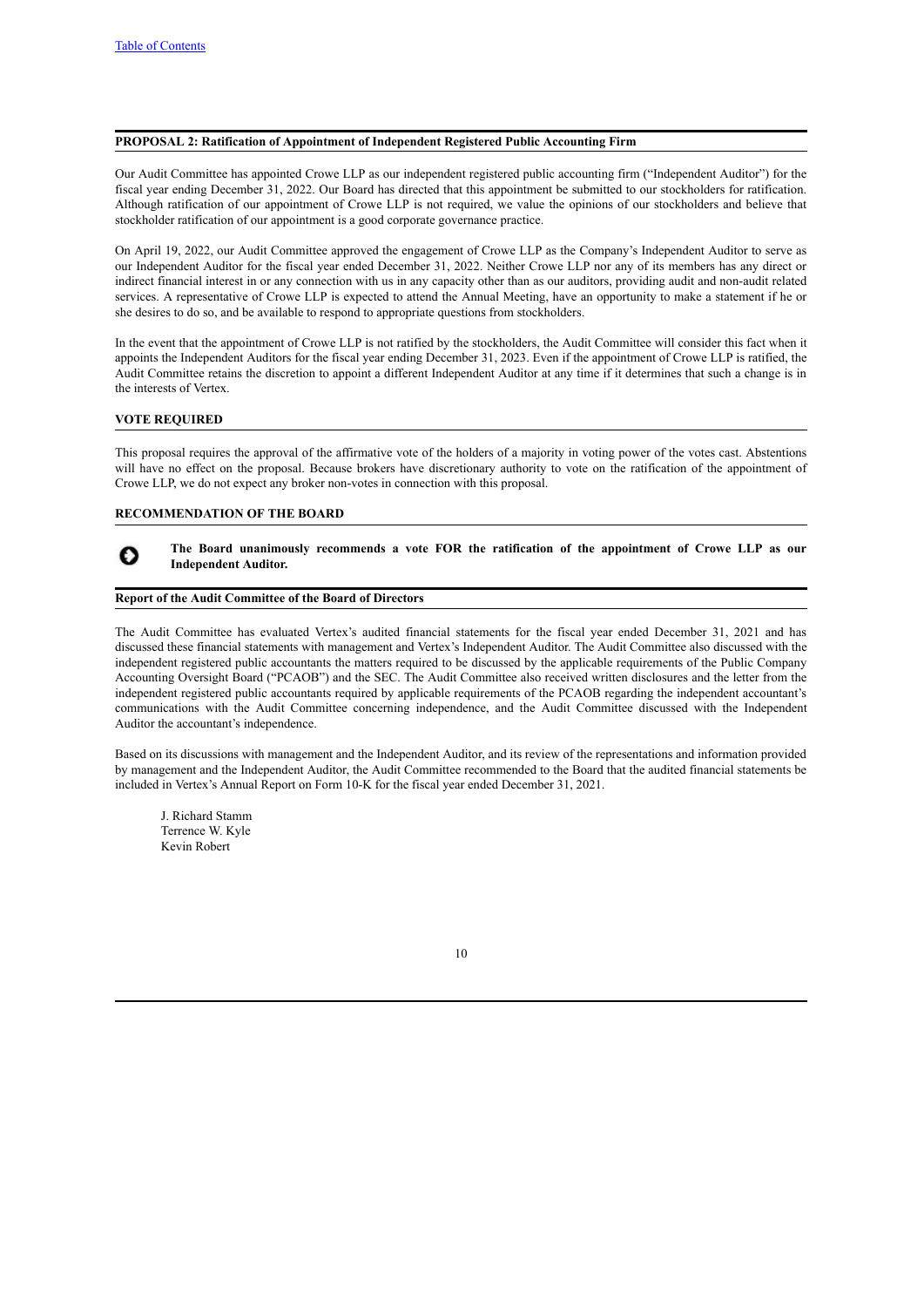#### <span id="page-14-0"></span>**Independent Auditor Fees and Other Matters**

Set forth below are the fees paid to our Independent Auditor, Crowe LLP, for the fiscal years ended December 31, 2021 and 2020:

| <b>Fee Category</b>       | Fiscal 2021 | Fiscal 2020 |
|---------------------------|-------------|-------------|
| <b>Audit Fees</b>         | 995,075     | 1,826,650   |
| <b>Audit-Related Fees</b> |             |             |
| Tax Fees                  |             | 25,625      |
| All Other Fees            | 16.500      | 16,500      |
| <b>Total Fees</b>         | 1,011,575   | 1,868,775   |
|                           |             |             |

## **AUDIT FEES**

Audit fees consist of fees for the audit of our consolidated financial statements, the review of the unaudited interim financial statements included in our quarterly reports on Form 10-Q and other professional services provided in connection with statutory and regulatory filings or engagements, including fees billed in connection with our IPO in July 2020.

## **AUDIT-RELATED FEES**

There were no audit-related fees incurred in 2021 or in 2020.

#### **TAX FEES**

There were no tax fees paid to Crowe LLP in 2021. Tax fees for 2020 consist of fees for permissible services relating to domestic tax compliance services.

#### **ALL OTHER FEES**

Other fees paid to Crowe in 2021 and 2020 pertained to services provided in connection with the audit of the Company's 401(k) plan.

## **AUDIT COMMITTEE PRE-APPROVAL POLICY AND PROCEDURES**

Our Audit Committee's charter provides that the Audit Committee, or the chair of the Audit Committee, must pre-approve any audit or non-audit services provided to us by our Independent Auditor, unless the engagement is entered into pursuant to appropriate preapproval policies established by the Audit Committee or if the service falls within available exceptions under SEC rules. Without limiting the foregoing, the Audit Committee may delegate authority to one or more independent members of the Audit Committee to grant pre-approvals of audit and permitted non-audit services, and any such pre-approvals must be presented to the full Audit Committee at its next scheduled meeting.

## **EXECUTIVE OFFICERS**

The following table identifies our current executive officers:

<span id="page-14-1"></span>

| <b>Name</b>     | Age | <b>Positions with Vertex</b>                       |
|-----------------|-----|----------------------------------------------------|
| David DeStefano | -59 | President, Chief Executive Officer and Chairperson |
| John Schwab     | 54  | Chief Financial Officer                            |
| Lisa Butler     | 56  | Chief Accounting Officer                           |
| Bryan Rowland   | 42. | General Counsel                                    |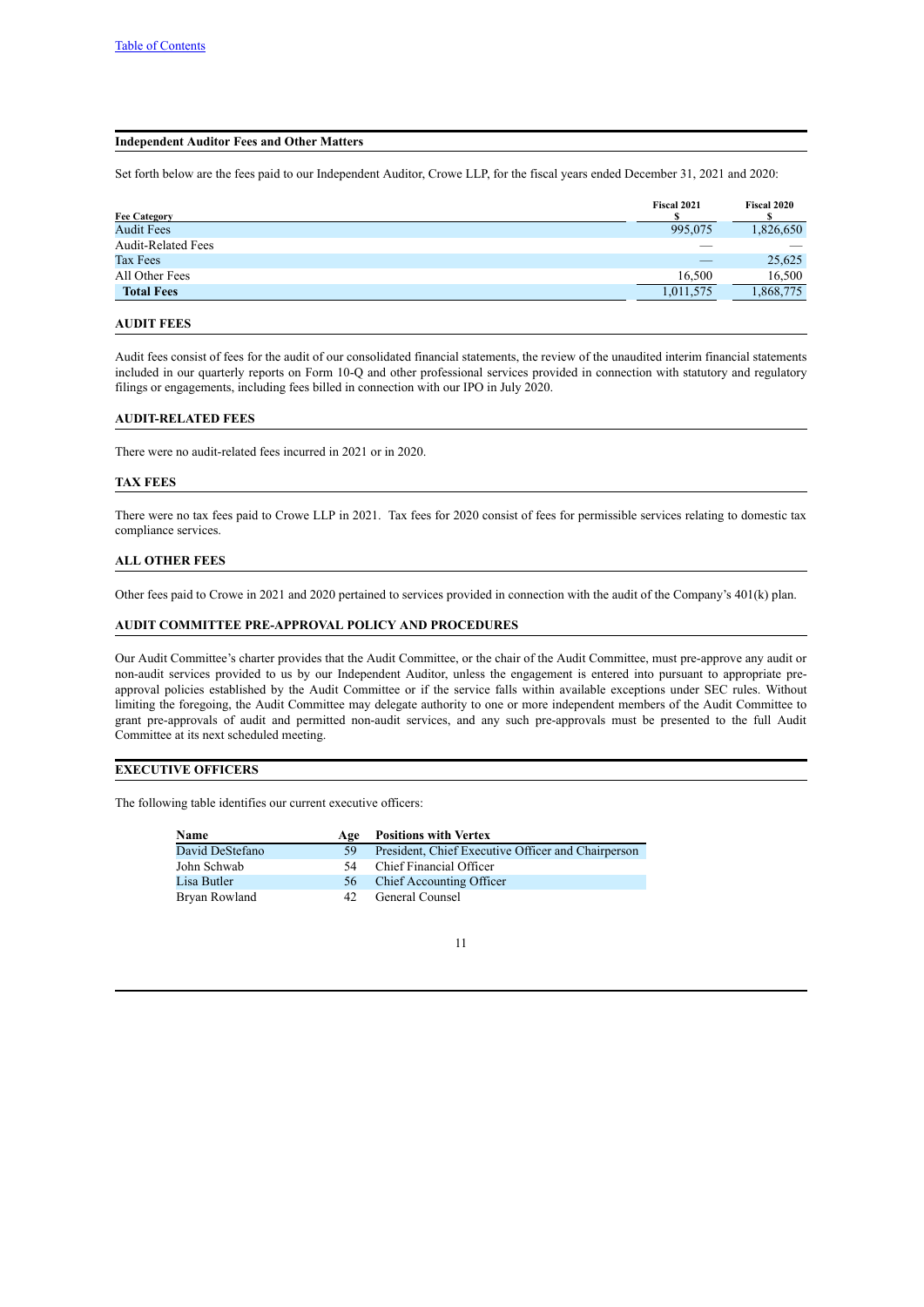*David DeStefano* became our President and Chief Executive Officer in November 2016, joined our Board in 2016 and was appointed Chairperson of our Board in 2020. Between 2015 and 2016 he was an Executive Vice President and a member of the Company's Executive Council, which monitored our long-term strategic and financial viability, corporate brand, and culture. Mr. DeStefano previously served as our Vice President, Chief Financial Officer and Executive Vice President. Prior to joining the Company, Mr. DeStefano was Principal and Vice President at The Mid Atlantic Companies, Ltd. Mr. DeStefano is also on the Advisory Board for Corporate Social Responsibility at the Satell Institute and is on the Board of Trustees of the Joseph Fund in Camden, New Jersey. Mr. DeStefano received a BS in Finance from Lehigh University.

*John Schwab* became our Chief Financial Officer in 2020. Prior to joining the Company, Mr. Schwab served as Chief Financial Officer of Flagship Credit Acceptance from 2015 until 2019. Mr. Schwab began his career in assurance services at Arthur Andersen LLP. Mr. Schwab also served as a director of PENN Capital Funds from 2015 to 2021, a mutual group managed by Penn Capital Management. Mr. Schwab received a BS in Accounting from LaSalle University.

*Lisa Butler* became our Chief Accounting Officer in 2020, having previously served as our Chief Financial Officer from 2015 to 2019. Prior to joining the Company in 2003, Ms. Butler was a Controller at Kenexa Inc. (now an IBM company). Ms. Butler started her career in assurance services at PricewaterhouseCoopers LLP ("PwC") serving both private and public companies. Ms. Butler received a BS in Accounting from LaSalle University and is a Certified Public Accountant.

*Bryan Rowland* became our General Counsel in 2017. Prior to joining the Company, Mr. Rowland held various roles at Checkpoint Systems from 2005 to 2016, including serving as Senior Vice President, General Counsel, Chief Compliance Officer and Corporate Secretary from 2014 to 2016. Mr. Rowland received a BA in Psychology and Philosophy from Towson University and a Juris Doctorate degree from Villanova University Charles Widger School of Law.

#### *Term of Executive Of icers*

Each executive officer is appointed and serves at the discretion of the Board and holds office until his or her successor is elected and qualified, or until his or her earlier resignation or removal.

#### *Board of Directors*

Please see the biographies and term information for each director set forth in Proposal 1 of this Proxy Statement.

## <span id="page-15-0"></span>**CORPORATE GOVERNANCE**

#### <span id="page-15-1"></span>**GENERAL**

Our Board has adopted Corporate Governance Guidelines, a Code of Ethics and Conduct and charters for our Nominating and Corporate Governance Committee, Audit Committee and Human Capital Committee to assist the Board in the exercise of its responsibilities and to serve as a framework for the effective governance of Vertex. You can access our current committee charters, our Corporate Governance Guidelines and our Code of Ethics and Conduct via our website at http://ir.vertexinc.com or by writing to our Secretary at our offices at 2301 Renaissance Blvd., King of Prussia, PA 19406.

## <span id="page-15-2"></span>**FAMILY RELATIONSHIPS**

Ms. Radcliffe and Ms. Thompson are siblings. There are no other family relationships among any of our executive officers or directors.

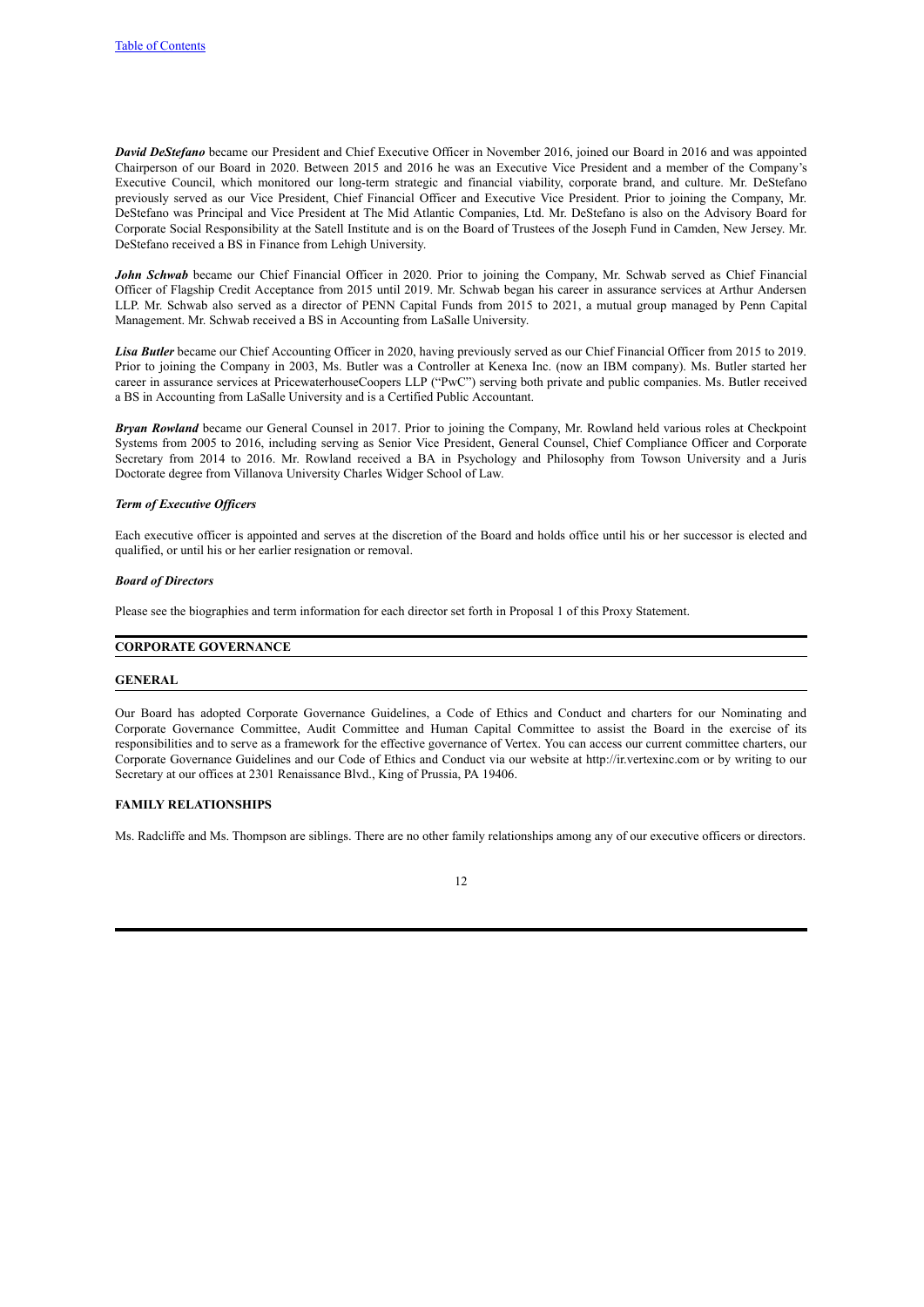## <span id="page-16-0"></span>**STOCKHOLDERS' AGREEMENT**

In connection with our IPO in July 2020, we entered into the Stockholders' Agreement with Amanda Westphal Radcliffe, Stefanie Westphal Thompson and Jeffrey Westphal, with Ms. Radcliffe and Ms. Thompson each serving as a member of our Board, and their affiliated trust entities and family members. For so long as Ms. Radcliffe, Ms. Thompson or Mr. Westphal, in each case together with his or her children and related trusts, owns at least five percent of our outstanding Common Stock, he or she each shall be entitled to designate one individual, including themselves, to serve as a member of our Board, and we will be required to use our best efforts to include the designee in the slate of nominees recommended to our stockholders for election as a director at the next annual or special meeting of stockholders. At any general or special meeting of the stockholders involving the election of directors, each stockholder party to the Stockholders' Agreement must vote all of his or her shares of Common Stock in favor of each individual nominated by the parties to the Stockholders' Agreement. For all matters other than the election of directors, voting shall be discretionary at the option of each stockholder.

## <span id="page-16-1"></span>**DIRECTOR INDEPENDENCE**

Our Board has undertaken a review of its composition, the composition of its committees and the independence of each director. Based upon information requested from and provided by each director concerning his or her background, employment and affiliations, including family relationships, our Board has determined that Eric Andersen, Bradley Gayton, Terrence Kyle, Kevin Robert, and J. Richard Stamm, representing five of our eight directors, do not have a relationship that would interfere with the exercise of independent judgment in carrying out the responsibilities of a director and that each of these directors is "independent" as that term is defined under the applicable rules and regulations of the SEC and the listing requirements and rules of the Nasdaq Global Market ("Nasdaq"). In addition, the director candidate, Philip Saunders, does not have any relationships that would interfere with the exercise of independent judgment in carrying out the responsibilities of a director and that he is "independent" as that term is defined under the applicable rules and regulations of the SEC and the listing requirements and rules of the Nasdaq. In making this determination, our Board considered the current and prior relationships that each non-employee director has with our Company and all other facts and circumstances our Board deemed relevant in determining their independence, including the beneficial ownership of our capital stock by each non-employee director.

#### <span id="page-16-2"></span>**CONTROLLED COMPANY EXEMPTION**

The parties to the Stockholders' Agreement have more than 50% of the voting power for the election of directors, and, as a result, we are considered a "controlled company" for the purposes of the Nasdaq listing requirements. As such, we qualify for, and rely on, exemptions from certain corporate governance requirements. As a result, we are not subject to certain corporate governance requirements, including that a majority of our Board consists of "independent directors", as defined under the Nasdaq rules. In addition, we are not required to have a Nominating and Corporate Governance Committee or Human Capital Committee that is composed entirely of independent directors with a written charter addressing the committee's purpose and responsibilities or to conduct annual performance evaluations of the Nominating and Corporate Governance and Human Capital Committees. We currently rely on the exemption from the requirement to have a Nominating and Corporate Governance Committee composed entirely of independent directors, and in the future we may elect to continue to rely on such exemption and/or other available exemptions. Accordingly, our stockholders may not have the same protections afforded to stockholders of companies that are subject to all of the corporate governance requirements of the Nasdaq.

If at any time we cease to be a "controlled company" under the rules of Nasdaq, our Board intends to take all action necessary to comply with the Nasdaq corporate governance rules.

## <span id="page-16-3"></span>**DIRECTOR CANDIDATES**

The Nominating and Corporate Governance Committee is responsible for identifying and reviewing the qualifications of potential director candidates and recommending to the Board those candidates to be nominated for election to the Board, subject to any obligations and procedures governing the nomination of directors to the Board that may be included in the Stockholders' Agreement and any other stockholders' agreement to which we are a party.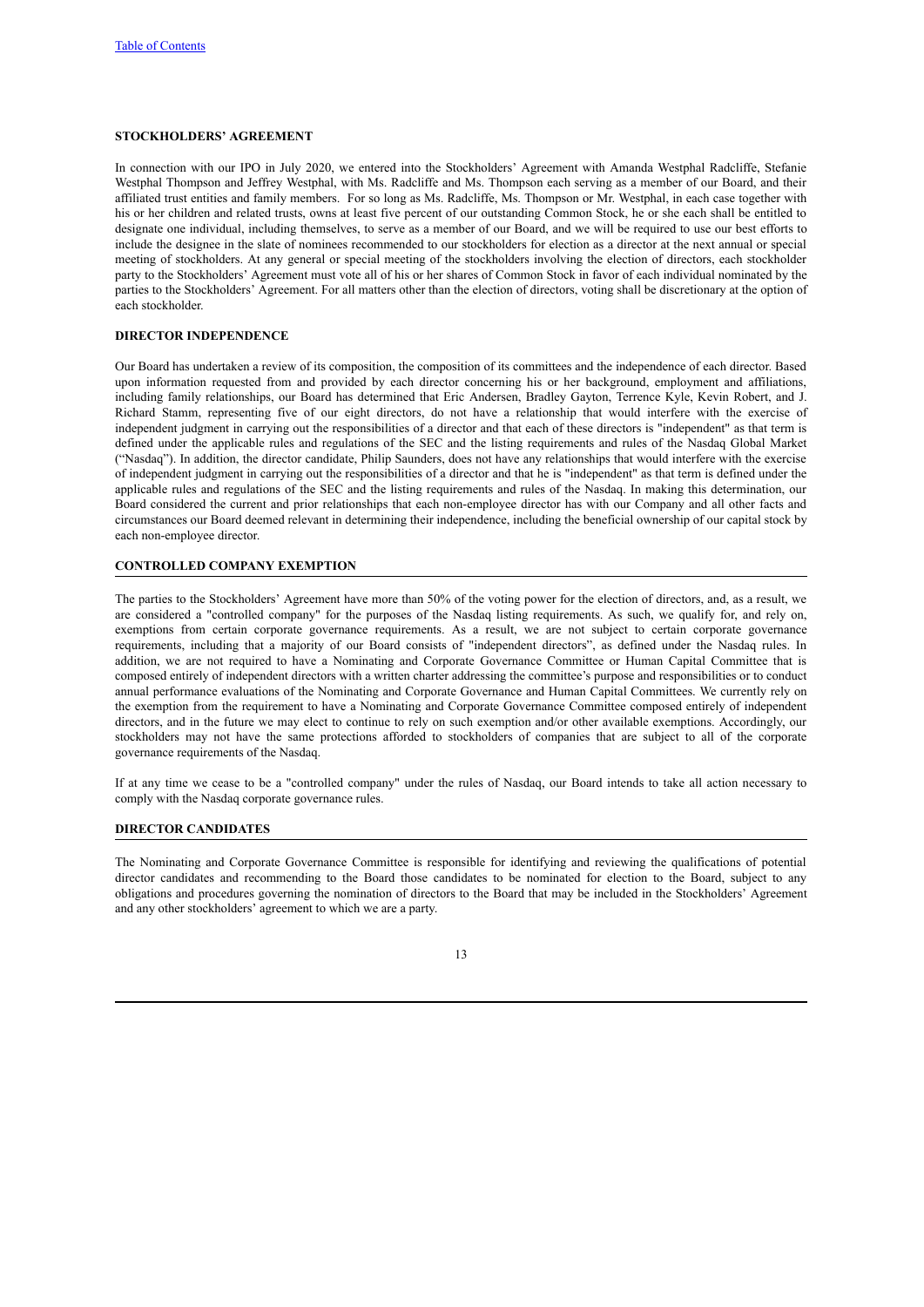To facilitate the search process for director candidates, the Nominating and Corporate Governance Committee may solicit our current directors and executives for the names of potentially qualified candidates or may ask directors and executives to pursue their own business contacts for the names of potentially qualified candidates. The Nominating and Corporate Governance Committee may also consult with outside advisors or retain search firms to assist in the search for qualified candidates or consider director candidates recommended by our stockholders. Once potential candidates are identified, the Nominating and Corporate Governance Committee reviews the backgrounds of those candidates, evaluates candidates' independence from us and potential conflicts of interest, and determines if candidates meet the qualifications desired by the Nominating and Corporate Governance Committee of candidates for election as director.

In accordance with our Corporate Governance Guidelines, in evaluating the suitability of individual candidates, the Nominating and Corporate Governance Committee will consider (i) minimum individual qualifications, including a high level of personal and professional integrity, strong ethics and values and the ability to make mature business judgments and all other factors it considers appropriate, which may include experience in corporate management, experience as a board member of other public companies, relevant professional or academic experience, leadership skills, financial and accounting background, executive compensation background and whether the candidate has the time required to fully participate as a director of the Company. Our Corporate Governance Guidelines provide that the Board should monitor the mix of specific experience, qualifications and skills of its directors in order to assure that the Board, as a whole, has the necessary tools to perform its oversight function effectively in light of the Company's business and structure. Our Nominating and Corporate Governance Committee has a formal policy with respect to diversity and believes that our Board, taken as a whole, should embody diverse skills, experiences, backgrounds, races and genders.

| Board Diversity Matrix (As of April 18, 2022) |                |      |  |  |
|-----------------------------------------------|----------------|------|--|--|
| Total number of directors                     | 8              |      |  |  |
|                                               | Female         | Male |  |  |
| <b>Part I: Gender Identity</b>                |                |      |  |  |
| Directors                                     | $\overline{c}$ | 6    |  |  |
| Part II: Demographic Background               |                |      |  |  |
| African American or Black                     | $\mathbf{0}$   |      |  |  |
| White                                         | $\overline{2}$ |      |  |  |

Stockholders may recommend individuals to the Nominating and Corporate Governance Committee for consideration as potential director candidates by submitting the names of the recommended individuals, together with appropriate biographical information and background materials, to the Nominating and Corporate Governance Committee, c/o Secretary, Vertex, Inc., 2301 Renaissance Blvd., King of Prussia, PA 19406. In the event there is a vacancy, and assuming that appropriate biographical and background material has been provided on a timely basis, the Nominating and Corporate Governance Committee will evaluate stockholder-recommended candidates by following substantially the same process, and applying substantially the same criteria, as it follows for candidates submitted by others.

#### <span id="page-17-0"></span>**COMMUNICATIONS FROM INTERESTED PARTIES**

Anyone who would like to communicate with, or otherwise make his or her concerns known directly to the Board, the chairperson of any of the Audit, Nominating and Corporate Governance, and Human Capital Committees, or to the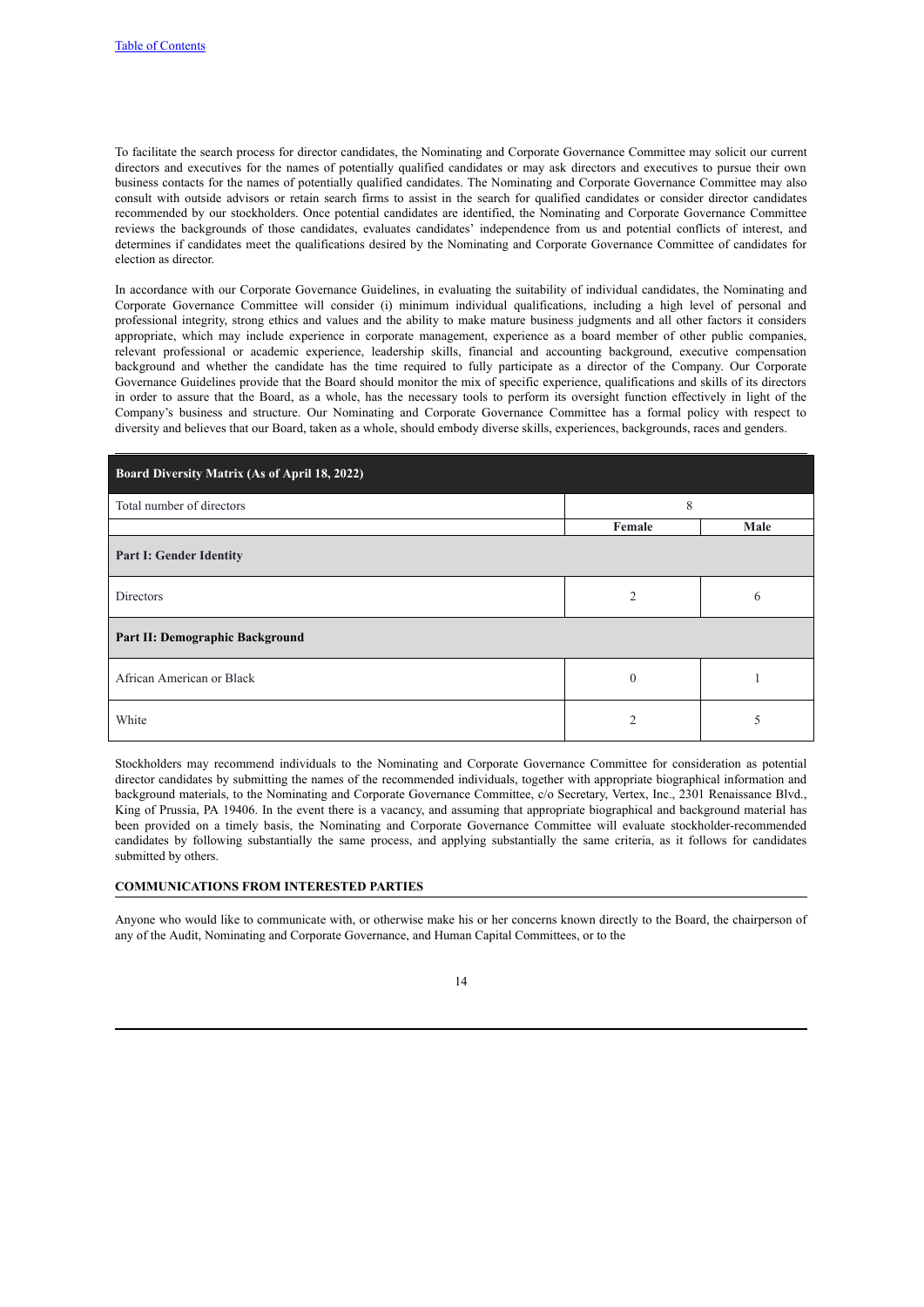independent directors as a group, may do so by addressing such communications or concerns to the Secretary of the Company, 2301 Renaissance Blvd., King of Prussia, PA 19406, who will forward such communications to the appropriate party. Such communications may be done confidentially or anonymously.

## <span id="page-18-0"></span>**BOARD LEADERSHIP STRUCTURE AND ROLE IN RISK OVERSIGHT**

Our Board exercises its discretion in combining or separating the roles of Chairman of the Board and Chief Executive Officer as it deems appropriate in light of prevailing circumstances. We believe that we, like many U.S. companies, are well-served by a flexible leadership structure. Currently, the roles are combined, with Mr. DeStefano serving as Chairman of the Board and Chief Executive Officer. Our Board has determined that combining the roles of Chairman of the Board and Chief Executive Officer is best for our Company and its stockholders at this time because it promotes unified leadership by Mr. DeStefano and allows for a single, clear focus for management to execute the Company's strategy and business plans. Our Board is comprised of individuals with extensive experience in finance, the technology industry and public company management. For these reasons and because of the strong leadership of Mr. DeStefano as Chairman of the Board and Chief Executive Officer, our Board has concluded that our current leadership structure is appropriate at this time. However, our Board will continue to consider whether the positions of Chairman of the Board and Chief Executive Officer should be separated or combined at any given time as part of our succession planning process.

Our Corporate Governance Guidelines provide that, if the Chairman of the Board is also our Chief Executive Officer or is a director that does not otherwise qualify as an independent director, the independent directors may elect a lead director whose responsibilities include presiding over all meetings of the Board at which the Chairman is not present, including any executive sessions of the nonmanagement directors; approving meeting schedules and agendas; and acting as the liaison between the independent directors and the Chairman of the Board, as appropriate. The full list of responsibilities of our lead director may be found in our Corporate Governance Guidelines. Our current lead director is Eric Andersen.

Risk assessment and oversight are an integral part of our governance and management processes. Our management is responsible for our day-to-day risk management activities. Our Board oversees the implementation of risk mitigation strategies by management and encourages management to promote a culture that incorporates risk management into our corporate strategy and day-to-day business operations. Management discusses strategic and operational risks at regular management meetings and conducts specific strategic planning and review sessions during the year that include a focused discussion and analysis of the risks we face, including cybersecurity risks. Throughout the year, senior management reviews these risks with the Board at regular board meetings as part of management presentations that focus on particular business functions, operations or strategies, and presents the steps taken by management to mitigate or eliminate such risks. Our Board is apprised of particular risk management matters in connection with its general oversight and approval of corporate matters and significant transactions. Our Board administers this oversight function, including the oversight of cybersecurity risks, directly through the Board as a whole, as well as through various standing committees of the Board that address risks inherent in their respective areas of oversight. The Board does not believe that its role in the oversight of our risks affects the Board's leadership structure.

## <span id="page-18-1"></span>**ANTI-HEDGING POLICY**

Our Board has adopted an Insider Trading Compliance Policy, which applies to all of our directors, officers and employees. The policy prohibits our directors, officers and employees and any entities they control from engaging in any hedging or monetization transactions, such as zero-cost collars and forward sale contracts, involving the Company's equity securities.

#### <span id="page-18-2"></span>**CODE OF ETHICS AND CONDUCT**

Our Board has adopted a Code of Ethics and Conduct that contain the ethical principles by which our chief executive officer and chief financial officer, among others, are expected to conduct themselves when carrying out their duties and responsibilities. A copy of our Code of Ethics and Conduct is available on our website at http://ir.vertexinc.com. We will provide a copy of our Code of Ethics and Conduct to any person, without charge, upon request, by writing to, Vertex, Inc., 2301 Renaissance Blvd., King of Prussia, PA 19406 Attn: Legal (telephone number (800) 355-3500). We intend to satisfy the disclosure requirement under Item 5.05 of Form 8-K regarding an amendment to, or waiver from, a provision of our Code of Ethics and Conduct by posting such information on our website at www.vertexinc.com.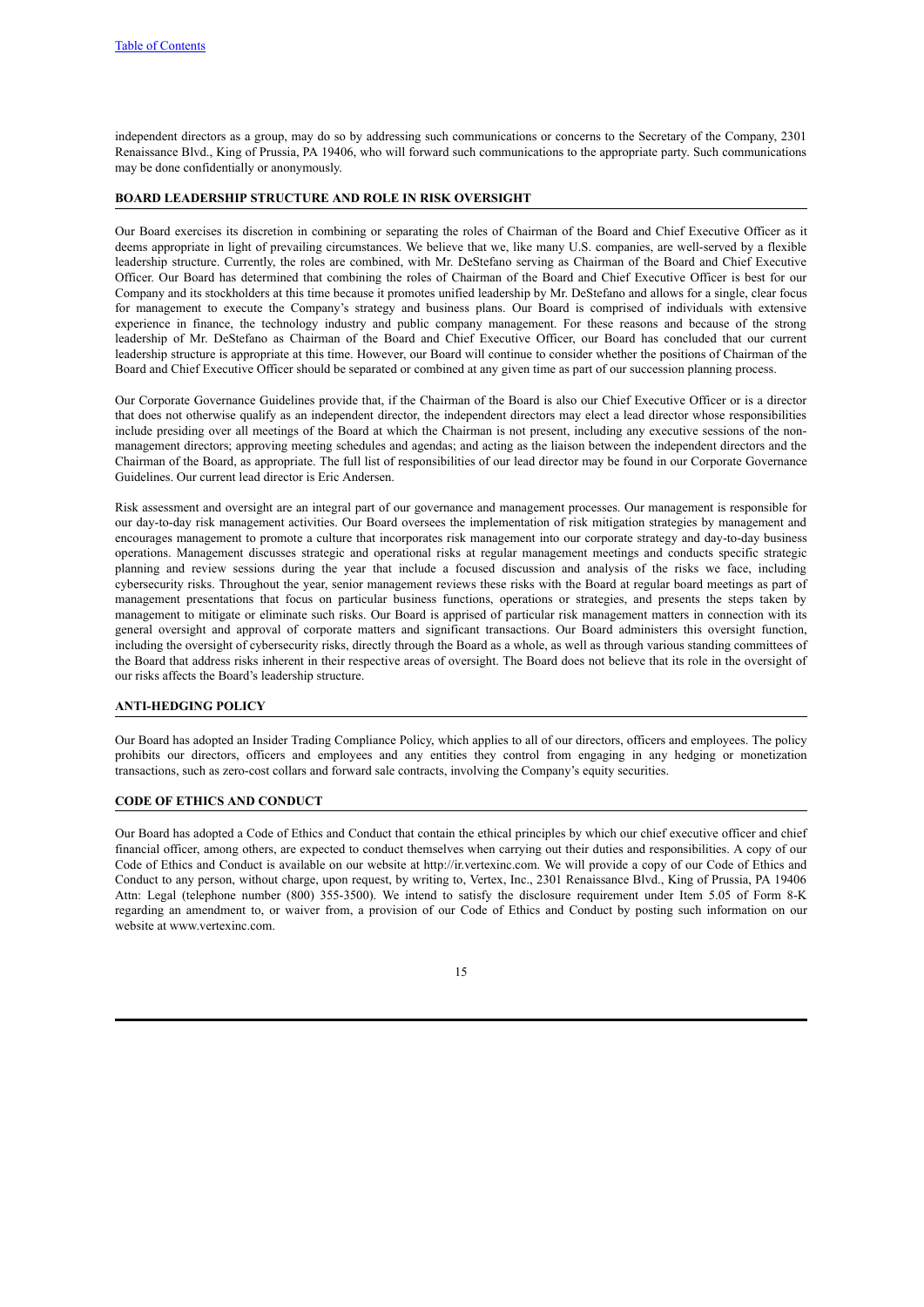## <span id="page-19-0"></span>**ATTENDANCE BY MEMBERS OF THE BOARD AT MEETINGS**

There were six meetings of the Board during the fiscal year ended December 31, 2021. During the fiscal year ended December 31, 2021, each director attended at least 80% of the aggregate of (i) all meetings of the Board and (ii) all meetings of the committees on which the director served during the period in which he or she served as a director.

Under our Corporate Governance Guidelines, which are available on our website at http://ir.vertexinc.com, a director is expected to spend the time and effort necessary to properly discharge his or her responsibilities. Accordingly, a director is expected to regularly prepare for and attend meetings of the Board and all committees on which the director sits (including separate meetings of the independent directors), with the understanding that, on occasion, a director may be unable to attend a meeting. A director who is unable to attend a meeting of the Board or a committee of the Board is expected to notify the Chairman of the Board or the Chairman of the appropriate committee in advance of such meeting, and, whenever possible, participate in such meeting via teleconference in the case of an in-person meeting. We do not maintain a formal policy regarding director attendance at the Annual Meeting; however, it is expected that, absent compelling circumstances, directors will attend. All of our directors except one attended last year's annual meeting.

## <span id="page-19-1"></span>**EXECUTIVE SESSIONS**

Our non-employee directors meet in regularly scheduled executive sessions. Such meetings are presided over by a lead director.

## <span id="page-19-2"></span>**COMMITTEES OF THE BOARD**

Our Board has established three standing committees: an Audit Committee, a Human Capital Committee and a Nominating and Corporate Governance Committee, each of which operates under a written charter that has been approved by our Board. The members of each of the committees is set forth below:

|                          |                                | Nominating and              |
|--------------------------|--------------------------------|-----------------------------|
| <b>Audit Committee</b>   | <b>Human Capital Committee</b> | <b>Governance Committee</b> |
| J. Richard Stamm (Chair) | Eric Andersen (Chair)          | Kevin Robert (Chair)        |
| Terrence W. Kyle         | J. Richard Stamm               | Amanda W. Radcliffe         |
| Kevin Robert             | Terrence W. Kyle               | Eric Andersen               |
|                          | <b>Bradley Gayton</b>          | <b>Bradley Gayton</b>       |

#### <span id="page-19-3"></span>*Audit Committee*

Our Audit Committee oversees a broad range of issues surrounding our accounting and financial reporting processes and audits of our financial statements, including the following: (a) monitors the integrity of our financial statements, our compliance with legal and regulatory requirements, our Independent Auditor's qualifications and independence, and the status of our Independent Auditor; assume direct responsibility for the appointment, compensation, retention and oversight of the work of any Independent Auditor engaged for the purpose of performing any audit, review or attest services and for dealing directly with any such accounting firm; (b) provide a medium for consideration of matters relating to any audit issues; and (c) prepare the Audit Committee report that the rules require be included in our filings with the SEC. The members of our Audit Committee are Terrence Kyle, Kevin Robert and J. Richard Stamm. J. Richard Stamm is the chairman of the Audit Committee, and the composition of our Audit Committee complies with all applicable Nasdaq rules, including the requirement that at least one member of the Audit Committee have accounting or related financial management expertise. All three members of the Audit Committee are considered to be independent directors. In the event Philip Saunders is elected to serve as a director, it is anticipated, Mr. Saunders will be elected to serve on the Audit Committee. J. Richard Stamm qualifies as an "Audit Committee financial expert," as such term is defined in Item 407(d)(5) of Regulation S-K.

Our Board adopted a written charter for the Audit Committee, which is available on our website.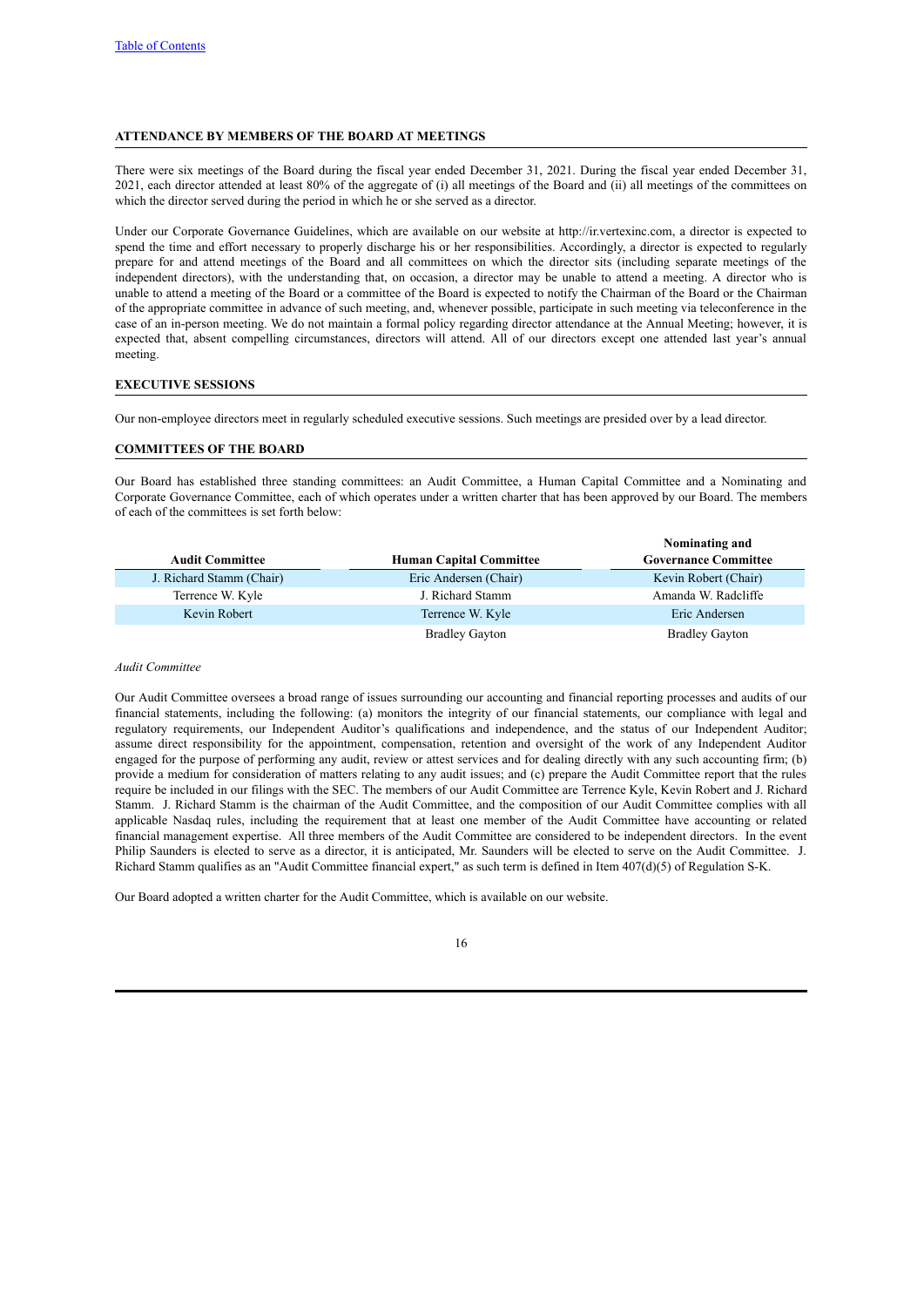#### <span id="page-20-0"></span>*Human Capital Committee*

Our Human Capital Committee reviews and recommends policy relating to compensation and benefits of our officers and employees, including the following: (a) reviews and approves corporate goals and objectives relevant to the compensation of our Chief Executive Officer and other senior officers; (b) evaluates the performance of these officers in light of those goals and objectives; and (c) sets compensation of these officers based on such evaluations. The members of our Human Capital Committee are Eric Andersen, Terrence Kyle, Bradley Gayton, and J. Richard Stamm. Eric Andersen serves as chairman of the Human Capital Committee, and the composition of our Human Capital Committee complies with all applicable Nasdaq rules.

Our Board adopted a written charter for the Human Capital Committee, which is available on our website.

#### <span id="page-20-1"></span>*Nominating and Corporate Governance Committee*

The Nominating and Corporate Governance Committee: (a) oversees and assists our Board in identifying, reviewing and recommending nominees for election as directors; (b) evaluates our Board and our management; develops, reviews, and recommends corporate governance guidelines and a corporate code of business conduct and ethics; and (d) generally advises our Board on corporate governance and related matters. The members of our Nominating and Corporate Governance Committee are Kevin Robert, Amanda Westphal Radcliffe, Bradley Gayton, and Eric Andersen. Kevin Robert serves as chairman of the Nominating and Corporate Governance Committee.

Our Board adopted a written charter for the Nominating and Corporate Governance Committee, which is available on our website.

Our Board may, from time to time, establish other committees.

#### **Human Capital Committee Interlocks and Insider Participation**

None of the members of our Human Capital Committee is, nor has at any time during the past year been, one of our officers or employees. None of our executive officers currently serves, or in the past year has served, as a member of the Board or Human Capital Committee of any entity that has one or more executive officers serving on our Board or Human Capital Committee.

## <span id="page-20-2"></span>**EXECUTIVE COMPENSATION**

The following describes the primary components of our executive compensation program for each of our executive officers who are named in the "2021 Summary Compensation Table" below. In 2021, our named executive officers were:

- David DeStefano, President and Chief Executive Officer;
- John Schwab, Chief Financial Officer; and
- Lisa Butler, Chief Accounting Officer.

This discussion may contain forward-looking statements that are based on our current plans, considerations, expectations and determinations regarding future compensation programs.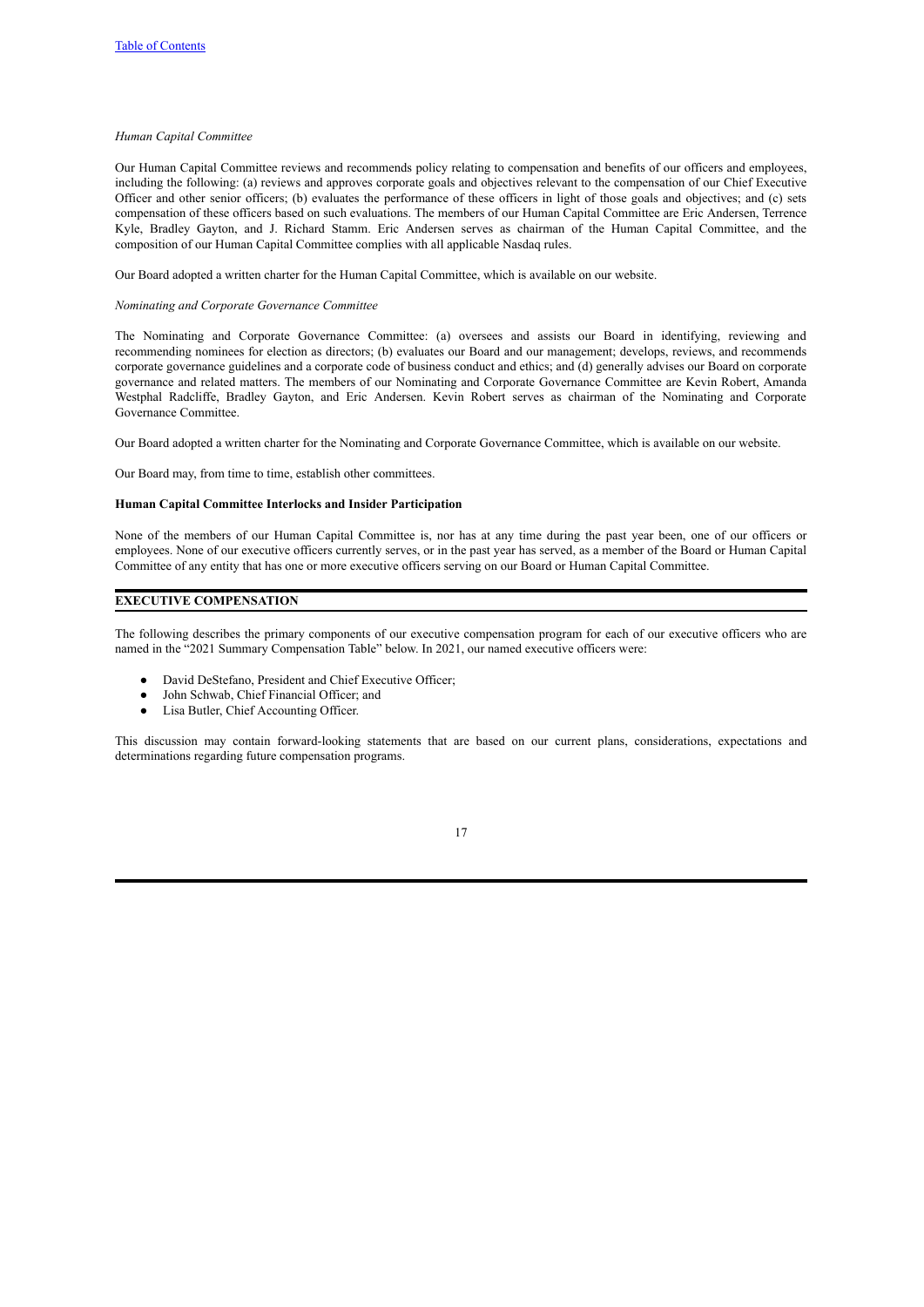## <span id="page-21-0"></span>**2021 Summary Compensation Table**

The following table sets forth information concerning the compensation of our named executive officers for the years ended December 31, 2021 and 2020.

| <b>Name</b>        | Principal<br><b>Position</b>                   | Year | <b>Salary</b><br>(S) | <b>Bonus</b><br>$($ (\$)(1) | <b>Stock</b><br>Awards<br>$($ (\$) $(2)$ | Option<br>Awards<br>$($ (\$) $(2)$ | <b>Non-Equity</b><br><b>Incentive Plan</b><br>Compensation<br>(S)(3) | <b>All Other</b><br>Compensation<br>(S)(4) | Total (\$) |
|--------------------|------------------------------------------------|------|----------------------|-----------------------------|------------------------------------------|------------------------------------|----------------------------------------------------------------------|--------------------------------------------|------------|
| David<br>DeStefano | President<br>and Chief<br>Executive<br>Officer | 2021 | 572,018              |                             | 3,674,988                                | 1,516,565                          | 1,064,116                                                            | 43,171                                     | 6,870,858  |
|                    |                                                | 2020 | 591,710              | $\qquad \qquad - \qquad$    | 4,001,020                                |                                    | 795,319                                                              | 221,198                                    | 5,609,247  |
| John<br>Schwab     | Chief<br>Financial<br>Officer                  | 2021 | 432,003              |                             | 221,357                                  | 91,349                             | 331,026                                                              | 49,959                                     | 1,125,694  |
|                    |                                                | 2020 | 418,332              | 240,000                     | 51,015                                   |                                    | 252,756                                                              | 18,300                                     | 980,403    |
| Lisa Butler        | Chief<br>Accounting<br>Officer                 | 2021 | 302,679              | 8,500                       | 74,161                                   | 30,606                             | 301,396                                                              | 42,850                                     | 760,192    |
|                    |                                                | 2020 | 313,994              | 75,000                      | 51,015                                   |                                    | 198.307                                                              | 17,443                                     | 655,759    |

(1) Amount shown for Ms. Butler represents a lump sum cash award paid to her during 2021 in lieu of a merit increase to her annual base salary.

(2) Amounts shown reflect the grant date fair value of restricted stock units and options granted during 2021 as calculated in accordance with ASC Topic 718. See Note 12 to the consolidated financial statements included in our 2021 Annual Report on Form 10-K for information regarding the assumptions used in calculating these amounts.

(3) Amounts in this column represent cash incentive compensation earned during the year based on the attainment of pre-established performance objectives. This includes amounts earned under our annual Organizational Bonus Plan (as defined below) for the 2021 performance year of \$597,702 for Mr. DeStefano, \$331,026 for Mr. Schwab and \$144,512 for Ms. Butler, and amounts earned under our 2018 Long Term Rewards Plan for the performance period ending in 2021 of \$466,414 for Mr. DeStefano and \$156,884 for Ms. Butler. For additional information, see "Cash-Based Incentive Compensation" below.

(4) Amounts in this column represent the 2021 additional perquisites and supplemental benefits provided to our named executive officers that are not reported in the other columns of this table. For Mr. DeStefano, the amount shown includes premium payments for long-term disability and life insurance in the amount of \$12,085, profit sharing contributions under our 401(k) plan in the amount of \$8,550, 401(k) matching contributions in the amount of \$8,700, and healthcare plan cost in the amount of \$13,836. For Mr. Schwab, the amount shown includes profit sharing contributions under our 401(k) plan in the amount of \$8,550 and 401(k) matching contributions in the amount of \$8,700, long-term disability and life insurance in the amount of \$11,269 and healthcare plan cost in the amount of \$21,440. For Ms. Butler, the amount shown includes profit sharing contributions under our 401(k) plan in the amount of \$8,550 and 401(k) matching contributions in the amount of \$8,700, long-term disability and life insurance in the amount of \$11,764 and healthcare plan cost in the amount of \$13,836. For additional information about the amounts set forth in this column, see the section of this proxy statement titled "—Other Elements of Compensation."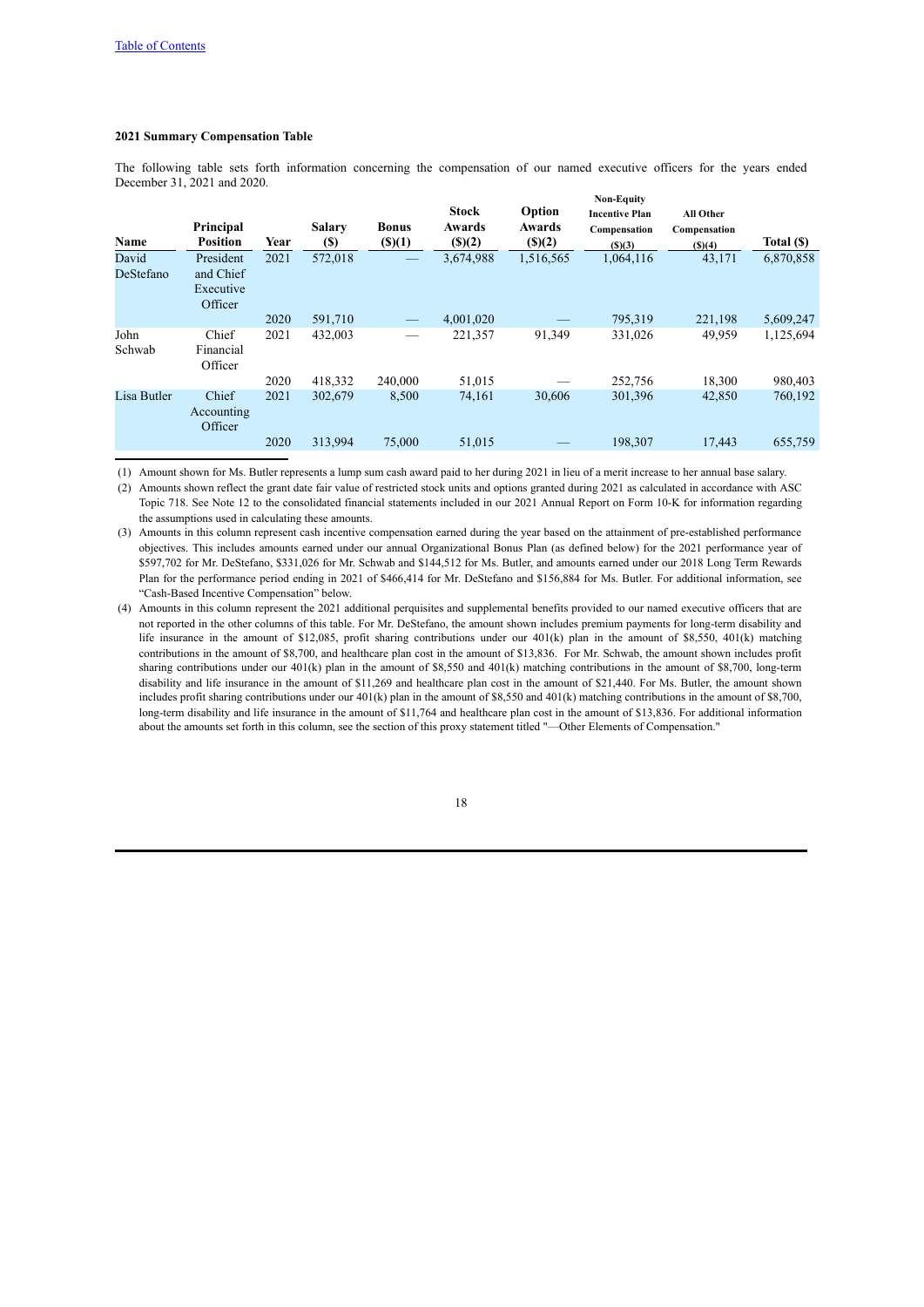#### *2021 Salaries*

The named executive officers receive a base salary to compensate them for services rendered to the Company. The base salary payable to each named executive officer is intended to provide a fixed component of compensation reflecting the executive's skill set, experience, role and responsibilities. Mr. DeStefano's and Ms. Butler's base salaries did not change between 2020 and 2021. The 2021 base salaries set forth in the Summary Compensation Table above are lower than the 2020 reported base salary amounts because 2020 had 27 pay periods and 2021 had 26 pay periods. The 2021 base salaries for our named executive officers following such increases are as set forth in the table below.

| Name            | 2021 Salary (\$) |
|-----------------|------------------|
| David DeStefano | 572.018          |
| John Schwab     | 432.165          |
| Lisa Butler     | 302,679          |

#### *Cash-Based Incentive Compensation*

*2021 Annual Bonus.* We maintain an annual bonus plan (the "Organizational Bonus Plan"), which is designed to motivate and reward our employees, including our executives and named executive officers, for achievements relative to financial and individual performance goals. For 2021, financial performance accounted for 100% of the bonus opportunity and was based on achievements relative to our three most important financial metrics (revenue, pre-tax net income and adjusted cash from operations ("ACFO")). The individual performance goals account for an additional factor in the calculation of the amount of the bonus payment. Individuals are rated on their achievement of individual performance goals. The "Distinguished Performer" rating results in a factor of 1.1X the bonus amount being paid and the "Successful Performer" results in a factor of 1.0X the bonus amount being paid. Mr. DeStefano and Ms. Butler each received a rating of Successful Performer. Mr. Schwab received a rating of Distinguished Performer.

Each named executive officer has a target bonus opportunity under the Organizational Bonus Plan, defined as a percentage of annual base salary. For 2021, the target bonuses for our named executive officers were 90% for Mr. DeStefano, 60% for Mr. Schwab, and 40% for Ms. Butler. In February 2022, our Human Capital Committee assessed achievement against the financial metrics described above and the Board approved funding the bonus pool at 116.1% of the targeted Organizational Bonus Plan opportunity for 2021.

The actual annual cash bonuses awarded to each named executive officer for 2021 performance are set forth above in the Summary Compensation Table in the column entitled "Non-Equity Incentive Plan Compensation."

*Multi-Year Bonus Plans.* In addition to the annual Organizational Bonus Plan, we maintain multi-year cash bonus plans for our most senior executives, including our named executive officers, and other key employees. The target bonuses, expressed as a percentage of annual base salary, for our named executive officers under the multi-year cash bonus plans were 50% for Mr. DeStefano and 30% for Ms. Butler.

In 2019, Mr. DeStefano and Ms. Butler were granted awards under our 2018 Long-Term Rewards Plan with performance measured over the three-year period from January 1, 2019 to December 31, 2021. These awards were eligible to be earned based on revenue, pretax net income and ACFO growth over the performance period. Following the end of the performance period, the Human Capital Committee assessed growth with respect to these financial metrics over the performance period and approved bonuses for all participants in the 2018 Long-Term Rewards Plan, including the named executive officers. The actual cash bonuses earned by Mr. DeStefano and Ms. Butler under the 2018 Long-Term Rewards Plan for the performance period ending in 2021 are set forth above in the Summary Compensation Table in the column entitled "Non-Equity Incentive Plan Compensation."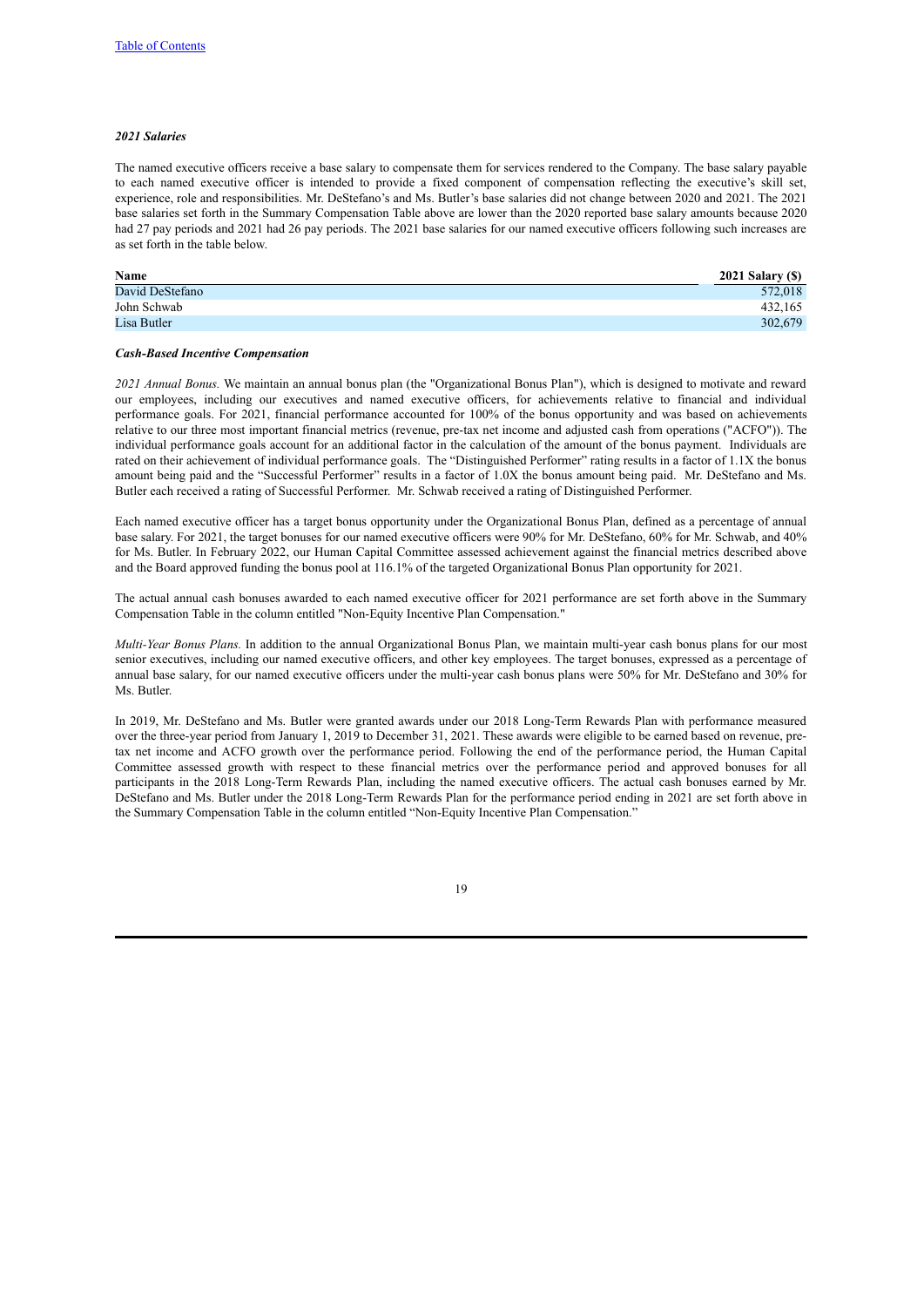#### *Equity Compensation*

During 2021, we awarded stock options and restricted stock units ("RSUs") to our named executive officers as the long-term incentive component of our compensation program. Our named executive officers were granted the following options and RSUs on March 1, 2021:

| Name            | <b>Option</b> # | <b>RSU's</b> |
|-----------------|-----------------|--------------|
| David DeStefano | 132.799         | 114,272      |
| John Schwab     | 7.999           | 6,883        |
| Lisa Butler     | 2.680           | 2,306        |

The options vest in substantially equal installments on each of the first four anniversaries of the grant date. The RSUs vest as to 50% of the shares on the second anniversary of the grant date, and as to 25% of the shares on each of the third and fourth anniversaries of the grant date.

#### *Other Elements of Compensation*

#### *Retirement Plans*

We currently maintain a 401(k) retirement savings plan for our employees, including our named executive officers, who satisfy certain eligibility requirements. Our named executive officers are eligible to participate in the 401(k) plan on the same terms as other full-time employees. The Internal Revenue Code allows eligible employees to defer a portion of their compensation, within prescribed limits, on a pre-tax basis through contributions to the  $401(k)$  plan. Currently, we match 50% of contributions made by participants in the  $401(k)$ plan up to 6% of a participant's eligible compensation. During 2021, we also made discretionary profit sharing contributions under the 401(k) plan. These matching and profit sharing contributions are subject to vesting at the rate of 20% each year over the first five years of employment. We believe that providing a vehicle for tax-deferred retirement savings though our 401(k) plan, and making matching contributions, adds to the overall desirability of our executive compensation package and further incentivizes our employees, including our named executive officers, in accordance with our compensation policies.

## *Health/Welfare Plans*

All of our full-time employees, including our named executive officers, are eligible to participate in our health and welfare plans, including, medical and dental benefits; medical and dependent care flexible spending accounts; short-term and long-term disability insurance; and life insurance.

#### *Perquisites and Other Personal Benefits*

We provide our named executive officers with perquisites that we believe to be necessary and appropriate to provide a competitive compensation package, certain of which are described below. The actual amount of all perquisites and other personal benefits provided to our named executive officers during 2021 are set forth above in the Summary Compensation Table in the column entitled "All Other Compensation."

*Supplemental Executive Benefits.* Our executive officers are eligible for certain benefits in addition to the standard employee benefits offered to all employees generally, including, (i) supplemental term life insurance in a face amount of \$750,000, subject to certain conditions regarding insurability; and (ii) supplemental disability pay and insurance, which when combined with the disability coverage provided under our long-term disability insurance plan, provides the named executive officer with disability income equal to 80% of the named executive officer's pre-disability base salary.

Ms. Butler is entitled to reimbursement of up to \$75,000 (plus a tax gross-up on any such reimbursement) for tuition and tuition-related expenses incurred in connection with her pursuing a master's degree in business administration; provided that, Ms. Butler must repay any such reimbursements in the event she terminates her employment within one year of completing the degree. No amounts have been paid pursuant to this arrangement as of the date of this Proxy Statement.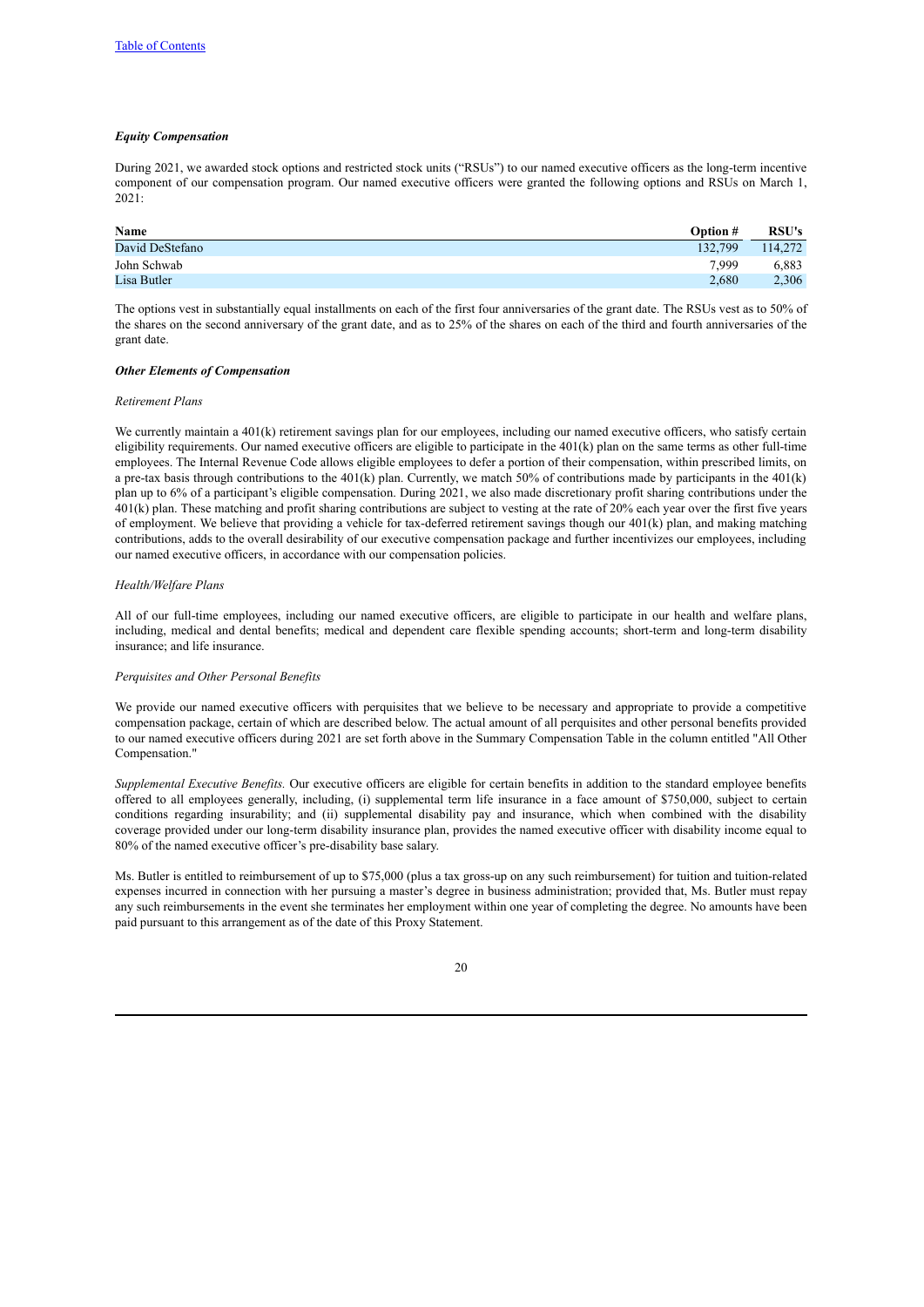## <span id="page-24-0"></span>**Outstanding Equity Awards at Fiscal Year End**

The following table summarizes the number of shares of common stock underlying outstanding equity incentive plan awards for each named executive officer as of December 31, 2021.

|             |                     |                                                                                                            | <b>Option Awards</b>                                                                                  |                                         |                                     | <b>Stock Awards</b>                                                             |                                                                                          |
|-------------|---------------------|------------------------------------------------------------------------------------------------------------|-------------------------------------------------------------------------------------------------------|-----------------------------------------|-------------------------------------|---------------------------------------------------------------------------------|------------------------------------------------------------------------------------------|
| Name        | Grant<br>Date $(1)$ | Number of<br><b>Securities</b><br>Underlying<br><b>Unexercised</b><br>Options $(\#)$<br><b>Exercisable</b> | Number of<br><b>Securities</b><br>Underlying<br><b>Unexercised</b><br>Options $(\#)$<br>Unexercisable | Option<br><b>Exercise</b><br>Price (\$) | Option<br><b>Expiration</b><br>Date | Number of<br><b>Shares of</b><br><b>Stock that</b><br>have not<br>Vested $(\#)$ | <b>Market Value</b><br>of Shares of<br><b>Stock that</b><br>have not<br>Vested $(\$)(2)$ |
| David       |                     |                                                                                                            |                                                                                                       |                                         |                                     |                                                                                 |                                                                                          |
| DeStefano   | 01/01/2002          | 350,893                                                                                                    |                                                                                                       | 0.15                                    | N/A                                 |                                                                                 |                                                                                          |
|             | 01/01/2016          | 314,865                                                                                                    |                                                                                                       | 2.50                                    | 01/01/2026                          |                                                                                 |                                                                                          |
|             | 10/31/2016          | 1,259,496                                                                                                  |                                                                                                       | 2.50                                    | 10/31/2026                          |                                                                                 |                                                                                          |
|             | 12/27/2019          | 186,588                                                                                                    | 186,591(3)                                                                                            | 3.73                                    | 12/27/2029                          |                                                                                 |                                                                                          |
|             | 07/28/2020          |                                                                                                            |                                                                                                       |                                         |                                     | 140,352(4)                                                                      | 2,227,386                                                                                |
|             | 07/28/2020          |                                                                                                            |                                                                                                       |                                         |                                     | 114,272(5)                                                                      | 1,813,496                                                                                |
|             | 03/01/2021          |                                                                                                            | 132,799(6)                                                                                            | 32.16                                   | 03/01/2031                          |                                                                                 |                                                                                          |
| John Schwab | 02/05/2020          |                                                                                                            | 496,473 (3)                                                                                           | 4.70                                    | 02/05/2030                          |                                                                                 |                                                                                          |
|             | 02/05/2020          |                                                                                                            |                                                                                                       |                                         |                                     | 6,883(5)                                                                        | 109,233                                                                                  |
|             | 03/01/2021          |                                                                                                            | 7,999(6)                                                                                              |                                         | 03/01/2031                          |                                                                                 |                                                                                          |
| Lisa Butler | 02/05/2016          | 125,946                                                                                                    |                                                                                                       | 2.50                                    | 02/02/2026                          |                                                                                 |                                                                                          |
|             | 02/05/2016          |                                                                                                            |                                                                                                       |                                         |                                     | 2,306(5)                                                                        | 36,596                                                                                   |
|             | 03/01/2021          |                                                                                                            | 2,680(6)                                                                                              | 32.16                                   | 03/01/2031                          |                                                                                 |                                                                                          |
|             |                     |                                                                                                            |                                                                                                       |                                         |                                     |                                                                                 |                                                                                          |

(1) Option and stock appreciation rights were amended in connection with our IPO so that they became options to purchase shares of our Class A common stock. For these outstanding options, the grant date represents the original grant date of the applicable award, and not the date the amended option was granted in connection with the IPO.

(2) Amount shown is based on the closing price of our Class A common stock of \$15.87 per share on December 31, 2021.

(3) The option vests with respect to 50% of the award on the second anniversary of the applicable grant date and as to 50% of the award on the fifth anniversary of the applicable grant date, subject to the holder's continuous service to the Company through each applicable vesting date.

(4) The shares of restricted stock vest in substantially equal installments on each of the first, second, and third anniversaries of the grant date, subject to the holder's continuous service to the Company through each applicable vesting date.

(5) The RSUs vest as to 50% of the shares on the second anniversary of the grant date and as to 25% of the shares on each of the third and fourth anniversaries of the grant date, subject to the holder's continuous service to the Company through each applicable vesting date.

(6) The option vests with respect to 25% of the award on each of the first four anniversaries of the grant date, subject to the holder's continuous service to the Company through each applicable vesting date.

#### *Employment Agreements and Severance Arrangements*

In connection with our IPO we entered into amended and restated employment agreements with each of our named executive officers that set forth the terms and conditions of each executive's employment with us.

## *Salary; Bonus*

The employment agreements entitle the executives to annual base salaries and eligibility to earn discretionary bonuses under our annual and long-term cash bonus plans. See "2021 Salaries" and "Cash-Based Incentive Compensation" above for additional information regarding the base salaries and bonus opportunities of our named executive officers for 2021.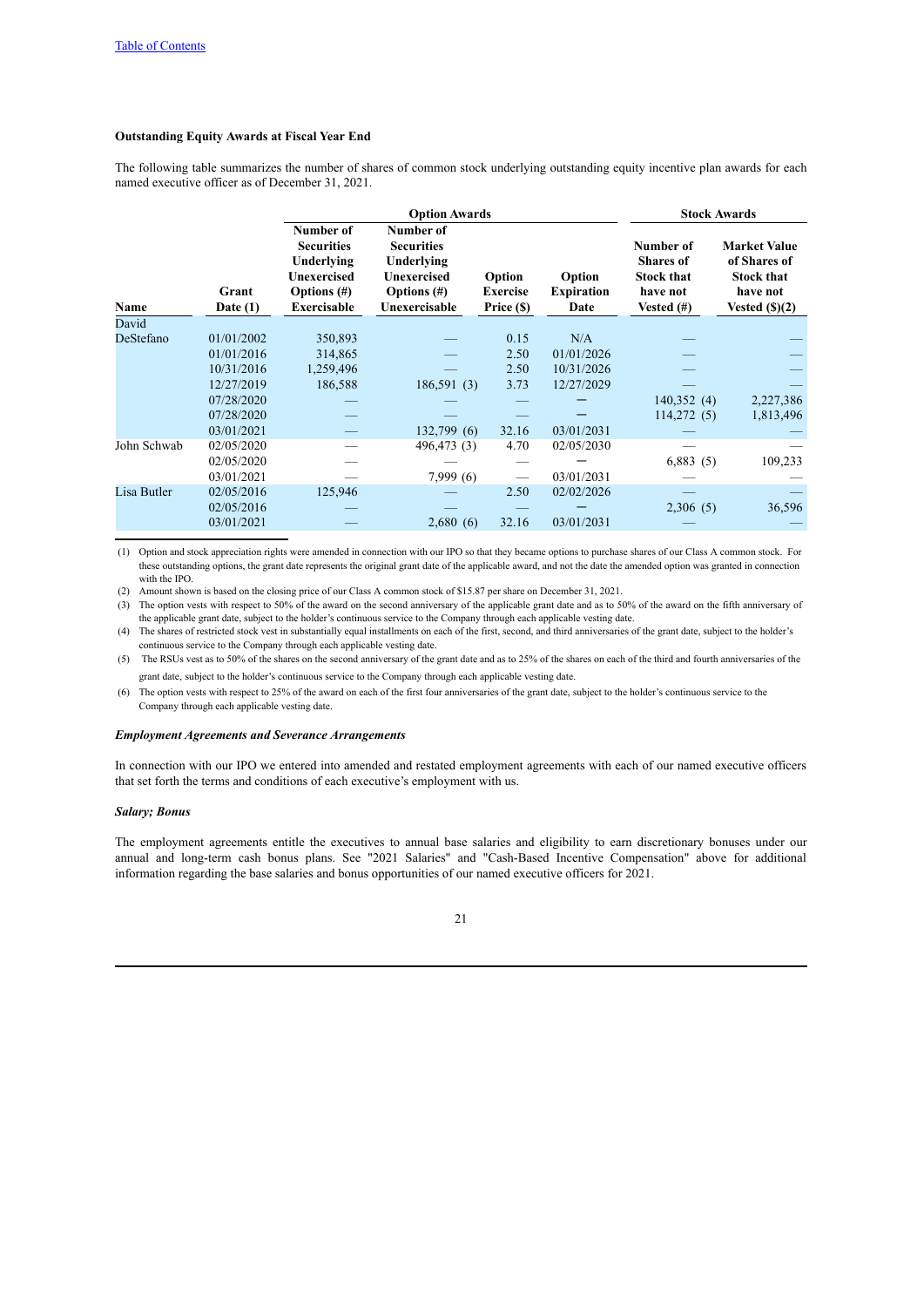## *Term*

The initial term of Mr. DeStefano's employment agreement expires in 2023 and automatically renews for successive two-year periods unless 60 days' prior notice of non-renewal is given by either party. The employment agreements for Ms. Butler and Mr. Schwab are for indefinite terms.

#### *Severance*

If we terminate a named executive officer without cause, or the executive resigns for good reason, subject to the executive timely executing a release of claims, the executive is entitled to receive (i) base salary continuation for 12 months (or 24 months for Mr. DeStefano); and (ii) direct payment of, or additional cash payments equal to, the premiums for continued health coverage for up to 18 months. Mr. DeStefano is also entitled to an additional lump sum payment equal to 12 months of health coverage premiums in the event he has not become eligible for health insurance coverage from a subsequent employer by the date that is 15 months following such termination of employment.

The receipt of severance payments and benefits for the named executive officers is also subject to the executive's continued compliance with certain restrictive covenants and confidentiality obligations as described below under "Restrictive Covenants." In the event of a material breach of such covenants, subject to certain cure rights, the executive's right to receive any of the severance payments or benefits described above will cease and the executive will be obligated to repay to the Company any such payments or benefits previously paid.

Each of our named executive officers is entitled to 30 days' notice, or pay in lieu of notice, in the event we terminate the executive for any reason other than cause.

For purposes of the employment agreements, "cause" generally means, subject to certain notice and cure rights, the executive's (i) material breach of the employment agreement; (ii) repeated failure to perform duties to the Company or any subsidiary; (iii) willful misconduct that is materially injurious to the Company or any subsidiary (or for Mr. Schwab, willful misconduct or gross negligence with regard to the Company, any subsidiary or their business, assets or employees); (iv) dishonesty, unethical, fraudulent or similar misconduct in connection with the executive's employment or service; (v) use of non-prescription controlled substances, misuse of prescription drugs, or habitual intoxication during work hours; (vi) other than for Ms. Butler, indictment for any felony that has or is reasonably likely to cause material adverse consequences to the Company, its businesses or prospects; (vii) conviction, guilty plea or plea of nolo contendere to a felony or any crime involving fraud, dishonesty or moral turpitude; (viii) material violation of any Company policy; or (ix) refusal to follow any reasonable and lawful direction of the Board or any person to whom the executive reports, if applicable.

For purposes of the employment agreement, "good reason" is generally defined to mean, subject to certain notice and cure rights, (i) the Company's material breach of the employment agreement, (ii) the material diminution of the executive's duties, (iii) a material decrease in the executive's annual base salary, or (iv) any relocation of the executive's principal office by more than fifty (50) miles.

#### *Restrictive Covenants*

Pursuant to their employment agreements, the executives have agreed to refrain from competing with us or soliciting our employees, customers, clients or prospects, in each case, while employed and following termination of employment for a period of 24 months for Mr. DeStefano or 12 months for Ms. Butler and Mr. Schwab. During the applicable restricted period, the executives are also obligated to disclose to us certain business opportunities that relate to the business of the Company, its subsidiaries or affiliates. The executives are also bound by certain confidentiality and assignment of inventions obligations.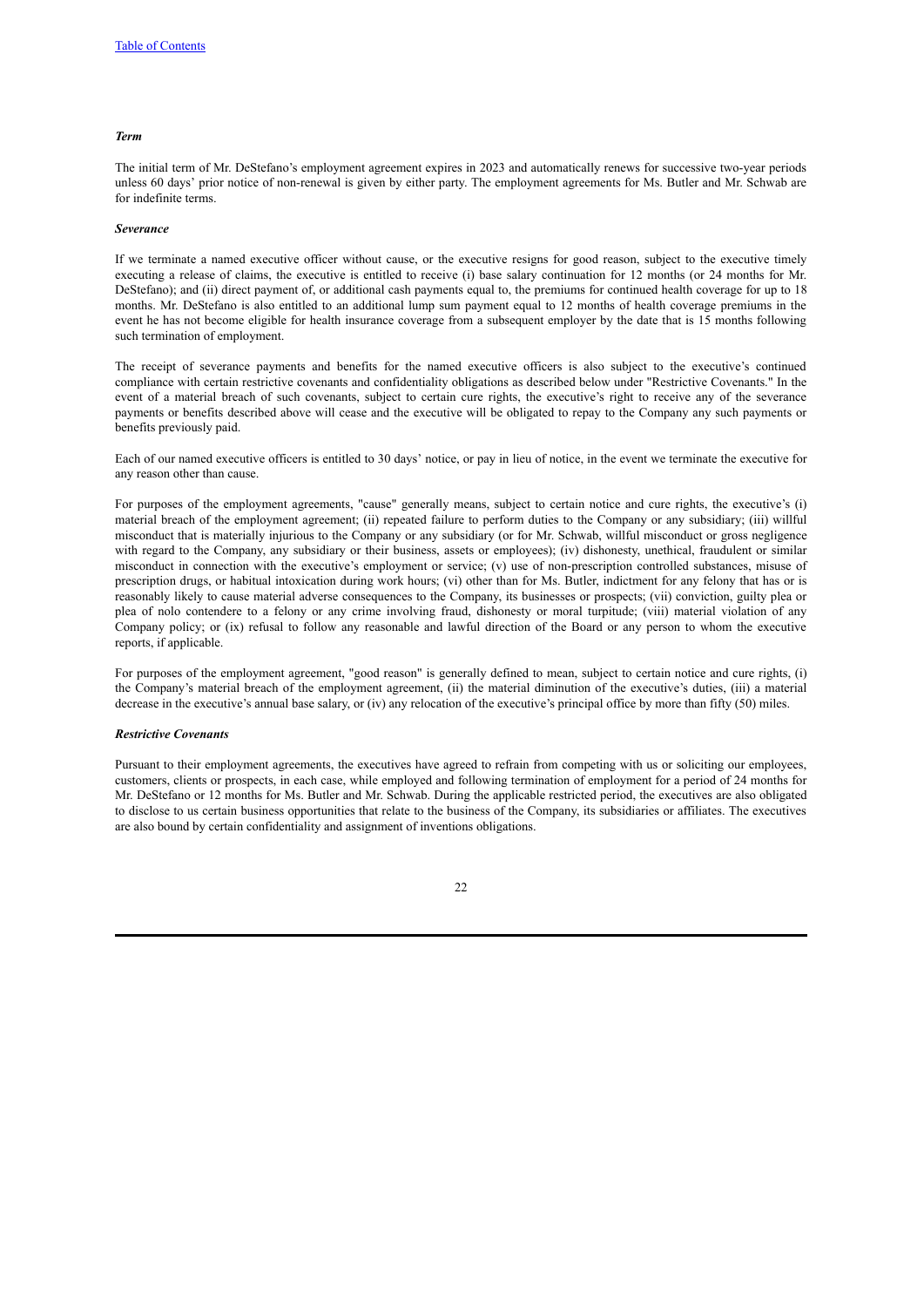## <span id="page-26-0"></span>**DIRECTOR COMPENSATION**

<span id="page-26-1"></span>*Non-Employee Director Compensation Program*

We maintain a compensation program for our non-employee directors.

Under this program our non-employee directors receive the following amounts for their services on our Board:

If a director (i) is initially elected or appointed to our Board at an annual meeting of stockholders or (ii) has served on our Board as of the date of an annual meeting of stockholders and will continue to serve as a director immediately following such meeting, a number of restricted stock awards on the date of the annual meeting determined by dividing \$150,000 by the closing price of our common stock on the date of the annual meeting (with any partial shares that result rounded up to the nearest whole share);

- An annual director fee of \$42,000;
- If the director serves as lead independent director or chair or on a committee of our Board, an additional annual fee as follows:
	- o Chair of the Board or lead independent director: \$15,000;
	- o Chair of the Audit Committee: \$20,000;
	- o Audit Committee member other than the chair, 10,000;
	- o Chair of the Human Capital Committee, \$15,000;
	- o Human Capital Committee member other than the chair, \$6,000;
	- o Chair of the Nominating and Corporate Governance Committee, \$12,000; and
	- o Nominating and Corporate Governance Committee member other than the chair, \$6,000.

Director fees under the program are earned and paid monthly. Restricted stock awards represent the right to receive one share (or an equal amount in cash) following vesting of the award. Restricted stock awards granted to our non-employee directors under the program will vest in a single installment on the earlier of the day before the next annual meeting of stockholders occurring after the date of grant or the first anniversary of the date of grant, subject to continued service as a non-employee member of our board through the applicable vesting date and accelerated vesting upon a change in control of the Company.

The following table sets forth information concerning the compensation of our non-employee directors for their service on our Board for the year ended December 31, 2021.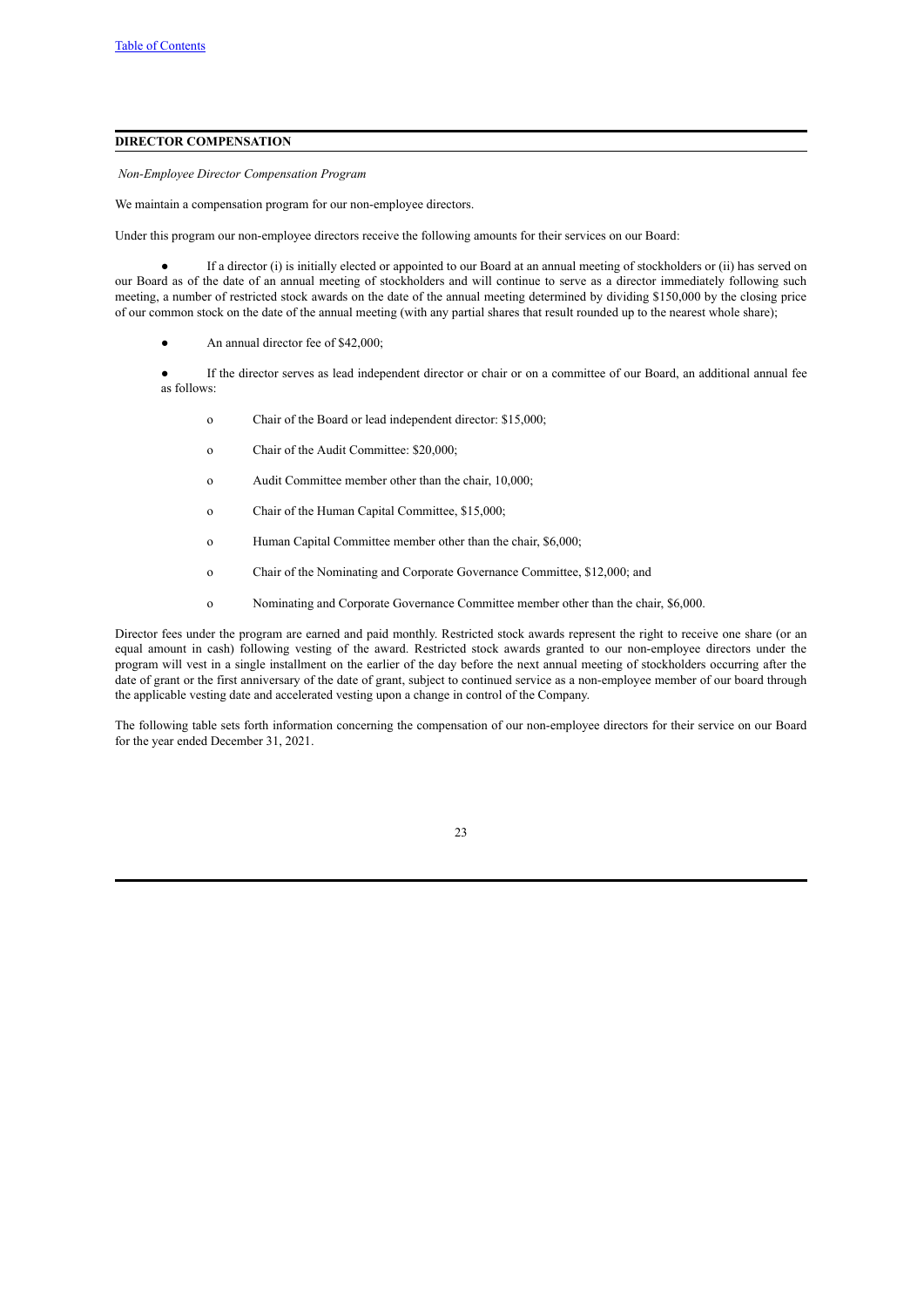|                            | <b>Fees Earned</b> |                     |         |
|----------------------------|--------------------|---------------------|---------|
|                            | or Paid in Cash    | <b>Stock Awards</b> | Total   |
| Name                       | $($ (\$)(1)        | $($ (\$)(2)         | (S)     |
| Eric Andersen              | 78,000             | 150,004             | 228,004 |
| Terrence Kyle              | 61,602             | 150,004             | 211,606 |
| Kevin Robert               | 63,400             | 150,004             | 213,404 |
| J. Richard Stamm           | 64,398             | 150.004             | 214,402 |
| <b>Bradley Gayton</b>      | 29.419             | 150,004             | 179,423 |
| Amanda Westphal Radcliffe  | 48,000             | 150,004             | 198,004 |
| Stefanie Westphal Thompson | 42,000             | 150,004             | 192,004 |
| Jeffrey Westphal           | 17,500             |                     | 17,500  |

(1) Includes annual fees for service on the Board and committees of the board.

(2) Amounts shown reflect the grant date fair value of restricted stock awards granted during 2021 as calculated in accordance with ASC Topic 718. See Note 12 to the consolidated financial statements included in our 2021 Annual Report on Form 10-K for information regarding the assumptions used in calculating these amounts.

The table below shows the aggregate numbers of options (exercisable and unexercisable) and restricted stock awards held as of December 31, 2021 by each non-employee director who was serving as of December 31, 2021.

| Name                       | <b>Options</b><br>Outstanding<br>at Fiscal<br>Year-End $(\#)(1)$ | <b>Restricted</b><br><b>Stock Awards</b><br>Outstanding<br>at Fiscal<br>Year-End $(\#)$ |
|----------------------------|------------------------------------------------------------------|-----------------------------------------------------------------------------------------|
| Eric Andersen              | 240,558                                                          | 8,494                                                                                   |
| Terrence Kyle              | 457,450                                                          | 8,494                                                                                   |
| Kevin Robert               | 240,558                                                          | 8,494                                                                                   |
| J. Richard Stamm           | 42,123                                                           | 8,494                                                                                   |
| <b>Bradley Gayton</b>      |                                                                  | 8,494                                                                                   |
| Amanda Westphal Radcliffe  |                                                                  | 8,494                                                                                   |
| Stefanie Westphal Thompson |                                                                  | 8,494                                                                                   |
|                            |                                                                  |                                                                                         |

(1) All of the SARs and options to purchase Class B common stock granted to certain non-employee directors prior to the IPO became options to purchase shares of our Class A common stock in connection with the IPO.

## **SECURITY OWNERSHIP OF CERTAIN BENEFICIAL OWNERS AND MANAGEMENT**

The following table sets forth information with respect to the beneficial ownership of our Class A common stock and Class B common stock:

- <span id="page-27-0"></span>each person known by us to beneficially own more than 5% of our Class A common stock and our Class B common stock;
- each of our directors and director nominees;
- each of our named executive officers; and
- all of our executive officers and directors as a group.

The number of shares beneficially owned by each stockholder as described in this proxy statement is determined under rules issued by the SEC. Under these rules, beneficial ownership includes any shares as to which the individual or entity has sole or shared voting power or investment power. Applicable percentage ownership is based on 42,908,610 shares of Class A common stock and 106,807,000 shares of Class B common stock outstanding as of April 18, 2022. In computing the number of shares beneficially owned by an individual or entity and the percentage ownership of that person, shares of Common Stock subject to options, or other rights, held by such person that are currently exercisable or will become exercisable within 60 days of April 18, 2022, are considered outstanding, although these shares are not considered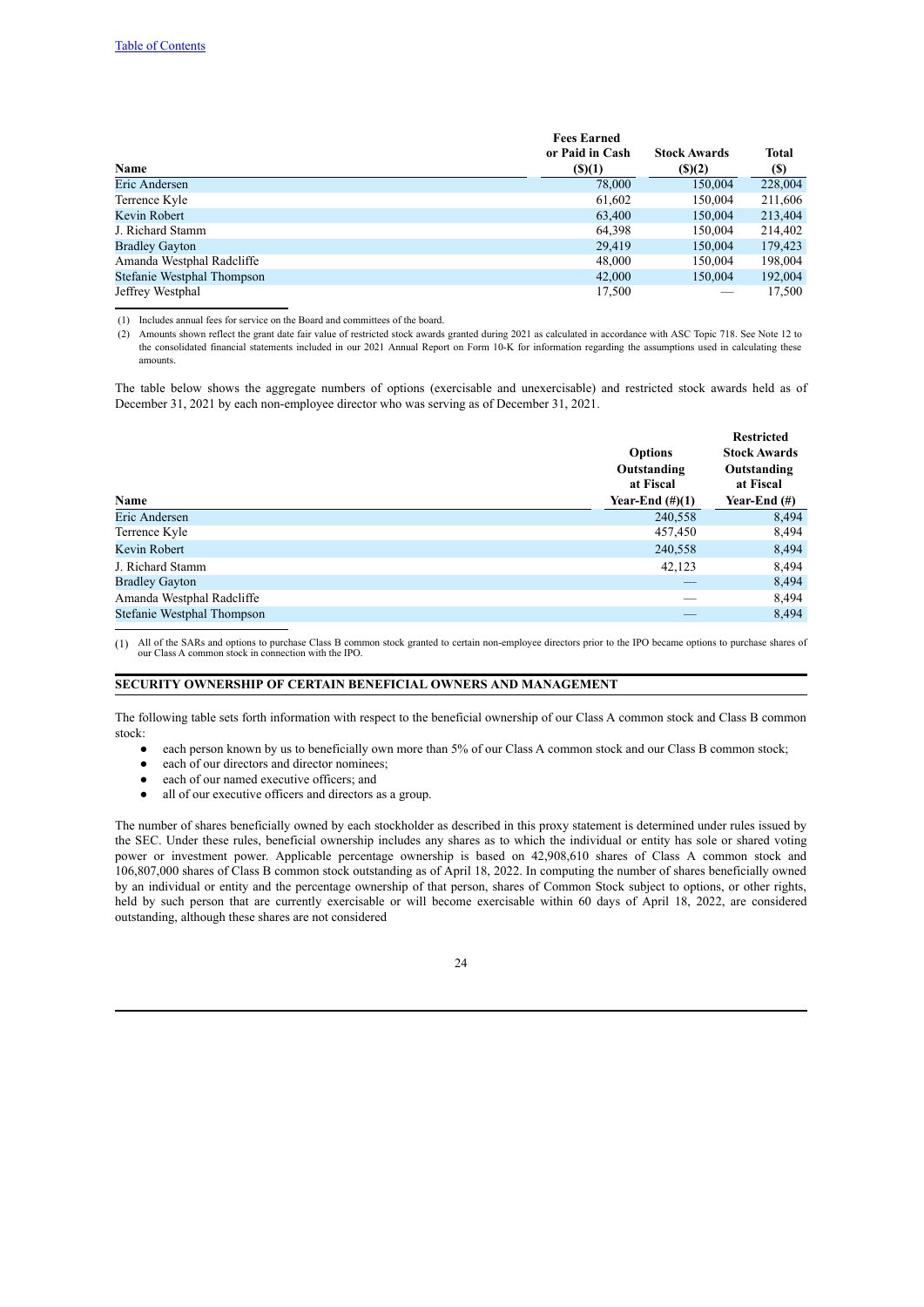outstanding for purposes of computing the percentage ownership of any other person. Unless otherwise indicated, the address of all listed stockholders is 2301 Renaissance Blvd., King of Prussia, PA 19406. Each of the stockholders listed has sole voting and investment power with respect to the shares beneficially owned by the stockholder unless noted otherwise, subject to community property laws where applicable.

|               | <b>Shares of Class A</b> | <b>Shares of Class B</b>                                 |             | Combined<br><b>Voting</b><br>Power               |
|---------------|--------------------------|----------------------------------------------------------|-------------|--------------------------------------------------|
| <b>Number</b> | Percentage               | <b>Number</b>                                            | Percentage  | Percentage                                       |
|               |                          |                                                          |             |                                                  |
|               |                          |                                                          | 100.0       | 97.3                                             |
| 4,159,485     | 9.7                      |                                                          |             | $\star$                                          |
| 5,827,460     | 13.6                     |                                                          |             | *                                                |
| 2,618,116     | 6.1                      |                                                          |             | $\ast$                                           |
| 2,621,819     | 6.1                      |                                                          |             | $\ast$                                           |
| 3,423,383     | 8.0                      |                                                          |             | $\ast$                                           |
|               |                          |                                                          |             |                                                  |
| 329,052       | $\ast$                   |                                                          |             | *                                                |
| 202,908       | $\ast$                   |                                                          |             | $\ast$                                           |
| 2,705,622     | 6.0                      |                                                          |             | $\ast$                                           |
| 513,461       | 1.2                      |                                                          |             | $\ast$                                           |
| 108,424       | $\ast$                   | 32,340,702                                               | 30.3        | 29.1                                             |
| 268,790       | $\ast$                   |                                                          |             | $\ast$                                           |
| 255,813       | $\ast$                   |                                                          |             | $\ast$                                           |
| 73,151        | $\ast$                   |                                                          |             | $\star$                                          |
| 16,389        | $\ast$                   | 32,145,905                                               | 30.1        | 28.9                                             |
| 8,494         | $\ast$                   |                                                          |             | $\star$                                          |
|               |                          |                                                          |             |                                                  |
| 4,563,898     | 9.8                      | 64,486,607                                               | 60.4        | 58.5                                             |
|               | 12,942,708               | <b>Common Stock</b><br><b>Beneficially Owned</b><br>30.2 | 106,807,000 | <b>Common Stock</b><br><b>Beneficially Owned</b> |

Less than  $1\%$ 

(1) Based on information reported by the members of the Westphal Family Group on the Schedule 13G filed with the SEC on February 11, 2022. The beneficial ownership of Amanda Radcliffe and Stefanie Thompson, each of whom is a member of the Westphal Family Group, is described in footnotes (11) and (15), respectively.

(2) Based solely on information reported by Alger Associates, Inc. and Alger Group Holdings, LLC on the Schedule 13G filed with the SEC on January 10, 2022. According to such Schedule 13G the shares reported by Alger Associates, Inc. are beneficially owned by one or more open-end investment companies or other managed accounts that are investment management clients of Fred Alger Management, LLC, ("FAM") a registered investment adviser. FAM is a 100% owned subsidiary of Alger Group Holdings, LLC ("AGH"), a holding company. AGH is a 100% owned subsidiary of Alger Associates, Inc., a holding company. Alger Associates, Inc., AGH, and FAM each hold sole power to vote, or to direct the vote of, and sole power to dispose, or to direct the disposition of, these shares. The shares are owned, directly or indirectly, by Alger Associates, Inc., FAM, or AGH. The address for these entities is 100 Pearl Street, 27th Floor, New York, NY 10004.

(3) Based solely on information reported by Conestoga Capital Advisors, LLC and Conestoga Small Cap Fund on the Schedule 13G filed with the SEC on January 10, 2022. According to such Schedule 13G, as of December 31, 2021, Conestoga Capital Advisors had sole dispositive power over 3,494,670 shares and sole voting power over 3,336,745, of which Conestoga Small Cap Fund beneficially owned 2,332,790 shares. The address for these entities is 550 E. Swedesford Rd. Ste 120, Wayne, PA 19087.

(4) Based solely on information reported by JPMorgan Chase & Co. on the Schedule 13G filed with the SEC on January 18, 2022. According to such Schedule 13G, JPMorgan Chase & Co. has sole voting power over 2,342,093 shares and sole dispositive power over 2,618,116 shares. The address for JPMorgan Chase & Co. is 383 Madison Avenue, New York, NY 10179.

(5) Based solely on information reported by The Vanguard Group on the Schedule 13G filed with the SEC on February 10, 2022. According to such Schedule 13G, The Vanguard Group has shared voting power over 7,741 shares, sole dispositive power over 2,594,678 shares and shared dispositive power over 27,141 shares. The address for the Vanguard Group is 100 Vanguard Blvd., Malvern, PA 19355.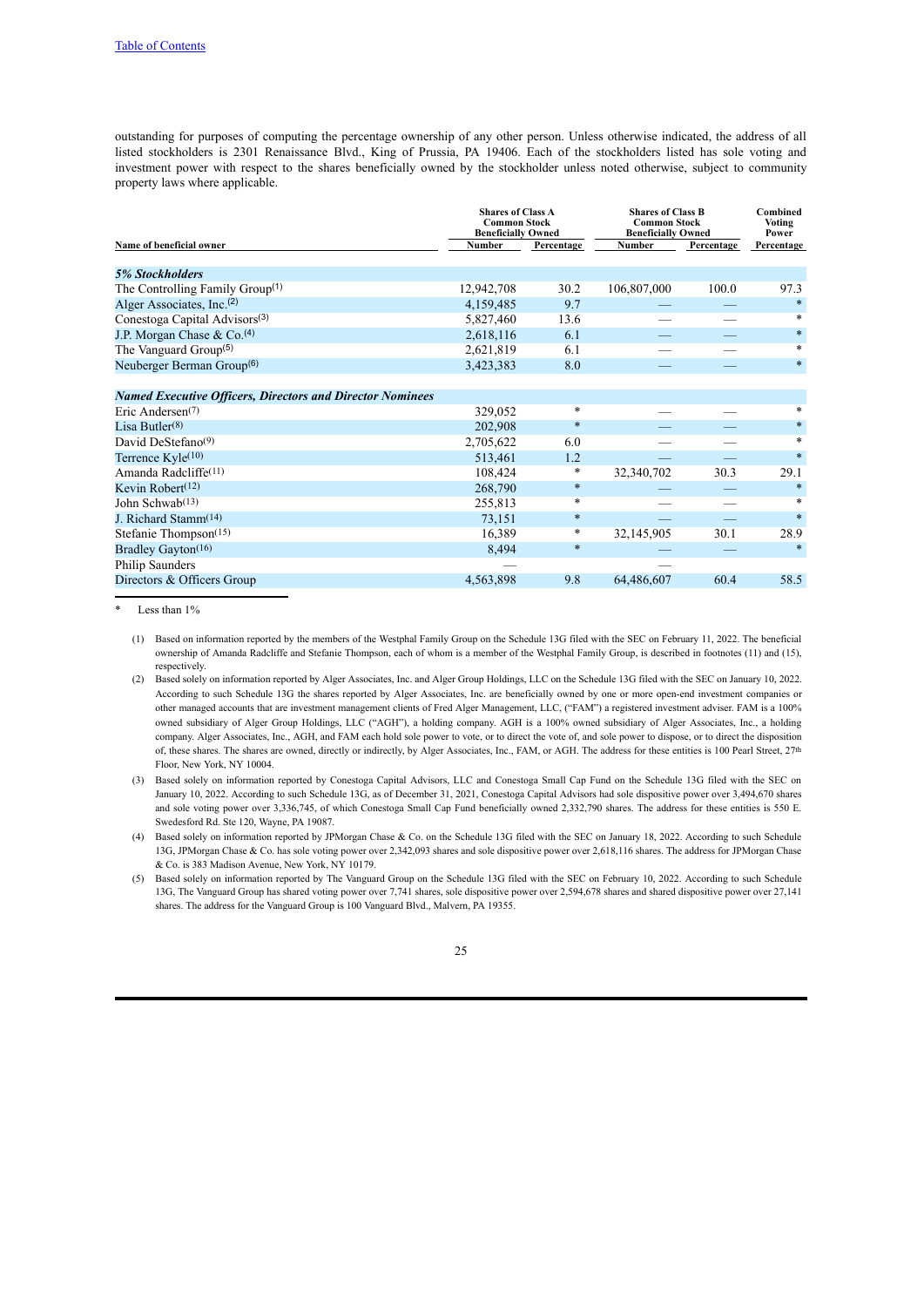- (6) Based solely on information reported by Neuberger Berman Group LLC on the Schedule 13G filed with the SEC on February 14, 2022. According to such Schedule 13G, Neuberger Berman Group LLC has shared voting power over 3,390,875 shares and shared dispositive power over 3,423,383 shares. The address for Neuberger Berman Group LLC is 1290 Avenue of the Americas, New York, NY 10104.
- (7) Includes (i) 240,558 shares subject to options that are exercisable within 60 days of April 18, 2022 and (ii) 8,494 shares of unvested restricted stock.
- (8) Includes (i) 126,616 shares subject to options that are exercisable within 60 days of April 18, 2022.
- (9) Includes (i) 2,138,041 shares subject to options that are exercisable within 60 days of April 18, 2022, and (ii) 140,352 shares of unvested restricted stock.
- (10) Includes (i) 457,450 shares subject to options that are exercisable within 60 days of April 18, 2022 and (ii) 8,494 shares of unvested restricted stock.
- (11) Ms. Radcliffe has sole voting and dispositive power over 16,389 shares of Class A Common Stock and 32,340,702.223 shares of Class B Common Stock and has shared voting and dispositive power over 92,035 shares of Class A Common Stock. Also includes 8,494 of unvested restricted stock.
- (12) Includes (i) 240,558 shares subject to options that are exercisable within 60 days of April 18, 2022 and (ii) 8,494 shares of unvested restricted stock.
- (13) Includes 250,234 shares subject to options that are exercisable within 60 days of April 18, 2022, and (ii) 6,883 shares of unvested restricted stock units.
- (14) Includes (i) 42,123 shares subject to options that are exercisable within 60 days of April 18, 2022 and (ii) 8,494 shares of unvested restricted stock. (15) Ms. Thompson has sole voting and dispositive power over these shares. Also includes 8,494 of unvested restricted stock
- <span id="page-29-1"></span><span id="page-29-0"></span>(16) Represents 8,494 shares of unvested restricted stock.

#### **CERTAIN RELATIONSHIPS AND RELATED PERSON TRANSACTIONS**

#### **POLICIES AND PROCEDURES FOR RELATED PERSON TRANSACTIONS**

Our Board have adopted written policies and procedures for transactions with related persons. As a general matter, the policy will require the Audit Committee to review and approve or disapprove of the entry by us into certain transactions with related persons. The policy will only apply to transactions, arrangements and relationships where the aggregate amount involved could reasonably be expected to exceed \$120,000 in any calendar year and in which a related person has a direct or indirect interest. A related person is: (a) any director, nominee for director or executive officer of our Company; (b) any immediate family member of a director, nominee for director or executive officer; and (c) any person, and his or her immediate family members, or entity, including affiliates, that was a beneficial owner of 5% or more of any of our outstanding equity securities at the time the transaction occurred or existed.

The policy provides that if advance approval of a transaction subject to the policy is not obtained, it must be promptly submitted to the committee for possible ratification, approval, amendment, termination or rescission. In reviewing any transaction, the committee will take into account, among other factors the Audit Committee deems appropriate, recommendations from senior management, whether the transaction is on terms no less favorable than terms generally available to a third party in similar circumstances and the extent of the related person's interest in the transaction. Any related person transaction must be conducted at arm's length. Any member of the Audit Committee who is a related person with respect to a transaction under review may not participate in the deliberations or vote on the approval or ratification of the transaction. However, such a director may be counted in determining the presence of a quorum at a meeting of the Audit Committee that considers the transaction.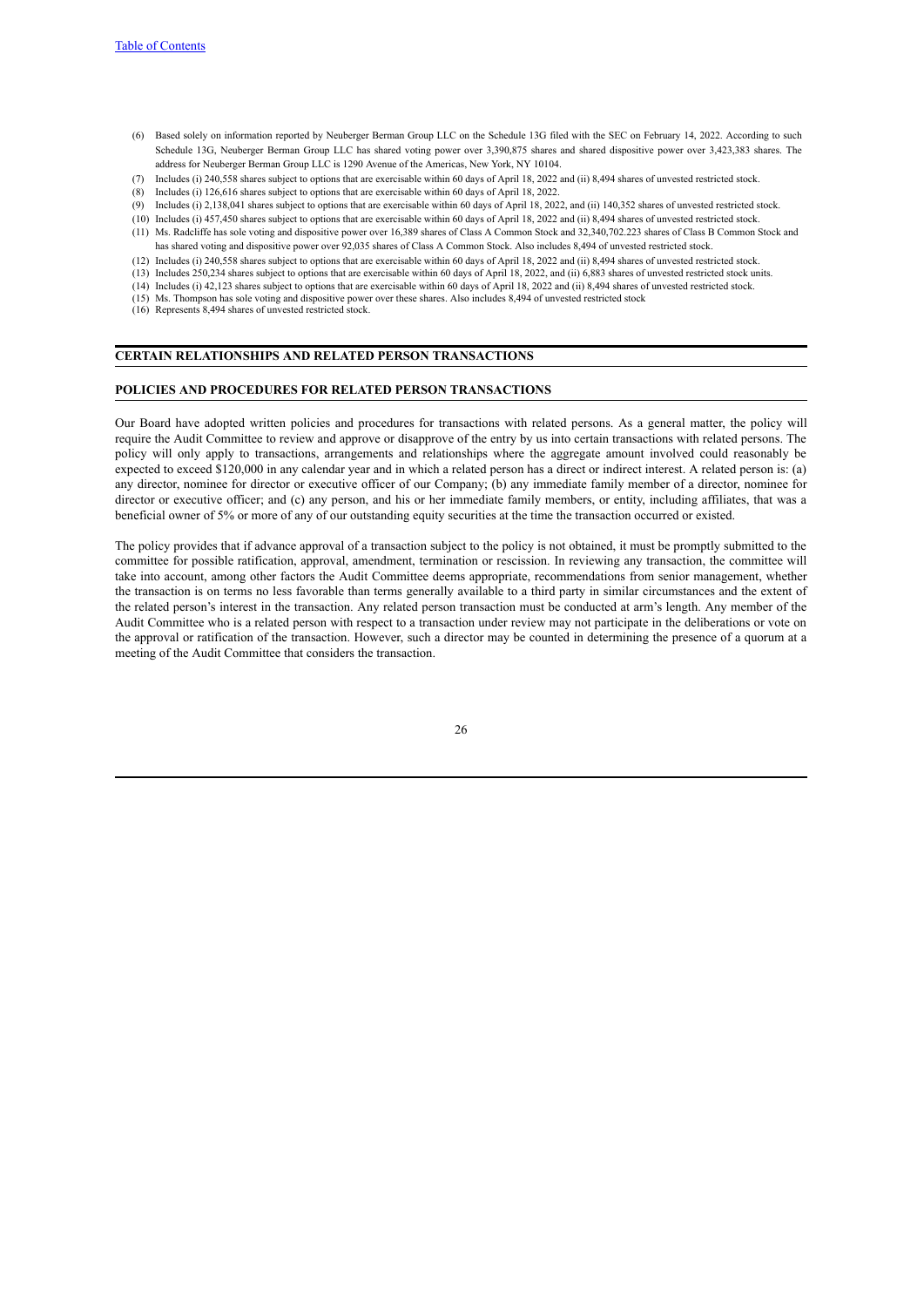## **Stockholders' Agreement**

As mentioned in the Corporate Governance Section of this Proxy Statement, Amanda Westphal Radcliffe and Stefanie Westphal Thompson, each of whom serves as a member of our Board and Jeffrey Westphal are our principal stockholders and together with their affiliated trust entities and family members, are parties to the Stockholders' Agreement with the below terms:

#### *Transfer Restrictions*

The parties to the Stockholders' Agreement will not transfer shares of our Class B common stock except: (i) to another holder of our Class B common stock; (ii) to Amanda Westphal Radcliffe, Stefanie Westphal Thompson or Jeffrey Westphal or their family members or affiliates, as described in the Stockholders' Agreement; (iii) to the Company; (iv) or in an underwritten public offering or other transaction approved by a majority of the disinterested members of our Board or a committee of our Board authorized to take such action ("Permitted Transfers"). Each party to whom Class B common stock is transferred will be required to become a party to the Stockholders' Agreement, if they are not a party already. Each share of our Class B common stock will convert automatically into one share of our Class A common stock upon any transfer, whether or not for value, except for certain permitted transfers described in our Charter, including transfers to Amanda Westphal Radcliffe, Stefanie Westphal Thompson and Jeffrey Westphal or their family members or affiliates.

#### *Right of First Of er / Refusal*

Before transferring any shares of our Class B common stock, other than through a Permitted Transfer, the party transferring the shares must offer them, first, to the other stockholder parties and, next, to the Company. If neither of those offers is accepted, the selling stockholder may then transfer the shares to someone else. If any party receives an offer from someone who is not a party to the Stockholders' Agreement to purchase some or all of their Class B common stock, that person must give the other parties notice of the offer and an opportunity to purchase the shares on the same terms.

#### *Subscription Rights*

The parties to the Stockholders' Agreement will have the right, but not the obligation, to purchase a number of shares of Class A common stock up to their proportionate interest of any new shares of Class A common stock, or any securities convertible into, exercisable for, or exchangeable for Class A common stock issued in a private offering, other than securities (including either shares of Class A common stock or Class B common stock) issued to any director, employee or consultant of the Company or any of its subsidiaries pursuant to an equity-incentive plan approved by the Board or in connection with stock splits, stock dividends, in-kind equity distributions, recapitalizations and stockholders' rights plans, or a greater amount if any of the other parties to the Stockholders' Agreement do not elect to purchase their proportionate share of the newly issued securities.

#### *Registration Rights*

After our IPO and the expiration of any related lock-up period, any stockholder party to the Stockholders' Agreement can require us to register under the Securities Act shares of our common stock held by them if the anticipated aggregated offering amount exceeds \$50.0 million subject to certain limitations. They will also have shelf registration rights requiring us, when we are eligible for short-form registration, to file a shelf registration statement and to keep it effective to allow sales from time to time. They will also be entitled to participate as selling stockholders on a pro rata basis in any registration of our common stock under the Securities Act that we may undertake. We will pay expenses relating to these registrations and will indemnify the parties participating in these offerings against liabilities that may arise from the offering process.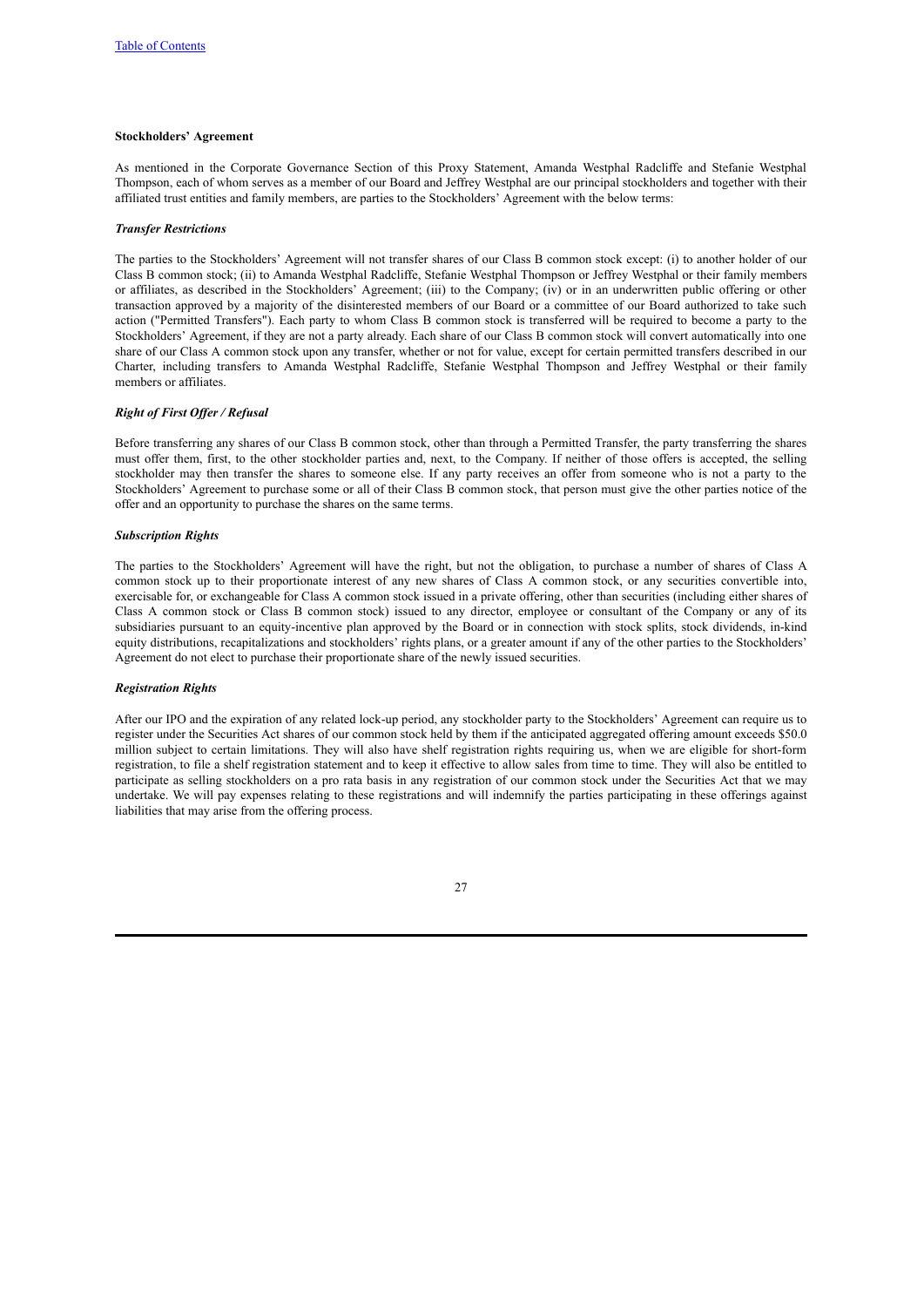#### *Standstill*

For so long as any stockholder party to the Stockholders' Agreement owns any shares of Class B common stock, the party will not engage or participate in: (i) acquiring the Company's securities (other than through market-based purchases of up to 2% of outstanding equity in any 12-month period, the exercise or conversion of outstanding securities or equity awards); any tender or exchange offer, merger or other business combination involving the Company, any of our subsidiaries or affiliates or our assets constituting a significant portion of the consolidated assets of the Company and its subsidiaries or affiliates; (iii) any recapitalization, restructuring, liquidation, dilution or other extraordinary transaction involving the Company; or (iv) the solicitation of any proxies or written consents involving the Company. The parties must promptly inform the Board about any approaches by a third party regarding any of these matters. The Board and holders of a majority of the Class B common stock may agree to waive the standstill prohibition.

#### *Director Designation Rights*

For so long as Amanda Westphal Radcliffe, Stefanie Westphal Thompson or Jeffrey Westphal, in each case together with his or her children and related trusts, owns at least five percent of our outstanding common stock, he or she each shall be entitled to designate one individual, including themselves, to serve as a member of our Board, and we will be required to use our best efforts to include the designee in the slate of nominees recommended to our stockholders for election as a director at the next annual or special meeting of stockholders.

#### *Director Voting*

At any general or special meeting of the stockholders involving the election of directors, each stockholder party to the Stockholders' Agreement must vote all of his or her shares of stock in favor of each individual nominated by the parties to the Stockholders' Agreement. For all matters other than the election of directors, voting shall be discretionary at the option of each stockholder.

#### **Tax Sharing Agreement**

Prior to becoming a public company, we elected to be treated as an S Corporation for U.S. federal income tax purposes, as a result of which our existing stockholders were required to pay income taxes attributable to our earnings. We have historically paid distributions to our former S-Corp. stockholders, which assisted them in paying such income taxes. As of July 27, 2020, our S Corporation status terminated and became subject to federal and increased U.S. state income taxes, thereafter. Our former S-corp. stockholders may be required to pay additional income taxes for periods prior to the termination of our S Corporation status as a result of an adjustment to our taxable income for periods beginning after our S Corporation status terminated. Accordingly, we entered into an agreement with our existing stockholders in connection with our IPO. Under this agreement, we may be required to make payments in material amounts to our former S-corp. stockholders with respect to any incremental income taxes resulting from an adjustment to our taxable income for any period beginning after our S Corporation status terminates. Furthermore, this agreement requires us to indemnify such stockholders with respect to unpaid income tax liabilities attributable to our taxable income for any period after the termination of our S Corporation status. We also indemnify such stockholders for any interest, penalties, losses, costs or expenses arising out of any claim under the agreement. However, such stockholders will indemnify us with respect to our unpaid tax liabilities (including interest and penalties) to the extent that such unpaid tax liabilities are attributable to a decrease in such stockholders' taxable income for any period and a corresponding increase in our taxable income for any period.

#### **Indemnification Agreements**

Our Charter provides that we will indemnify our directors and officers to the fullest extent permitted by law and we have entered into indemnification agreements with all of our directors and executive officers.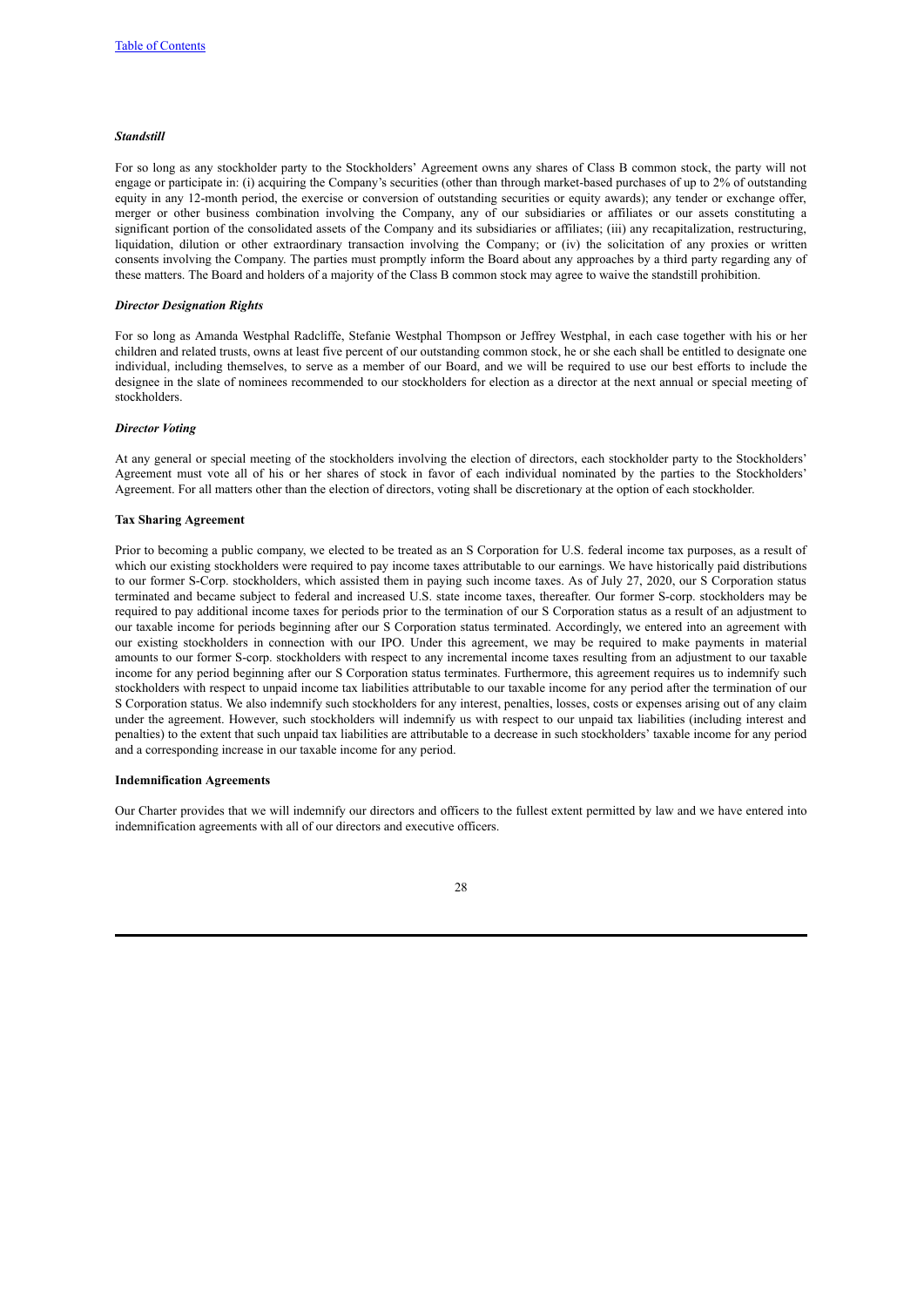## <span id="page-32-0"></span>**OTHER MATTERS**

#### <span id="page-32-1"></span>**DELINQUENT SECTION 16(A) REPORTS**

Section 16(a) of the Exchange Act requires our directors, executive officers and stockholders who beneficially own more than 10% of any class of our equity securities registered pursuant to Section 12 of the Exchange Act (collectively, the "Reporting Persons") to file initial statements of beneficial ownership of securities and statements of changes in beneficial ownership of securities with respect to our equity securities with the SEC. Based solely on our review of the copies of such forms received by us and upon written representations of the Reporting Persons received by us, we believe that there has been compliance with all Section 16(a) filing requirements applicable to such Reporting Persons with respect to the fiscal year ended December 31, 2021, with the exception of: Lisa Butler (one report), David DeStefano (one report), Bradley Gayton (one report), Bryan Rowland (one report), John Schwab (two reports), and J. Richard Stamm (one report).

#### <span id="page-32-2"></span>**HUMAN CAPITAL COMMITTEE INTERLOCKS AND INSIDER PARTICIPATION**

During the fiscal year ended December 31, 2021, the members of our Human Capital Committee were Eric Andersen, Terrence Kyle, Bradley Gayton, and J. Richard Stamm. None of the members of our Human Capital Committee are a current employee. During the fiscal year ended December 31, 2021, no relationship required to be disclosed by the rules of the SEC existed aside from those identified herein.

#### <span id="page-32-3"></span>**STOCKHOLDERS' PROPOSALS**

Stockholders who intend to have a proposal considered for inclusion in our proxy materials for presentation at our 2023 Annual Meeting of Stockholders pursuant to Rule 14a-8 under the Exchange Act must submit the proposal to our Secretary at our offices at 2301 Renaissance Blvd., King of Prussia, PA 19406 in writing not later than December 26, 2022.

Stockholders intending to present a proposal at the 2023 Annual Meeting of Stockholders, but not to include the proposal in our proxy statement, or to nominate a person for election as a director, must comply with the requirements set forth in our Bylaws. Our Bylaws require, among other things, that our Secretary receive written notice from the stockholder of record of their intent to present such proposal or nomination not earlier than the close of business on the 120th day and not later than the close of business on the 90th day prior to the first anniversary of the preceding year's annual meeting. Therefore, we must receive notice of such a proposal or nomination for the 2023 Annual Meeting of Stockholders no earlier than the close of business on February 14, 2023 and no later than the close of business on March 16, 2023. The notice must contain the information required by the Bylaws, a copy of which is available upon request to our Secretary. In the event that the date of the 2023 Annual Meeting of Stockholders is more than 30 days before or more than 70 days after June 14, 2022, then our Secretary must receive such written notice not earlier than the close of business on the 120th day prior to the 2023 Annual Meeting and not later than the close of business on the 90th day prior to the 2023 Annual Meeting or, if later, the 10th day following the day on which public disclosure of the date of such meeting is first made by us. SEC rules permit management to vote proxies in its discretion in certain cases if the stockholder does not comply with this deadline and, in certain other cases notwithstanding the stockholder's compliance with this deadline.

We reserve the right to reject, rule out of order, or take other appropriate action with respect to any proposal that does not comply with these or other applicable requirements.

## **OTHER MATTERS AT THE ANNUAL MEETING**

Our Board is not aware of any matter to be presented for action at the Annual Meeting other than the matters referred to above and does not intend to bring any other matters before the Annual Meeting. However, if other matters should come before the Annual Meeting, it is intended that holders of the proxies will vote thereon in their discretion.

<span id="page-32-4"></span>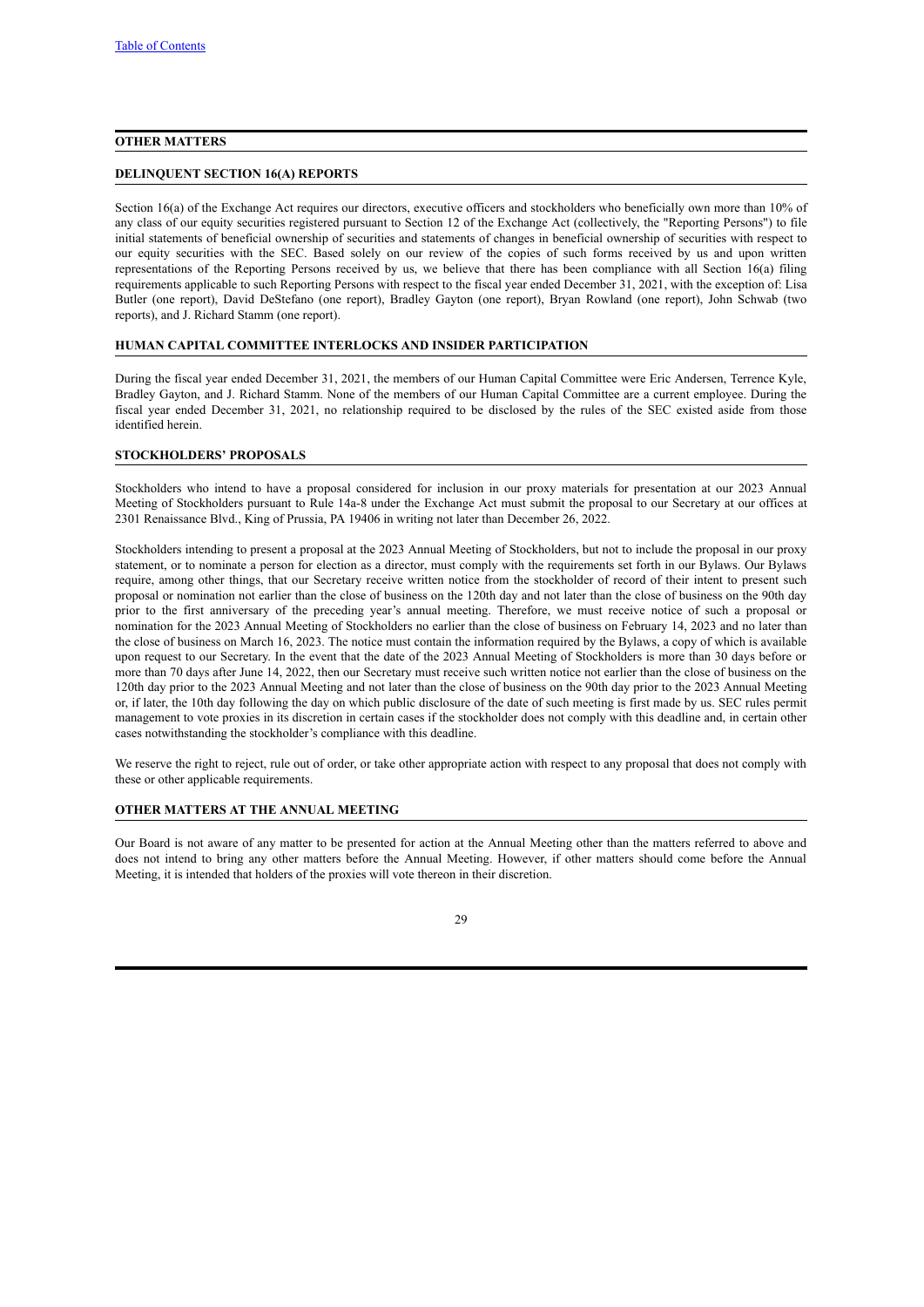## <span id="page-33-0"></span>**SOLICITATION OF PROXIES**

The accompanying proxy is solicited by and on behalf of our Board, whose Notice of Annual Meeting is attached to this proxy statement, and the entire cost of our solicitation will be borne by us. In addition to the use of mail, proxies may be solicited by personal interview, telephone, e-mail and facsimile by our directors, officers and other employees who will not be specially compensated for these services. We will also request that brokers, nominees, custodians and other fiduciaries forward soliciting materials to the beneficial owners of shares held by the brokers, nominees, custodians and other fiduciaries. We will reimburse these persons for their reasonable expenses in connection with these activities.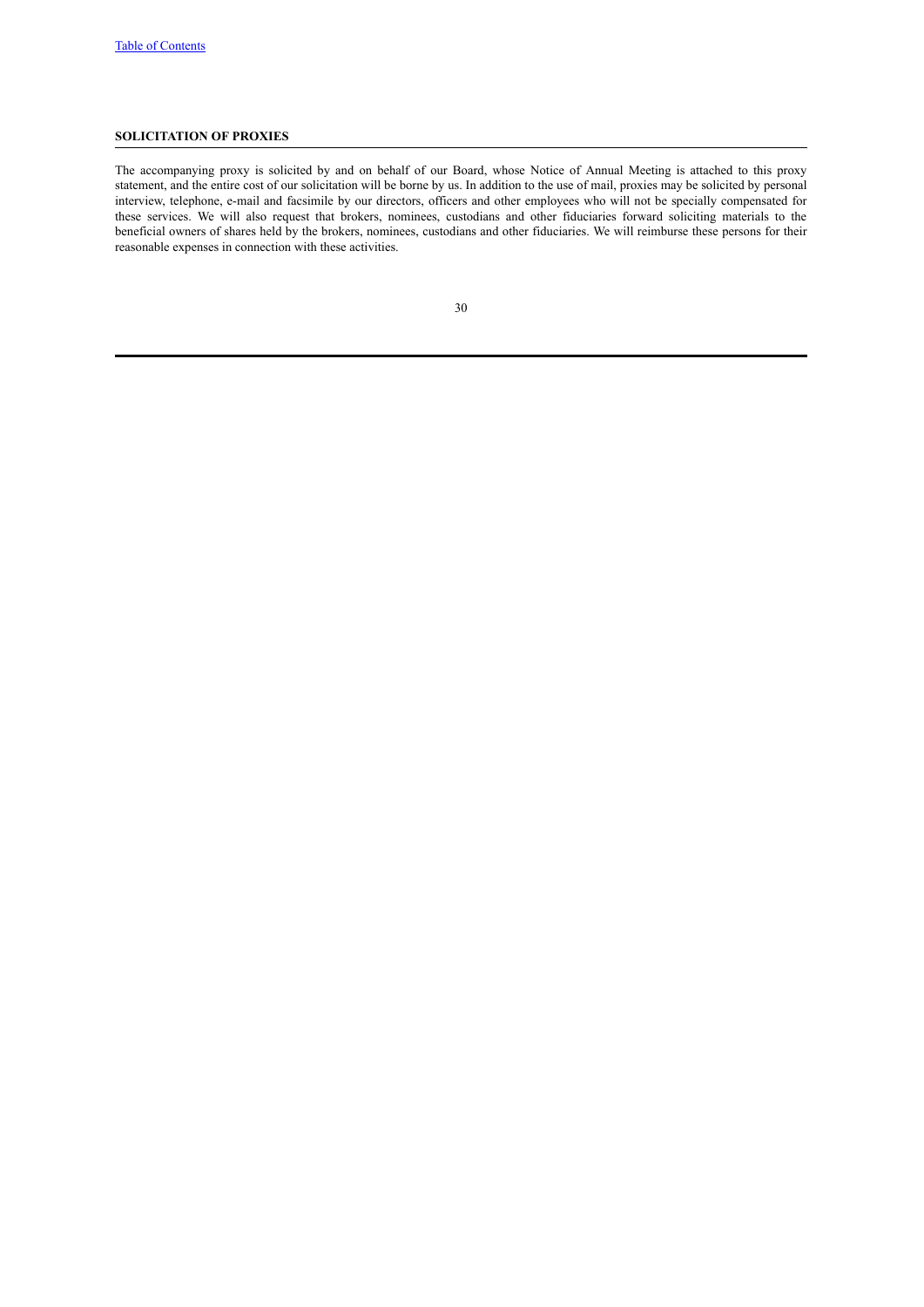## <span id="page-34-0"></span>**VERTEX'S ANNUAL REPORT ON FORM 10-K**

A copy of Vertex's Annual Report on Form 10-K for the fiscal year ended December 31, 2021, including financial statements and schedules but not including exhibits, as filed with the SEC, will be sent to any stockholder of record on April 18, 2022 **without charge upon written request addressed to:**

Vertex, Inc. Attention: Secretary 2301 Renaissance Blvd. King of Prussia, PA 19406

A reasonable fee will be charged for copies of exhibits. You also may access this proxy statement and our Annual Report on Form 10- K at www.proxydocs.com/verx. You also may access our Annual Report on Form 10-K for the fiscal year ended December 31, 2022 at http://ir.vertexinc.com.

**WHETHER OR NOT YOU PLAN TO ATTEND THE ANNUAL MEETING, WE URGE YOU TO VOTE YOUR SHARES VIA THE TOLL-FREE TELEPHONE NUMBER OR OVER THE INTERNET, AS DESCRIBED IN THIS PROXY STATEMENT. IF YOU REQUESTED TO RECEIVE A COPY OF THE PROXY CARD BY MAIL, YOU MAY SIGN, DATE AND MAIL THE PROXY CARD IN THE ENCLOSED RETURN ENVELOPE. PROMPTLY VOTING YOUR SHARES WILL ENSURE THE PRESENCE OF A QUORUM AT THE ANNUAL MEETING AND WILL SAVE US THE EXPENSE OF FURTHER SOLICITATION.**

By Order of the Board

/s/ John Schwab

John Schwab Chief Financial Officer King of Prussia, PA

April 27, 2022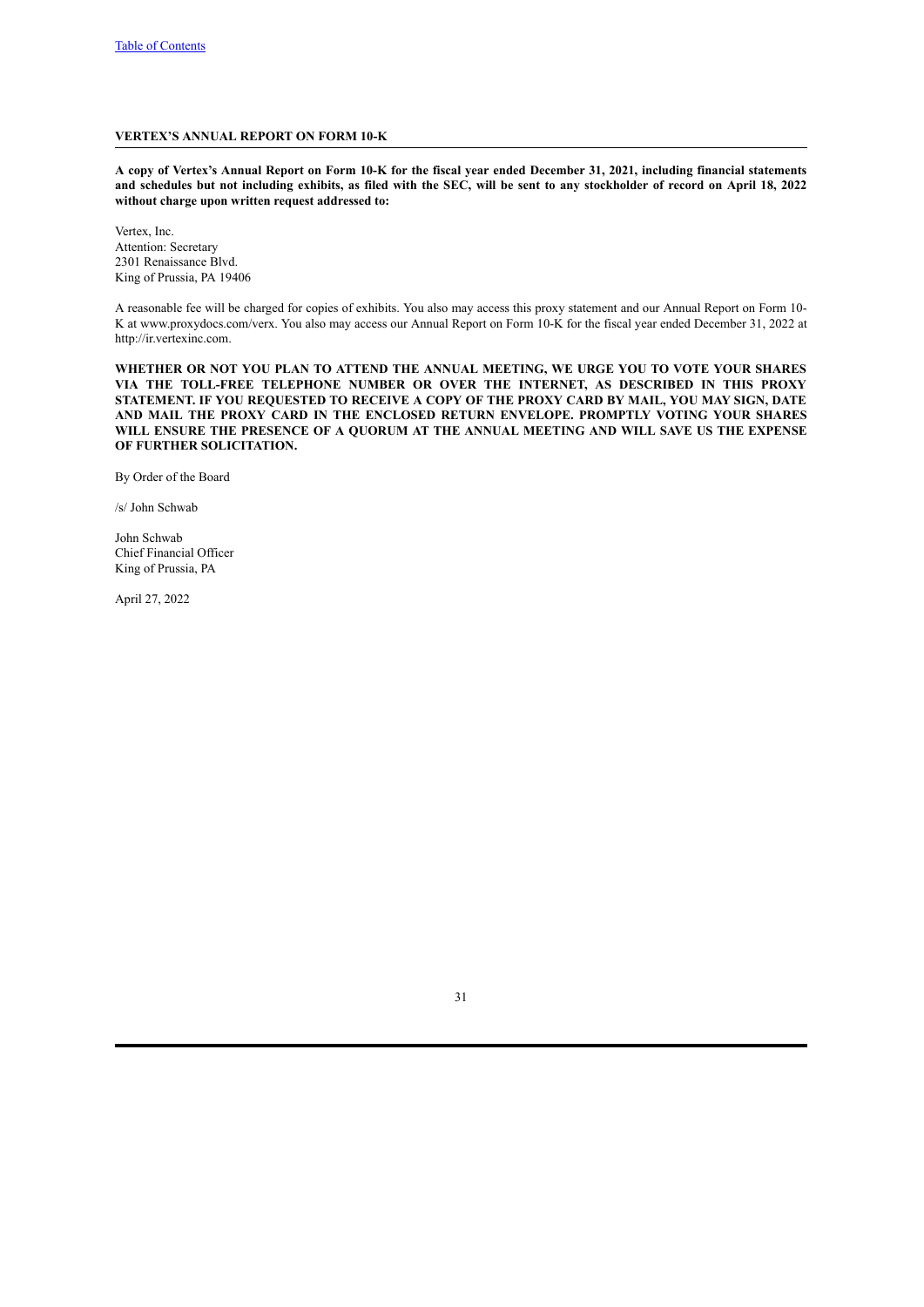

**Shareowner Services** P.O. Box 64945 St. Paul, MN 55164-0945

| 64-0945            |                                                                                                                                                         |
|--------------------|---------------------------------------------------------------------------------------------------------------------------------------------------------|
|                    | Vote by Internet, Telephone or Mail<br>24 Hours a Day, 7 Days a Week<br>Your phone or Internet vote authorizes the named                                |
|                    | proxies to vote your shares in the same manner as if<br>you marked, signed and returned your proxy card.                                                |
|                    | INTERNET/MOBILE - www.proxydocs.com/verx                                                                                                                |
|                    | PHONE - 1-866-883-3382                                                                                                                                  |
|                    | <b>MAIL</b> – Mark, sign and date your proxy card and<br>return it in the postage-paid envelope provided<br>to be received no later than June 13, 2022. |
|                    | If you vote your proxy by Internet or by Telephone, you<br>do NOT need to mail back your Proxy Card.                                                    |
|                    |                                                                                                                                                         |
|                    |                                                                                                                                                         |
|                    |                                                                                                                                                         |
|                    |                                                                                                                                                         |
| Please detach here |                                                                                                                                                         |

| 1. Election of directors: | 01 J. Richard Stamm<br>02 Philip Saunders                                                                                                           | Vote FOR<br><b>Vote WITHHELD</b><br>from all nominees<br>all nominees<br>(except as marked) |
|---------------------------|-----------------------------------------------------------------------------------------------------------------------------------------------------|---------------------------------------------------------------------------------------------|
|                           | (Instructions: To withhold authority to vote for any indicated nominee,<br>write the number(s) of the nominee(s) in the box provided to the right.) |                                                                                             |
| December 31, 2022.        | 2. The ratification of the appointment of Crowe LLP as our Independent<br>registered public accounting firm for the fiscal year ending              | For<br>Abstain<br>Against                                                                   |
|                           |                                                                                                                                                     |                                                                                             |
|                           | THIS PROXY WHEN PROPERLY EXECUTED WILL BE VOTED AS DIRECTED OR, IF NO DIRECTION IS GIVEN, WILL BE VOTED AS THE                                      |                                                                                             |
|                           | Address Change? Mark box, sign, and indicate changes below:                                                                                         |                                                                                             |
| <b>BOARD RECOMMENDS.</b>  |                                                                                                                                                     | <b>Date</b>                                                                                 |
|                           |                                                                                                                                                     |                                                                                             |
|                           |                                                                                                                                                     |                                                                                             |

Sylvature(s) in Dock Sylvator parameters appears on Proxy. If held<br>in joint tenancy, all persons should sign. Trustees, administrators, etc., should include title and authority. Corporations<br>thros, etc., should include tit